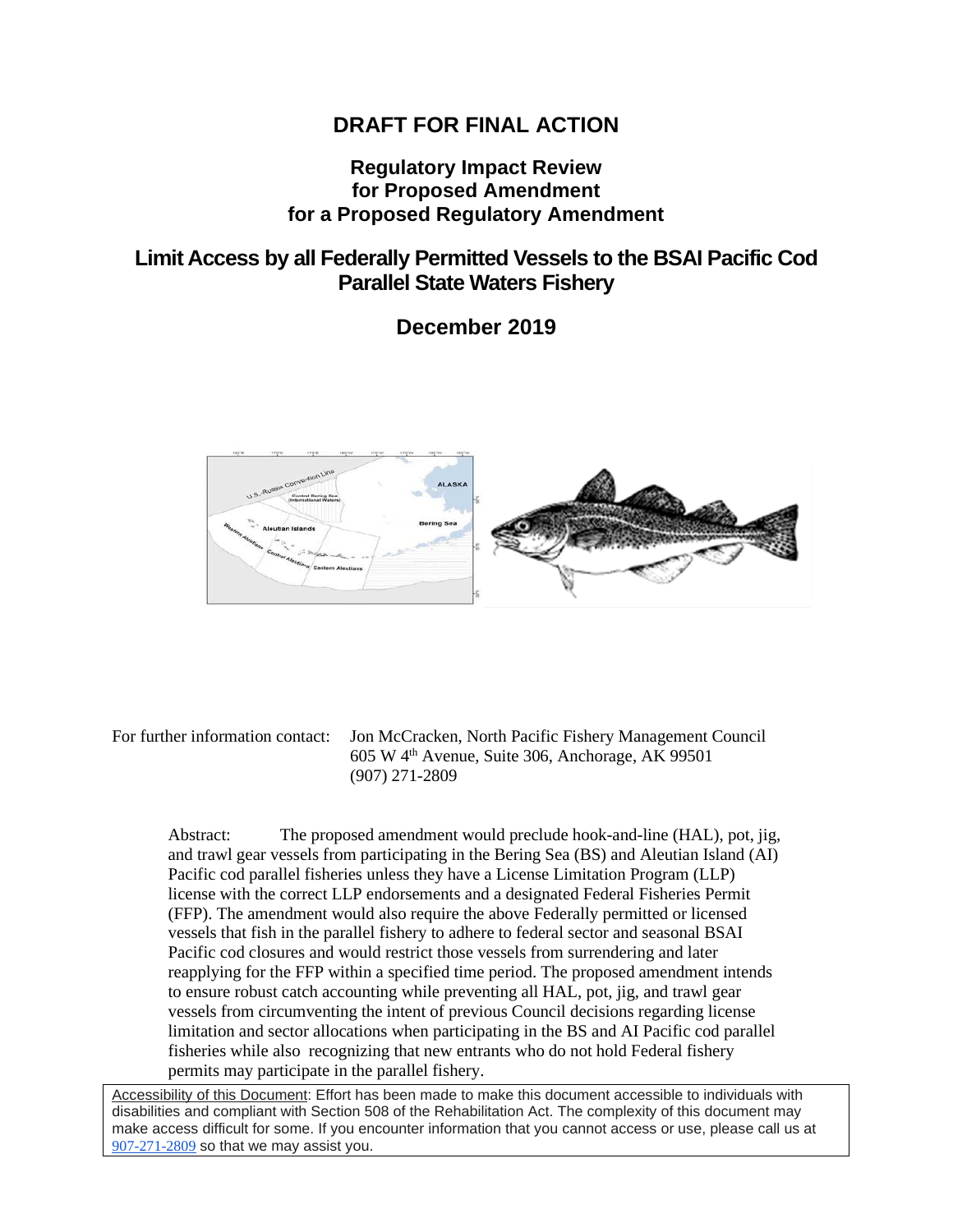| <b>Acronym or</b><br>Abbreviation | <b>Meaning</b>                                     |              |                                         |
|-----------------------------------|----------------------------------------------------|--------------|-----------------------------------------|
| AAC                               | Alaska Administrative Code                         | <b>RFA</b>   | <b>Regulatory Flexibility Act</b>       |
| ABC                               | acceptable biological catch                        | <b>RIR</b>   | <b>Regulatory Impact Review</b>         |
| ADF&G                             | Alaska Department of Fish and Game                 | <b>SAFE</b>  | Stock Assessment and Fishery Evaluation |
| AFA                               | American Fisheries Act                             | <b>SBA</b>   | <b>Small Business Act</b>               |
| <b>AFSC</b>                       | Alaska Fisheries Science Center                    | Secretary    | Secretary of Commerce                   |
| <b>AKFIN</b>                      | Alaska Fisheries Information Network               | <b>TAC</b>   | total allowable catch                   |
| <b>BSAI</b>                       | Bering Sea and Aleutian Islands                    | U.S.         | <b>United States</b>                    |
| CAS                               | <b>Catch Accounting System</b>                     | <b>USCG</b>  | <b>United States Coast Guard</b>        |
| <b>CFR</b>                        | Code of Federal Regulations                        | <b>USFWS</b> | United States Fish and Wildlife Service |
| <b>COAR</b>                       | <b>Commercial Operators Annual Report</b>          | <b>VMS</b>   | vessel monitoring system                |
| Council                           | North Pacific Fishery Management                   |              |                                         |
|                                   | Council                                            |              |                                         |
| СP                                | catcher/processor                                  |              |                                         |
| СV                                | catcher vessel                                     |              |                                         |
| E.O.                              | <b>Executive Order</b>                             |              |                                         |
| EА                                | Environmental Assessment                           |              |                                         |
| EZ                                | <b>Exclusive Economic Zone</b>                     |              |                                         |
| EFH                               | essential fish habitat                             |              |                                         |
| <b>EIS</b>                        | <b>Environmental Impact Statement</b>              |              |                                         |
| <b>ESA</b>                        | <b>Endangered Species Act</b>                      |              |                                         |
| ESU                               | endangered species unit                            |              |                                         |
| FFP                               | Federal fisheries permit                           |              |                                         |
| <b>FMA</b>                        | <b>Fisheries Monitoring and Analysis</b>           |              |                                         |
| <b>FMP</b>                        | fishery management plan                            |              |                                         |
| <b>FONSI</b>                      | Finding of No Significant Impact                   |              |                                         |
| FR                                | <b>Federal Register</b>                            |              |                                         |
| <b>FRFA</b>                       | Final Regulatory Flexibility Analysis              |              |                                         |
| ft                                | foot or feet                                       |              |                                         |
| <b>GOA</b>                        | Gulf of Alaska                                     |              |                                         |
| <b>IRFA</b>                       | Initial Regulatory Flexibility Analysis            |              |                                         |
| IPA                               | Incentive Plan Agreement                           |              |                                         |
| lb(s)                             | pound(s)                                           |              |                                         |
| LEI<br>LLP                        | long-term effect index                             |              |                                         |
| LOA                               | license limitation program<br>length overall       |              |                                         |
| m                                 | meter or meters                                    |              |                                         |
| Magnuson-                         | Magnuson-Stevens Fishery Conservation              |              |                                         |
| <b>Stevens Act</b>                | and Management Act                                 |              |                                         |
| MMPA                              | Marine Mammal Protection Act                       |              |                                         |
| t                                 | tonne, or metric ton                               |              |                                         |
| <b>NAO</b>                        | <b>NOAA Administrative Order</b>                   |              |                                         |
| <b>NEPA</b>                       | National Environmental Policy Act                  |              |                                         |
| <b>NMFS</b>                       | National Marine Fishery Service                    |              |                                         |
| <b>NOAA</b>                       | National Oceanic and Atmospheric                   |              |                                         |
| <b>NPFMC</b>                      | Administration<br>North Pacific Fishery Management |              |                                         |
|                                   | Council                                            |              |                                         |
| Observer                          | North Pacific Groundfish and Halibut               |              |                                         |
| Program                           | Observer Program                                   |              |                                         |
| OMB                               | Office of Management and Budget                    |              |                                         |
| <b>PSC</b>                        | prohibited species catch                           |              |                                         |
| <b>PPA</b>                        | Preliminary preferred alternative                  |              |                                         |
| <b>PRA</b>                        | Paperwork Reduction Act                            |              |                                         |

## **List of Acronyms and Abbreviations**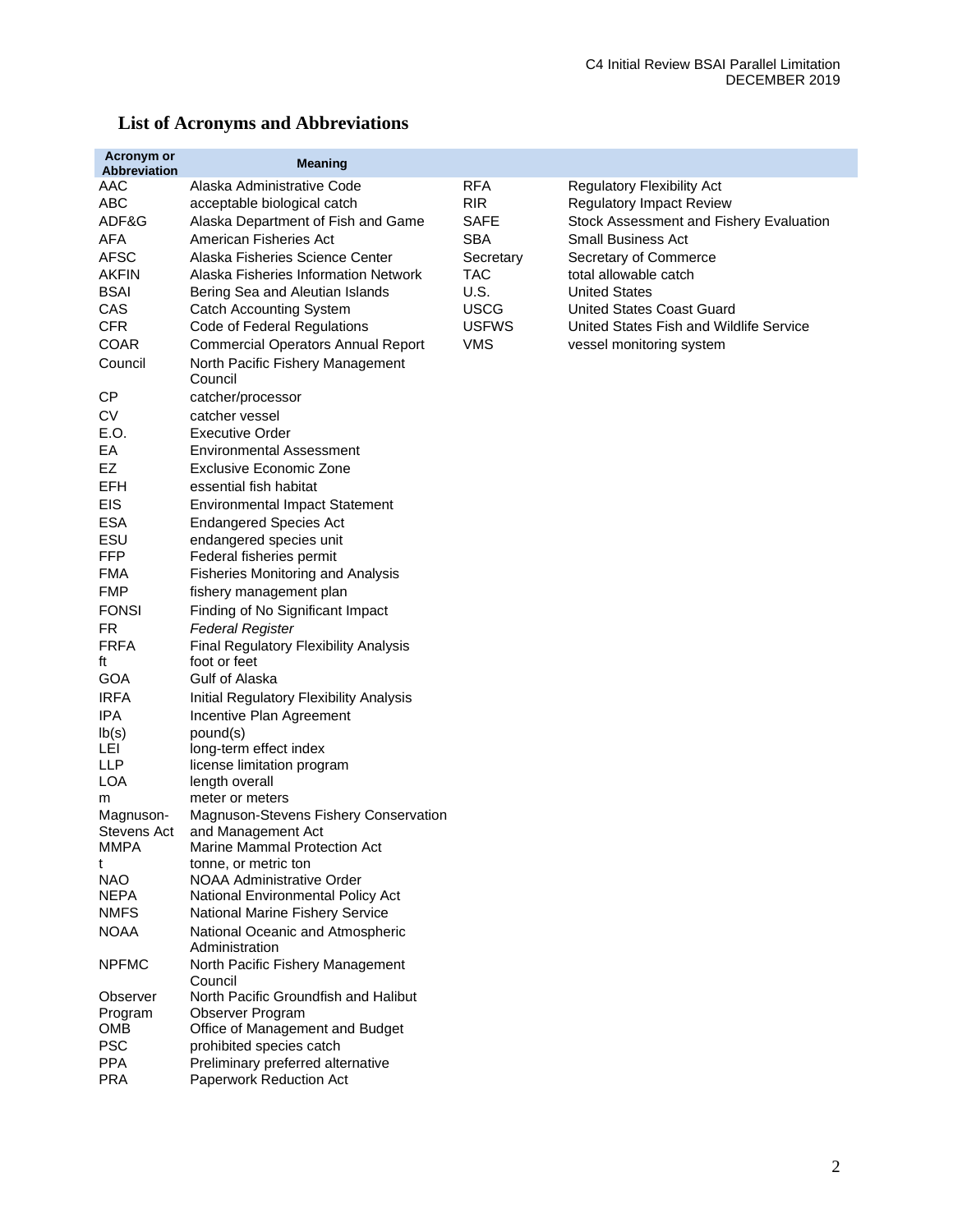## **Table of Contents**

| 1 <sup>1</sup> |                                                                                                                 |  |
|----------------|-----------------------------------------------------------------------------------------------------------------|--|
| 2.             |                                                                                                                 |  |
|                |                                                                                                                 |  |
|                |                                                                                                                 |  |
|                |                                                                                                                 |  |
|                |                                                                                                                 |  |
|                |                                                                                                                 |  |
|                |                                                                                                                 |  |
|                |                                                                                                                 |  |
|                |                                                                                                                 |  |
|                |                                                                                                                 |  |
|                | 2.6.4. Federal regulatory authority over vessels with Federal permits and licenses 23                           |  |
|                |                                                                                                                 |  |
|                |                                                                                                                 |  |
|                |                                                                                                                 |  |
|                |                                                                                                                 |  |
|                | 2.8. Analysis of Impacts: Alternative 2 - (Preliminary Preferred Alternative) BSAI Pacific cod Parallel Fishery |  |
|                |                                                                                                                 |  |
|                |                                                                                                                 |  |
|                |                                                                                                                 |  |
|                |                                                                                                                 |  |
|                |                                                                                                                 |  |
|                |                                                                                                                 |  |
|                |                                                                                                                 |  |
|                |                                                                                                                 |  |
|                |                                                                                                                 |  |
|                |                                                                                                                 |  |
|                |                                                                                                                 |  |
| 3.             |                                                                                                                 |  |
|                |                                                                                                                 |  |
|                |                                                                                                                 |  |
|                |                                                                                                                 |  |
| 4.             |                                                                                                                 |  |
| 5.             |                                                                                                                 |  |
|                |                                                                                                                 |  |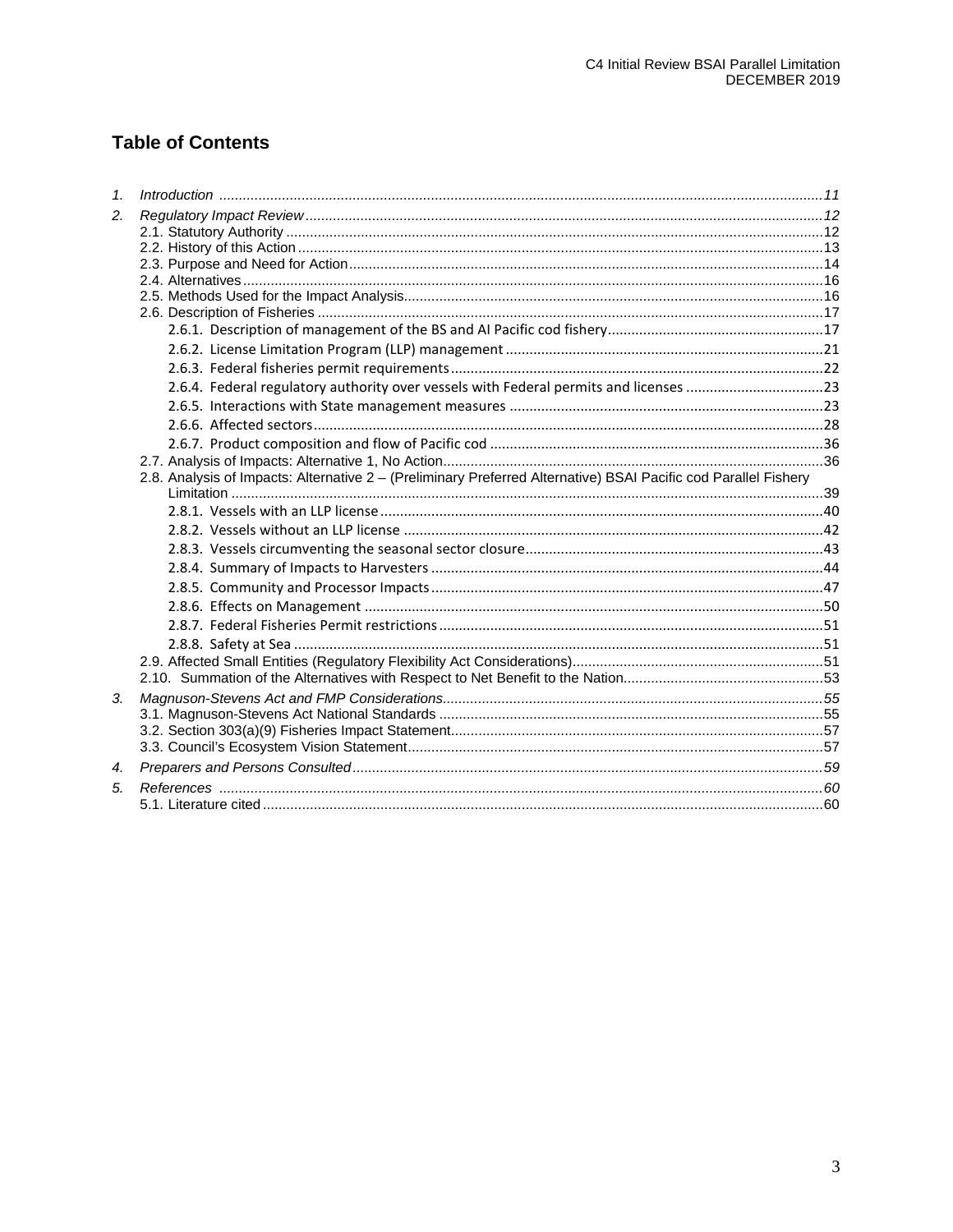### **Executive Summary**

The proposed amendment would preclude hook-and-line (HAL), pot, jig, and trawl gear vessels from participating in the Bering Sea (BS) and Aleutian Island (AI) Pacific cod parallel fisheries unless they have a License Limitation Program (LLP) license with the correct LLP endorsements and a designated Federal Fisheries Permit (FFP). The amendment would also require the above Federally permitted or licensed vessels that fish in the parallel fishery to adhere to federal sector and seasonal BSAI Pacific cod closures and would restrict those vessels from surrendering and later reapplying for the FFP within a specified time period. The proposed amendment intends to ensure robust catch accounting while preventing all HAL, pot, jig, and trawl gear vessels from circumventing the intent of previous Council decisions regarding license limitation and sector allocations when participating in the BS and AI Pacific cod parallel fisheries while also recognizing that new entrants who do not hold Federal fishery permits may participate in the parallel fishery.

The parallel fisheries occur in State waters (0 nm to 3 nm) adjacent to the BSAI and the Gulf of Alaska (GOA) management areas. Each year, the Alaska Department of Fish and Game (ADFG) commissioner opens and closes, by emergency order, parallel waters seasons in the BSAI and GOA to coincide with the Federal waters (3 nm to 200 nm) seasons in the BSAI and GOA. The same gear types that may be used in the Federal BSAI and GOA fisheries are permitted in the parallel fisheries, unless specifically prohibited under State regulations. In 2009, the State limited the size of HAL vessels allowed to participate in the BSAI Pacific cod parallel fishery to 58 ft LOA. Groundfish harvests in the parallel waters and Federal waters account to the Federal groundfish TAC. The parallel fisheries are managed separately from the State Guideline Harvest Level (GHL) fisheries. The State GHL fisheries occur during distinct seasons that generally do not overlap the parallel and Federal waters seasons and are managed by ADFG under a GHL and a distinct set of regulations.

There are several NMFS and State regulations that govern parallel fisheries and affect which vessels can participate in this parallel fishery. NMFS has a regulation that states that any Federally permitted HAL and pot C/P participating in the BSAI Pacific cod fisheries must have the corresponding LLP and must stop fishing in both Federal and parallel waters once their sector closes. This prevents any Federally permitted HAL and pot C/Ps from participating in the BSAI Pacific cod parallel fishery once it is closed to those sectors. Similarly, NMFS has regulations that any Federally permitted vessel in the GOA directed fishing for Pacific cod must have the corresponding LLP and stop fishing in parallel waters when their sector closes. In the GOA, this applies to all Pacific cod sectors. This prevents all vessels in the GOA with FFPs and LLP licenses from taking advantage of this parallel fishery opportunity.

Currently, in the BSAI, all sectors except C/P pot and C/P HAL vessels<sup>[1](#page-3-0)</sup> may participate in the parallel fishery without holding a Federal permit, LLP license, and endorsements necessary to participate in the Federal fisheries. In general, the BSAI parallel fishery has mostly been prosecuted by small CVs delivering to shoreside processors. This parallel fishery activity may be circumventing the intent of previous decisions made by the Council regarding license limitation and endorsements, sector allocations, and catch reporting. While this parallel fishery activity could occur in several fisheries, it has generally occurred in the BSAI Pacific cod fishery with the HAL/pot CV < 60 ft sector. This sector has an annual allocation that opens January 1. This contrasts with all other BSAI Pacific cod sectors which have two or three seasonal allocations spread over the year. In the HAL/pot  $CV < 60$  ft sector, when the allocation is fully harvested, the sector is closed. However, since the State is unable to differentiate between a C/P and a CV during the Federal fisheries and the BSAI Pacific cod fishery remains open year round for the HAL  $C/P$  sector, the HAL  $CV < 60$  ft vessels can continue to participate in the parallel fishery even though their Federal sector has already been closed to fishing. The HAL C/P sector has a larger BSAI Pacific cod

<span id="page-3-0"></span><sup>1</sup> Effective January 1, 2012, NMFS issued regulations to limit access of Federally permitted pot and HAL C/Ps to the Pacific cod fishery in State waters in the BS and AI (see 76 FR 73513).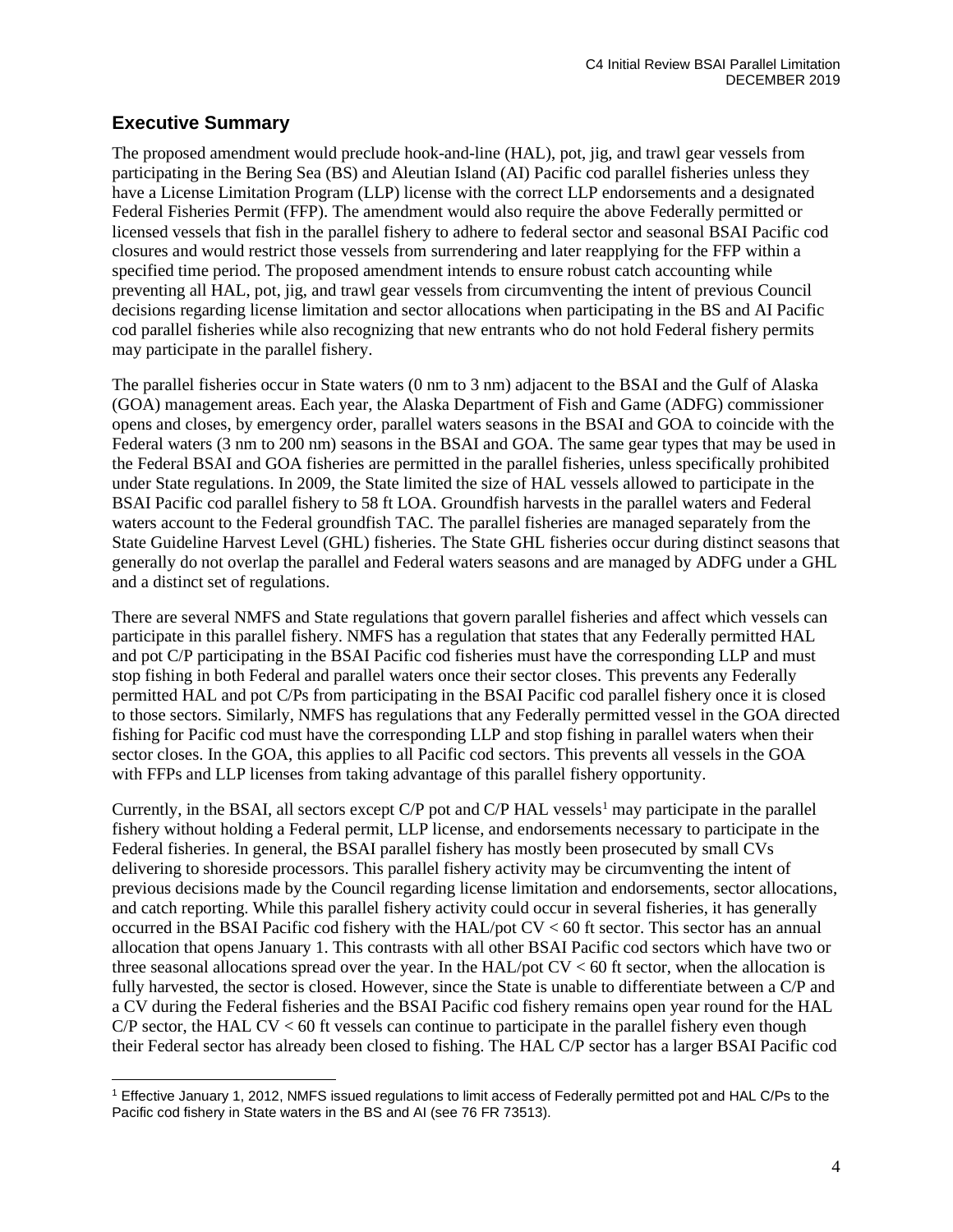allocation and is managed under a voluntary cooperative, so the sector generally remains open all year. If less than 60 ft HAL CVs have participated in the BSAI parallel fishery after their sector is closed to fishing, then Pacific cod reallocated from other sectors later in the year must first cover any amount of harvest by these vessels before a consideration can be made to re-open the entire Federal BSAI HAL/pot  $CV < 60$  ft sector.

### **Purpose and Need**

During the April 2019 meeting, the Council adopted a purpose and need statement for the proposed action. At the October 2019 meeting, the Council, while conducting initial review of the amendment package adjusted the purpose and need statement to better reflect the proposed actin. The revisions to the purpose and need statement were clarifications to better reflect the Council's intent in limiting federally permitted vessels in the parallel waters. The revisions did not change the purpose of the action identified by the Council or affect how the analysis of the alternatives meet the revised statement. Provided below is the revised purpose and need statement:

*Currently, there are no limits on entry by federally permitted catcher vessels into the Bering Sea/Aleutian Islands (BSAI) parallel waters groundfish fisheries, and no limits on the proportion of BSAI Pacific cod TAC that may be harvested in parallel waters. Currently management inadvertently allows fishing in BSAI parallel waters off a federal Pacific cod TAC even when a sector's federal Pacific cod allocation has been achieved. There is concern that harvests of Pacific cod in the parallel waters fishery by vessels that do not hold BSAI groundfish LLP licenses or the appropriate Pacific cod endorsement may continue to increase. This complicates conservation and management measures which hold sectors to their allocations and circumvents the intent of previous Council decisions regarding license limitation, sector allocations, and catch reporting. The Council, in consideration of options and recommendations for federal catcher vessels that participate in the parallel fishery, intends to ensure robust catch accounting while considering participation in and reliance on the Pacific cod fisheries while recognizing that new entrants who do not hold Federal fishery permits may participate in the parallel fishery.* 

### **Alternatives**

The following alternatives were adopted by the Council in April 2019.

#### **Alternative 1:** Status quo

**Alternative 2: (Preliminary Preferred Alternative)** Limit access to the parallel fishery for Federal fishery participants.

Hook and line and pot gear vessels - require any pot or hook-and-line vessel designated on an LLP or FFP to have the appropriate Pacific cod endorsement and area endorsement on the LLP; and the Bering Sea (BS) or Aleutian Islands (AI) area designation and the appropriate gear and operation type designations on the FFP in order to participate in the BS or AI Pacific cod parallel waters fishery.

Trawl gear vessels - require any trawl vessel with an LLP or an FFP to have the appropriate gear and area endorsements on the LLP; and the BS or AI area designation and the appropriate gear and operation type designations on the FFP in order to participate in the BS or AI Pacific cod parallel waters fishery.

In addition, require the above Federally permitted or licensed vessels that fish in the parallel waters to adhere to Federal seasonal closures of the BSAI sector allocations corresponding to the sector in which the vessel operates.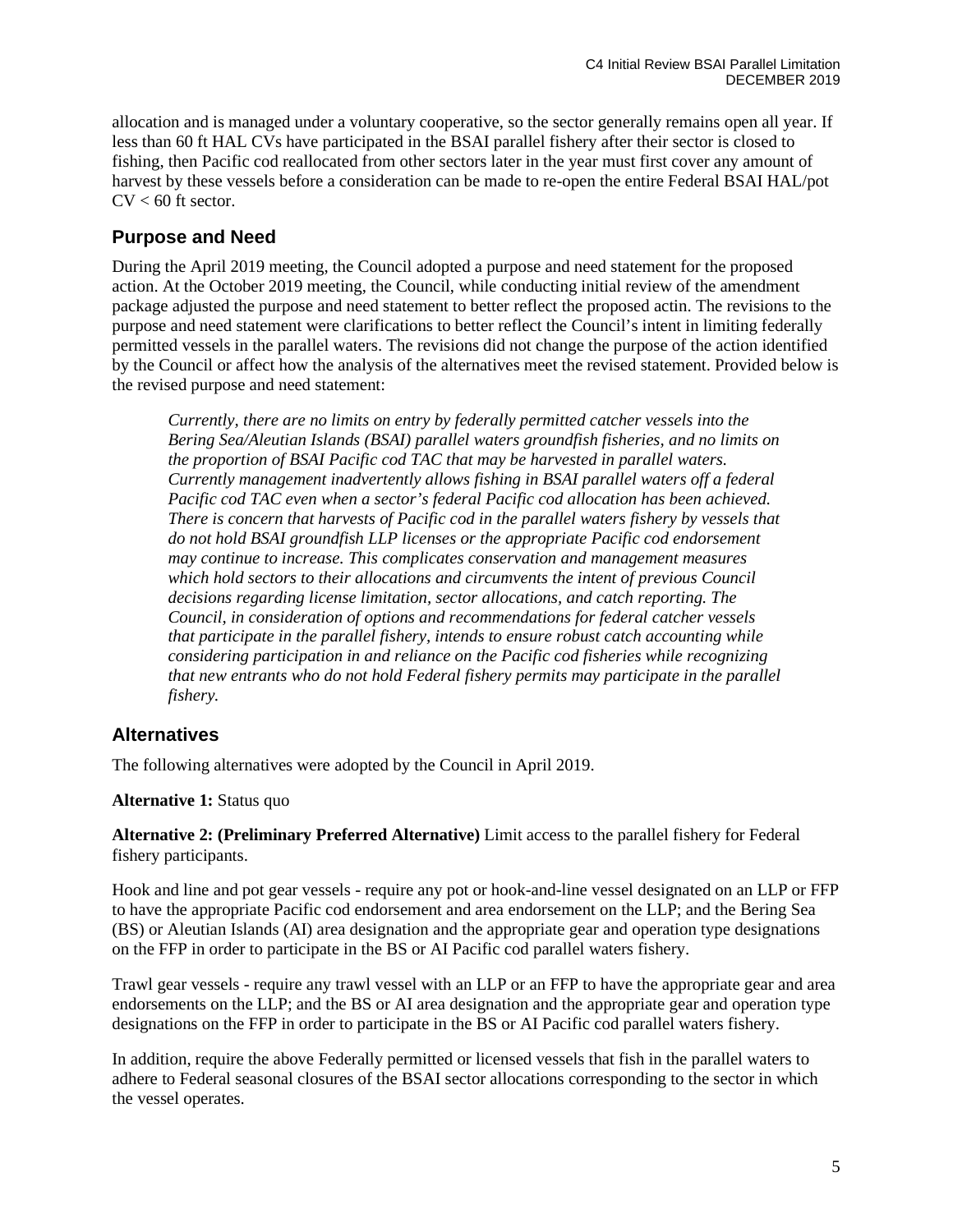Vessels with a BS or AI area, gear, and operation type designations specified in this alternative cannot remove these designations from the FFP and can only surrender or reactivate the FFP once every three years.

### **Updates to the Document Since Initial Review (October 2019)**

- $\triangleright$  Updated the purpose and need statement and the Council's selection of Alternative 2 as the Preliminary Preferred Alternative (Section [0\)](#page-14-0)
- $\triangleright$  Expanded discussion of impacts to harvesters to include likely impacts to vessels that would be out of compliance under Alternative 2, other alternative fishing opportunities, and the shift in additional Pacific cod for sector vessels active in the Pacific cod fishery that would be in compliance under Alternative 2 (Section [2.8\)](#page-38-0)
- $\triangleright$  Update Figure ES-1 and [Figure 2-3](#page-39-1)
- $\triangleright$  Updated Table ES-1 and [Table 2-11](#page-45-0) to reflect additional discussion concerning impacts to harvesters
- $\triangleright$  Updated the impacts to communities and processors to reflect revised estimates on the number of vessels that would be out of compliance under Alternative 2 (Section [2.8.5\)](#page-46-0)
- $\triangleright$  Added a new section highlighting management effects (Sectio[n 2.8.6\)](#page-49-0)
- $\triangleright$  Updated the Affected Small Entities to reflect those vessels out of compliance under Alternative that are considered small entities (Section [2.9\)](#page-50-2)

### **Regulatory Impact Review[2](#page-5-0)**

#### **Alternative 1: No Action**

Under Alternative 1, the no action alternative, all vessels, except pot and HAL C/Ps that hold an FFP or LLP, could continue to participate in the BSAI Pacific cod parallel state waters fishery without holding an FFP or LLP. In addition, these vessels could continue to fish in the BSAI Pacific cod parallel state waters fishery after their sector's allocation has been fully harvested, as long as another sector that matches their vessel's gear is still open. Finally, there would be no restrictions to prevent surrendering and reapplying for the FFP in the same year.

In total, there were 40 Federal vessels that had either no LLP license, an incorrect LLP license endorsement, no designated FFP, or they continued to fish in the parallel fishery after their sector closed to fishing in Federal waters. It is likely some of these 40 vessels with an FFP or LLP would continue to fish in the parallel fishery under Alternative 1. Amongst these 40 vessels are 20 HAL CVs < 60 ft that participated in the parallel fishery after their sector closed to fishing in the Federal waters since 2010. If these vessels continue to fish in the parallel fishery after the sector closes in the Federal waters, Pacific cod reallocations will continue to first cover any overages harvested in the parallel fishery by these HAL CVs < 60 ft before a consideration can be made to re-open the entire Federal waters BSAI HAL/pot CVs  $< 60$  ft sector to fishing.

<span id="page-5-0"></span><sup>&</sup>lt;sup>2</sup> Analysts have consulted with NMFS Alaska Region and preliminarily determined that none of the alternatives have the potential to have an effect individually or cumulatively on the human environment. This determination is subject to further review and public comment. If this determination is confirmed when a proposed rule is prepared, the proposed action will be categorically excluded from the need to prepare an Environmental Assessment.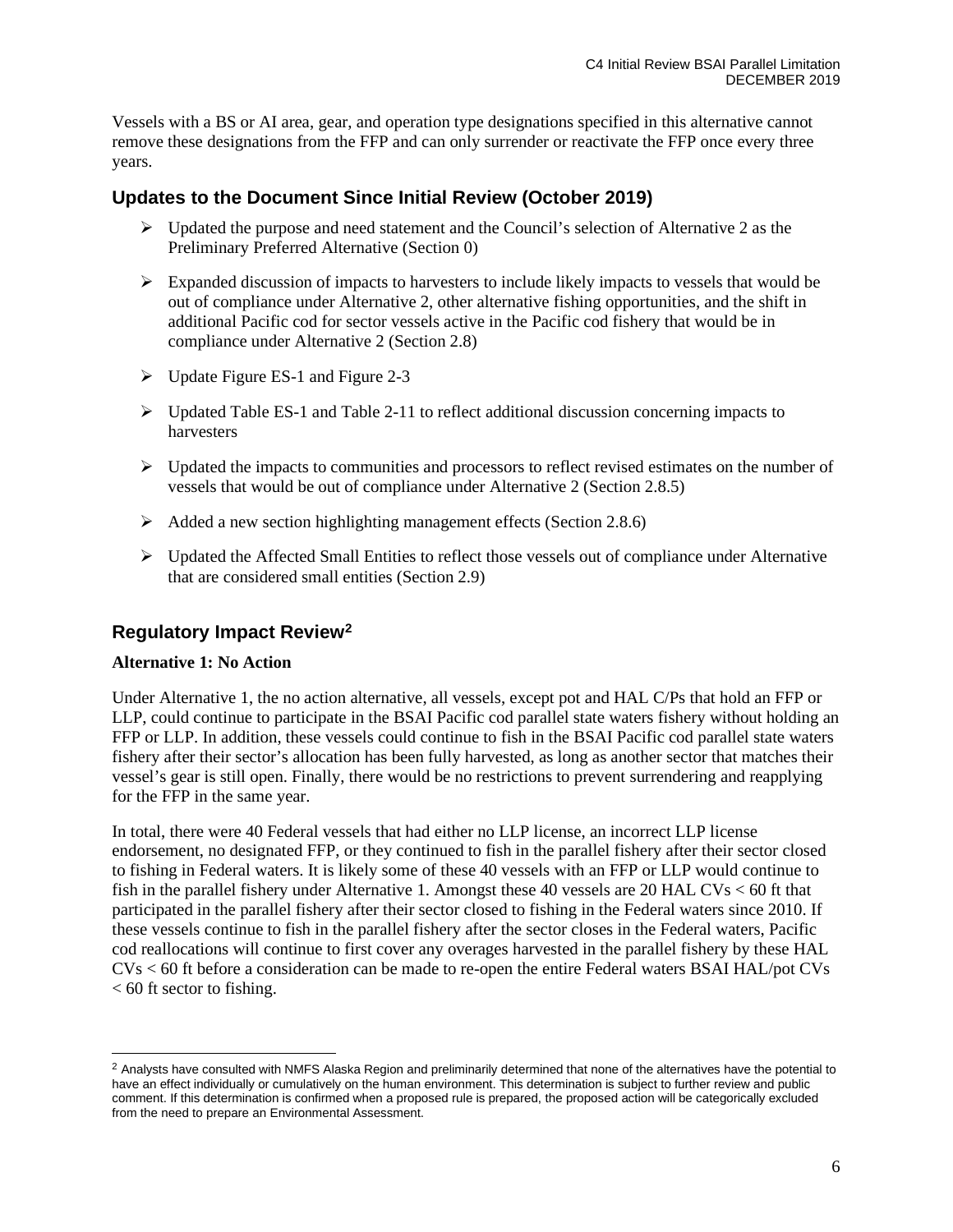In addition, under Alternative 1, the trawl CV sector could fish in the parallel fishery after their sector closes to fishing in Federal waters since the Amendment 80 sector remains open year-round. All vessels in the Amendment 80 sector currently are managed in a cooperative, so NMFS does not issue directed fishing closures specific to the Amendment 80 allocated species, which includes BSAI Pacific cod. Since 2010, no trawl CVs have fished in the parallel fishery after the sector closed to fishing in Federal waters. If under Alternative 1, trawl CVs utilize the opportunity to continue fishing in the parallel fishery after the sector closes to fishing, depending upon the level of effort, there is the potential that the trawl CV B and C season allocations could be utilized to cover any overages in the parallel fishery. This could further negatively impact reallocations from the trawl CV sector to the HAL/pot CVs < 60 ft sector in the fall fishery.

#### **Alternative 2: (Preliminary Preferred Alterative) BSAI Pacific cod Parallel Fishery Limitation**

Alternative 2 requires vessels with an FFP or LLP license to have the appropriate Pacific cod and area endorsements on the LLP license and the appropriate designations on the FFP to participate in the BSAI Pacific cod parallel fishery. Figure ES-1 depicts the different combinations of an LLP license and FFP designated on all the vessels that participated in the BSAI Pacific cod parallel fishery from 2010 through 2019 and whether they will be directly impacted under Alternative 2. Vessel numbers included in Figure ES-1 are not additive since a vessel can have an LLP license and/or an FFP at any one point in time from 2010 through 2019, so a vessel can be included in more than one group.

Overall, there were 138 vessels that participated in the parallel fishery from 2010 through 2018 (Figure ES-1). Of those 138 vessels, at one point during 2010 through 2018, 121 had an LLP license assigned to the vessel and 17 vessels did not have an LLP license assigned to the vessel. Of those 138 vessels, 111 had both an LLP license and FFP designated on the vessel. Of these vessels, 24 were HAL or pot CPs that already require an LLP license with the correct endorsements and an FFP to participate in the parallel fishery. The remaining 91 vessels that have both an LLP license with the correct endorsements and FFP designated on the vessel would be directly affected by this action and could continue to participate in the parallel fishery under Alternative 2 if they maintain an LLP license with the correct endorsements and an FFP on the vessel. In addition to those 91 vessels, there are 30 Federal vessels in four different groups, based on the different combination of required LLP licenses and designated FFP, that participated in the parallel fishery from 2010 through 2018.

Alternative 2 would provide protection for Federal vessels that do not circumvent the seasonal sector closure from the Federal vessels that do circumvent the seasonal sector closure which would likely improve management of the BSAI Pacific cod fishery. For example, except for one vessel in 2015 and 2016, all the vessels that continued to fish in the parallel fishery after their sector closed to fishing in Federal waters had an FFP designated on the vessel. If these vessels continue to have designated FFP under Alternative 2, these vessels would no longer be allowed to circumvent the seasonal sector closure. At present, when harvests occur in the parallel fishery after that sector's seasonal allocation has been taken in federal waters, NMFS in-season managers must account for the overage by either deducting the harvest from the sector's allocations assigned to seasons later in the year (i.e. the B or C season allocations), or by reallocating Pacific cod from other sectors, or by a combination of the two. Alternative 2 would.

Alternative 2 also would provide protection for vessels that hold a non-trawl Pacific cod endorsement on their LLP license by preventing the erosion of catch via the entry of participants into the BSAI Pacific cod parallel fishery. The Council established Pacific cod endorsements to limit access to the pot and HAL allocations to those participants who had catch history in the BSAI Pacific cod fishery. Parallel waters participants by pot and HAL CVs that do not hold LLP licenses with Pacific cod endorsements reduces the amount of TAC available to participants who hold endorsed licenses. The proposed action would extend the Pacific cod endorsement on the LLP license requirement to the parallel fishery for pot and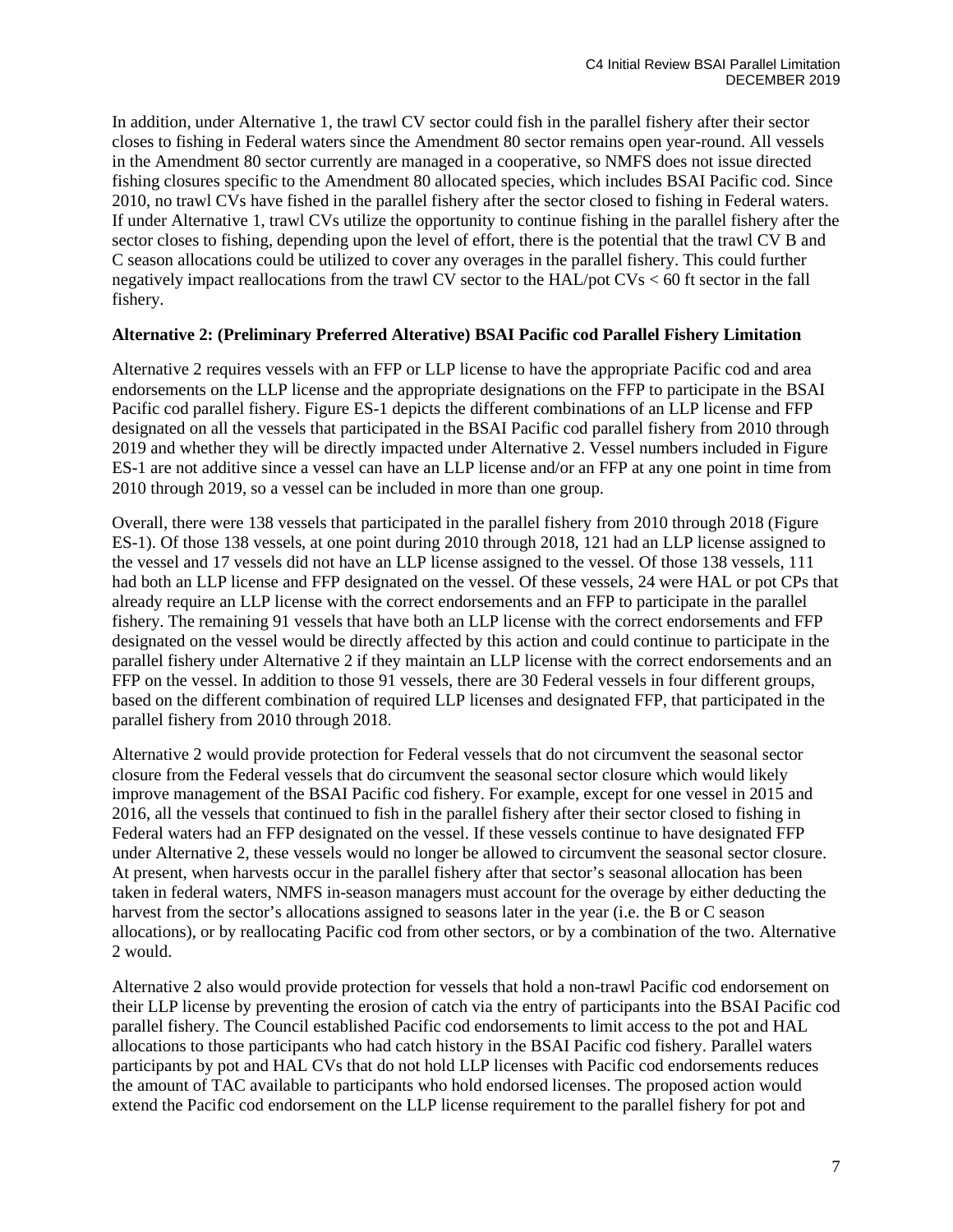HAL CVs that hold an FFP or LLP but would not preclude vessels that do not hold an FFP or LLP from entering the parallel fishery.

Alternative 2 would negatively impact those Federal vessels (vessels that had either an LLP license or an FFP) that needed an LLP license with the correct endorsements and a designated FFP with the correct endorsements. Table ES-1 summarizes the impacts to the different groups of Federal permitted and licensed vessels that would have been out of compliance during 2010 through 2018 under Alternative 2. Since 2010, there has been 30 Federal vessels in four different groups, based on the different combination of required LLP licenses and designated FFP, that participated in the parallel fishery that would have been out of compliance under Alternative 2. Overall, the average annual gross exvessel revenue at risk for these vessels is \$863,000, which is 12.9 percent of the group's average annual total exvessel gross revenue. Given that three of the four groups of vessels that would be out of compliance under Alternative 2 would likely exit the parallel fishery or stop circumventing seasonal sector closures, there would likely be additional Pacific cod available for harvest, most of which would occur in the HAL/pot CV < 60 ft sector. The estimated average annual exvessel gross value of the Pacific cod shifting from exiting vessels as a result of Alternative 2 for harvest by the sectors would be \$791,000 annually.

Alternative 2 would also limit the ability of vessels that hold an FFP to surrender and later reapply for the FFP within a specified time period. The alternative makes it more difficult for vessels to circumvent Federal regulations proposed in Alternative 2 by temporarily surrendering the FFP. However, it would also mean these vessels must comply with groundfish observer program regulations and NMFS recordkeeping and reporting requirements. In addition, these vessels that hold an FFP must carry a VMS if they participate in the Atka mackerel, Pacific cod, or pollock directed fisheries in Federal waters of the BSAI or GOA.

From the community and processor perspective, CV landings from the BSAI Pacific cod parallel fishery are primarily delivered to shoreside processors in Unalaska/Dutch Harbor and other Alaska communities. The proposed action is not expected to directly impact the distribution of CV landings from the parallel fishery among shoreside processing communities. It is possible that fewer Federal vessels will participate in the parallel fishery, but that would likely not necessarily result in fewer onshore fleet support services being needed in the Alaska communities since these vessels could continue to fish in the parallel fishery as a state water vessel or continue to fish in other fisheries as a Federal vessel. Those vessels that remain eligible to participate in the parallel fishery could experience a slight increase in fishing opportunities.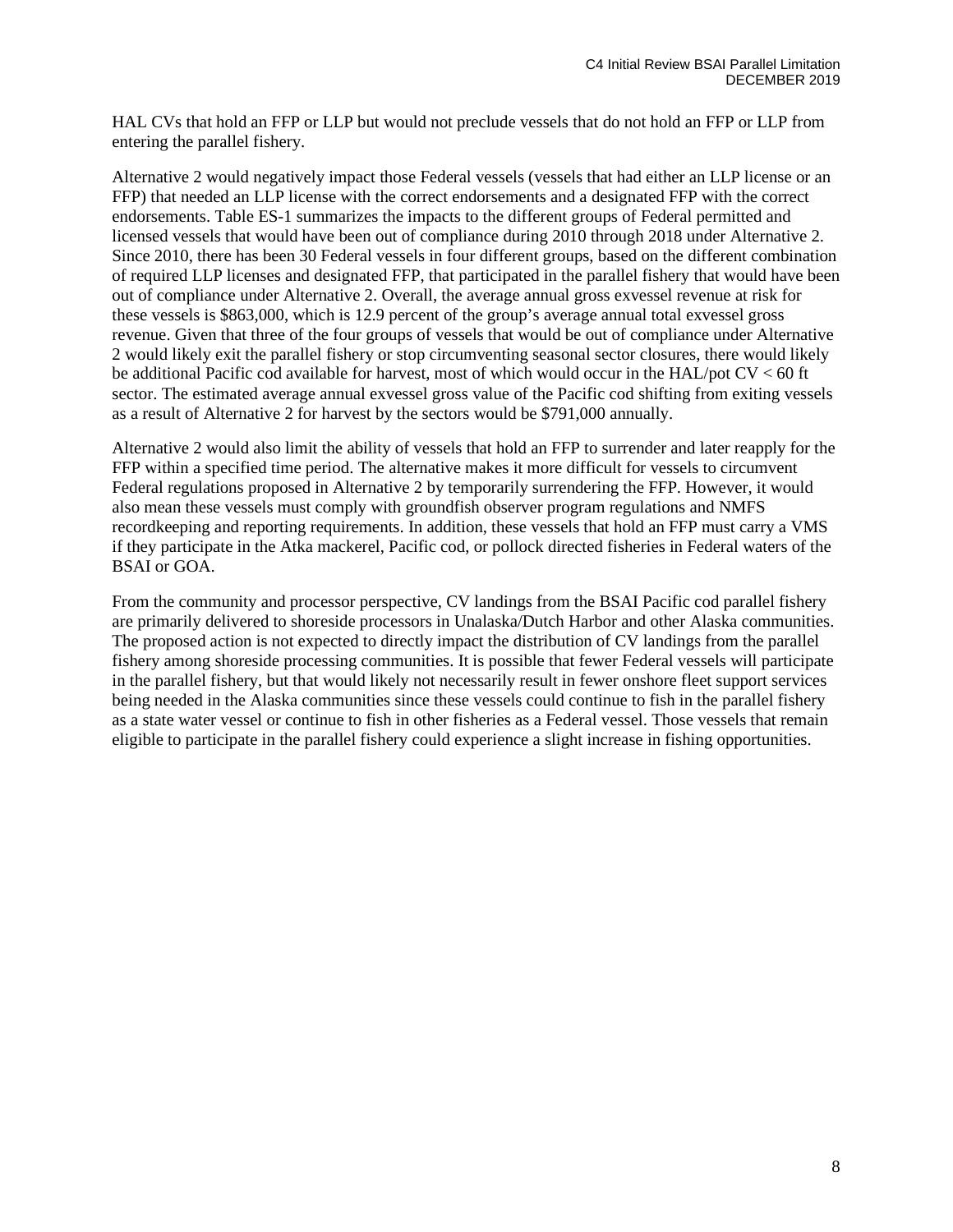



Note: Vessel numbers included in the figure are not additive since a vessel can have an LLP license and/or FFP at any one point in time from 2010-2018, so a vessel can be included in more than one group.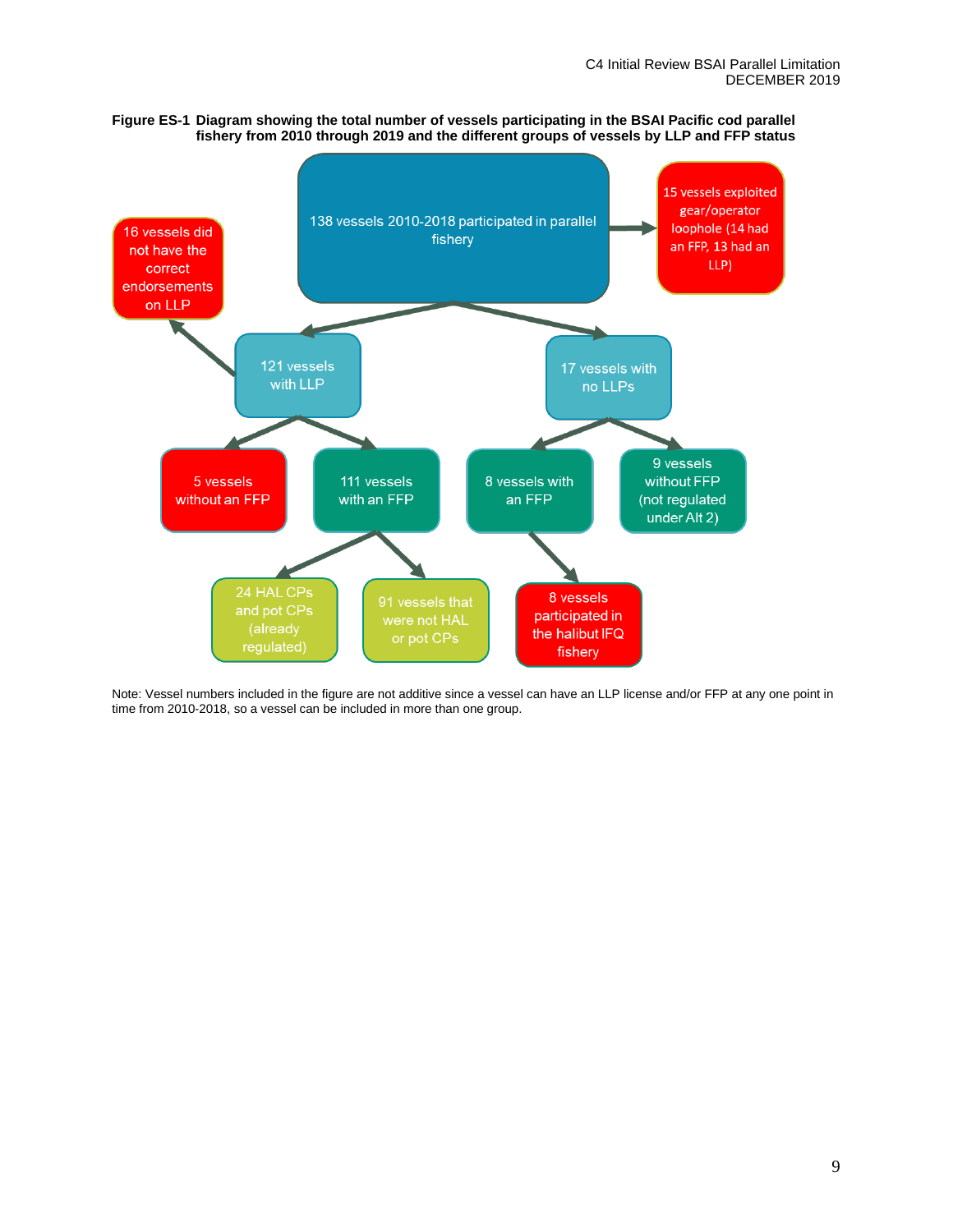| <b>Vessel group</b>                                                                                                   | <b>Number</b><br>οf<br>vessels | <b>Sectors</b>                                                     | <b>Revenue at risk</b><br>$(2010 - 2018)^3$                                                                                           | <b>Likely Impact</b>                                                                                                                                                                                                                                                                                                                                                                                                       |
|-----------------------------------------------------------------------------------------------------------------------|--------------------------------|--------------------------------------------------------------------|---------------------------------------------------------------------------------------------------------------------------------------|----------------------------------------------------------------------------------------------------------------------------------------------------------------------------------------------------------------------------------------------------------------------------------------------------------------------------------------------------------------------------------------------------------------------------|
| Vessels with an LLP<br>license but no FFP                                                                             | 5                              | $3 - HAL$ /pot CVs < 60'<br>$1 -$ trawl CV<br>$1 - pot CV \ge 60'$ | Average annual<br>gross exvessel<br>revenue is \$93,000;<br>6% of this group's<br>average annual total<br>exvessel gross<br>revenue   | Some or all of these vessels will<br>likely apply for an FFP since the<br>observer requirements and<br>recordkeeping and reporting<br>requirements associated with an<br>FFP are likely less than the<br>exvessel revenue received from<br>the parallel fishery.                                                                                                                                                           |
| Vessels with an LLP<br>but incorrect<br>endorsement                                                                   | 16                             | $13 - HAL$ /pot CVs < 60'                                          | Average annual<br>gross exvessel<br>revenue is \$498,000;<br>14% of this group's<br>average annual total<br>exvessel gross<br>revenue | Likely these vessels will not<br>participate in the parallel fishery<br>since the cost of an LLP license<br>with the correct endorsements is<br>likely greater than the revenue<br>received from participating in the<br>parallel fishery therefore the<br>Pacific cod harvested by these<br>vessels will be harvested by other<br>sector vessels for equivalent<br>average annual exvessel gross<br>revenue of \$498,000. |
| Vessels without an<br>LLP license but had a<br>designated FFP for<br>participate in the<br>halibut IFQ fishery        | 8                              | $6 - HAL/pot CVs < 60'$<br>$2 - pot CV \ge 60'$                    | Average annual<br>gross exvessel<br>revenue is \$200,000;<br>17% of this group's<br>average annual total<br>exvessel gross<br>revenue | Likely these vessels will not<br>participate in the parallel fishery<br>since the cost of an LLP license<br>with the correct endorsements is<br>likely greater than the revenue<br>received from participating in the<br>parallel fishery therefore the<br>Pacific cod harvested by these<br>vessels will be harvested by other<br>sector vessels for equivalent<br>average annual exvessel gross<br>revenue of \$200,000. |
| Vessels circumventing<br>the seasonal sector<br>closure                                                               | 15                             | 15 - $HAL/pot$ CVs < 60'                                           | Average annual<br>gross exvessel<br>revenue is \$663,000;<br>16% of this group's<br>average annual total<br>exvessel gross<br>revenue | These vessels will likely no longer<br>circumvent the seasonal closure<br>for the sector since the benefits of<br>continuing to participate in the<br>parallel fishery as Federal vessel<br>is greater than circumventing the<br>seasonal sector closure as State<br>vessel.                                                                                                                                               |
| Total of all vessels<br>that would have been<br>out of compliance<br>under Alternative 2<br>from 2010 through<br>2019 | 30                             | 26- HAL/pot $CVs < 60'$<br>1 - trawl CV<br>$3 - pot CV \ge 60'$    | Average annual<br>gross exvessel<br>revenue is \$863,000;<br>12% of this group's<br>average annual total<br>exvessel gross<br>revenue | In aggregate, would likely result in<br>a shift in harvested Pacific cod<br>with an average annual gross<br>exvessel revenue of \$791,000<br>from vessels exiting the parallel<br>fishery under Alternative 2 to<br>greater sector participants that<br>would benefit from Alternative 2.                                                                                                                                  |

### **Table ES-1 Summary of impacts from Alternative 2 at the vessel group level**

<span id="page-9-0"></span><sup>3</sup> Revenue data is available only through 2018.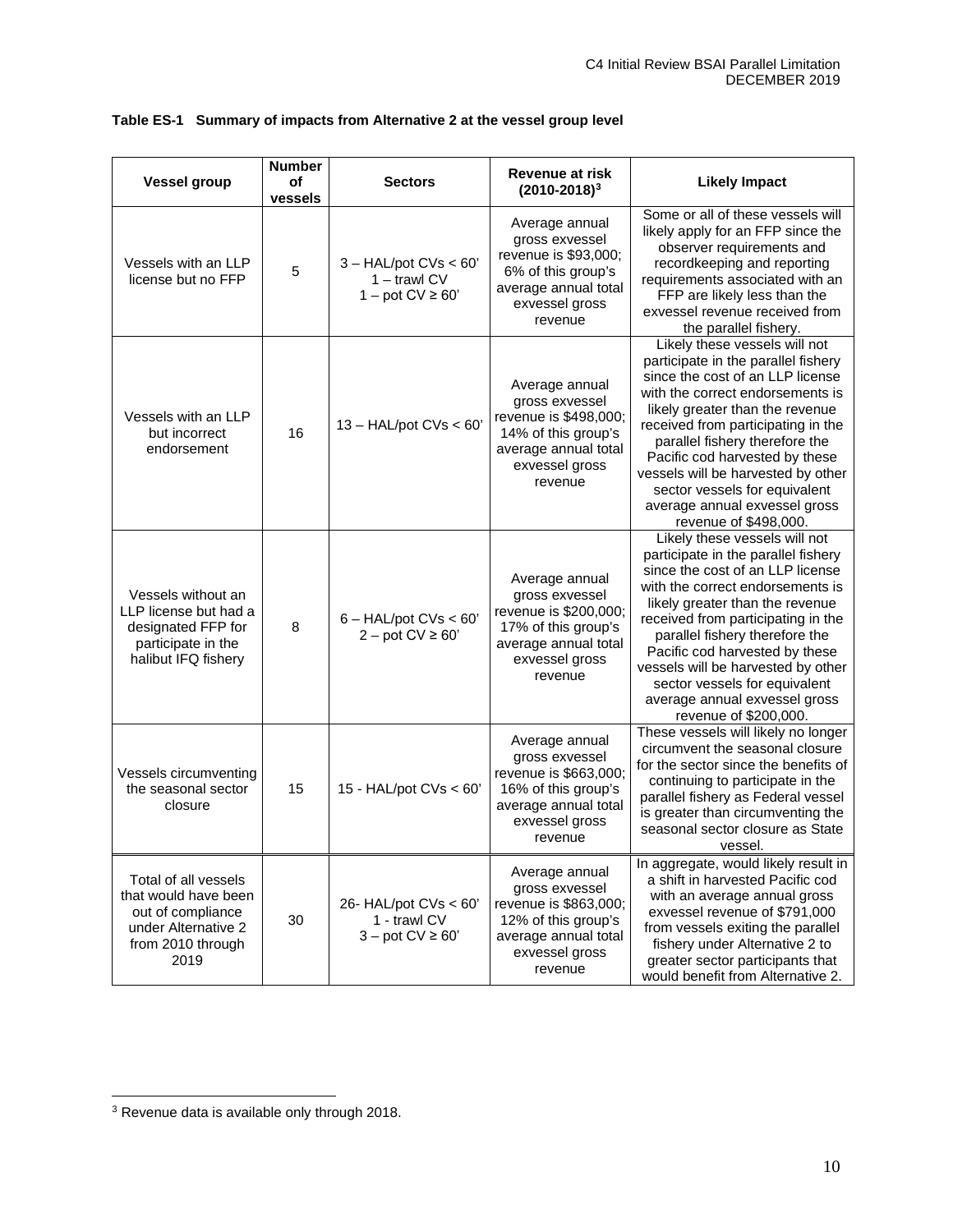# <span id="page-10-0"></span>**1. Introduction**

The proposed amendment would preclude hook-and-line (HAL), pot, jig, and trawl gear vessels from participating in the Bering Sea (BS) and Aleutian Island (AI) Pacific cod parallel fisheries unless they have a License Limitation Program (LLP) license with the correct LLP endorsements and a designated Federal Fisheries Permit (FFP). The amendment would also require the above Federally permitted or licensed vessels that fish in the parallel fishery to adhere to federal sector and seasonal BSAI Pacific cod closures and would restrict those vessels from surrendering and later reapplying for the FFP within a specified time period. The proposed amendment intends to ensure robust catch accounting while preventing all HAL, pot, jig, and trawl gear vessels from circumventing the intent of previous Council decisions regarding license limitation and sector allocations when participating in the BS and AI Pacific cod parallel fisheries while also recognizing that new entrants who do not hold Federal fishery permits may participate in the parallel fishery.

This document is a Regulatory Impact Review (RIR). An RIR provides assessments of the benefits and costs of the alternatives, the distribution of impacts, and identification of the small entities that may be affected by the alternatives. This RIR addresses the statutory requirements of the Magnuson Stevens Fishery Conservation and Management Act and Presidential Executive Order 12866, and some of the requirements of the Regulatory Flexibility Act. An RIR is a standard document produced by the North Pacific Fishery Management Council (Council) and the National Marine Fisheries Service (NMFS) Alaska Region to provide the analytical background for decision-making.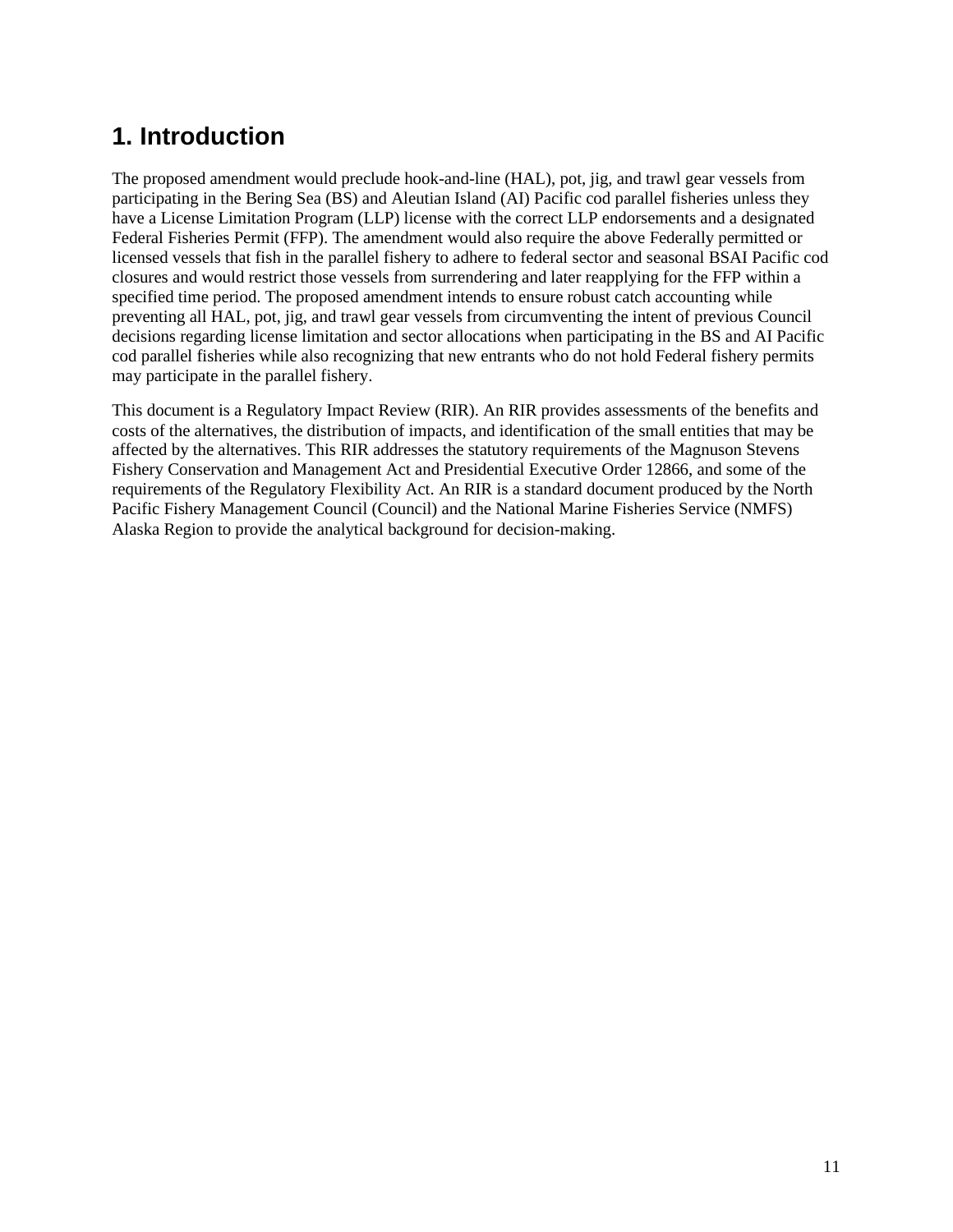# <span id="page-11-0"></span>**2. Regulatory Impact Review**

This Regulatory Impact Review  $(RIR)^4$  $(RIR)^4$  examines the benefits and costs of a proposed regulatory amendment to preclude fixed and trawl gear vessels from participating in the Bering Sea and Aleutian Island (BSAI) Pacific cod parallel state waters fishery if they do not have a License Limitation Program (LLP) with the correct LLP endorsements.

The preparation of an RIR is required under Presidential Executive Order (E.O.) 12866 (58 FR 51735, October 4, 1993). The requirements for all regulatory actions specified in E.O. 12866 are summarized in the following Statement from the E.O.:

In deciding whether and how to regulate, agencies should assess all costs and benefits of *available regulatory alternatives, including the alternative of not regulating. Costs and benefits shall be understood to include both quantifiable measures (to the fullest extent that these can be usefully estimated) and qualitative measures of costs and benefits that are difficult to quantify, but nevertheless essential to consider. Further, in choosing among alternative regulatory approaches agencies should select those approaches that maximize net benefits (including potential economic, environmental, public health and safety, and other advantages; distributive impacts; and equity), unless a statute requires another regulatory approach.*

E.O. 12866 requires that the Office of Management and Budget review proposed regulatory programs that are considered to be "significant." A "significant regulatory action" is one that is likely to:

- Have an annual effect on the economy of \$100 million or more or adversely affect in a material way the economy, a sector of the economy, productivity, competition, jobs, the environment, public health or safety, or State, local or tribal governments or communities;
- Create a serious inconsistency or otherwise interfere with an action taken or planned by another agency;
- Materially alter the budgetary impact of entitlements, grants, user fees, or loan programs or the rights and obligations of recipients thereof; or
- Raise novel legal or policy issues arising out of legal mandates, the President's priorities, or the principles set forth in E.O. 12866.

## <span id="page-11-1"></span>**2.1. Statutory Authority**

Under the Magnuson-Stevens Fishery Conservation and Management Act (Magnuson-Stevens Act) (16 U.S.C. 1801, *et seq*.), the United States has exclusive fishery management authority over all marine fishery resources found within the exclusive economic zone (EEZ). The management of these marine resources is vested in the Secretary of Commerce (Secretary) and in the regional fishery management councils. In the Alaska Region, the Council has the responsibility for preparing fishery management plans (FMPs) and FMP amendments for the marine fisheries that require conservation and management, and for submitting its recommendations to the Secretary. Upon approval by the Secretary, NMFS is charged with carrying out the Federal mandates of the Department of Commerce with regard to marine and anadromous fish.

<span id="page-11-2"></span><sup>4</sup> Analysts have consulted with NMFS Alaska Region and preliminarily determined that none of the alternatives have the potential to have an effect individually or cumulatively on the human environment. This determination is subject to further review and public comment. If this determination is confirmed when a proposed rule is prepared, the proposed action will be categorically excluded from the need to prepare an Environmental Assessment.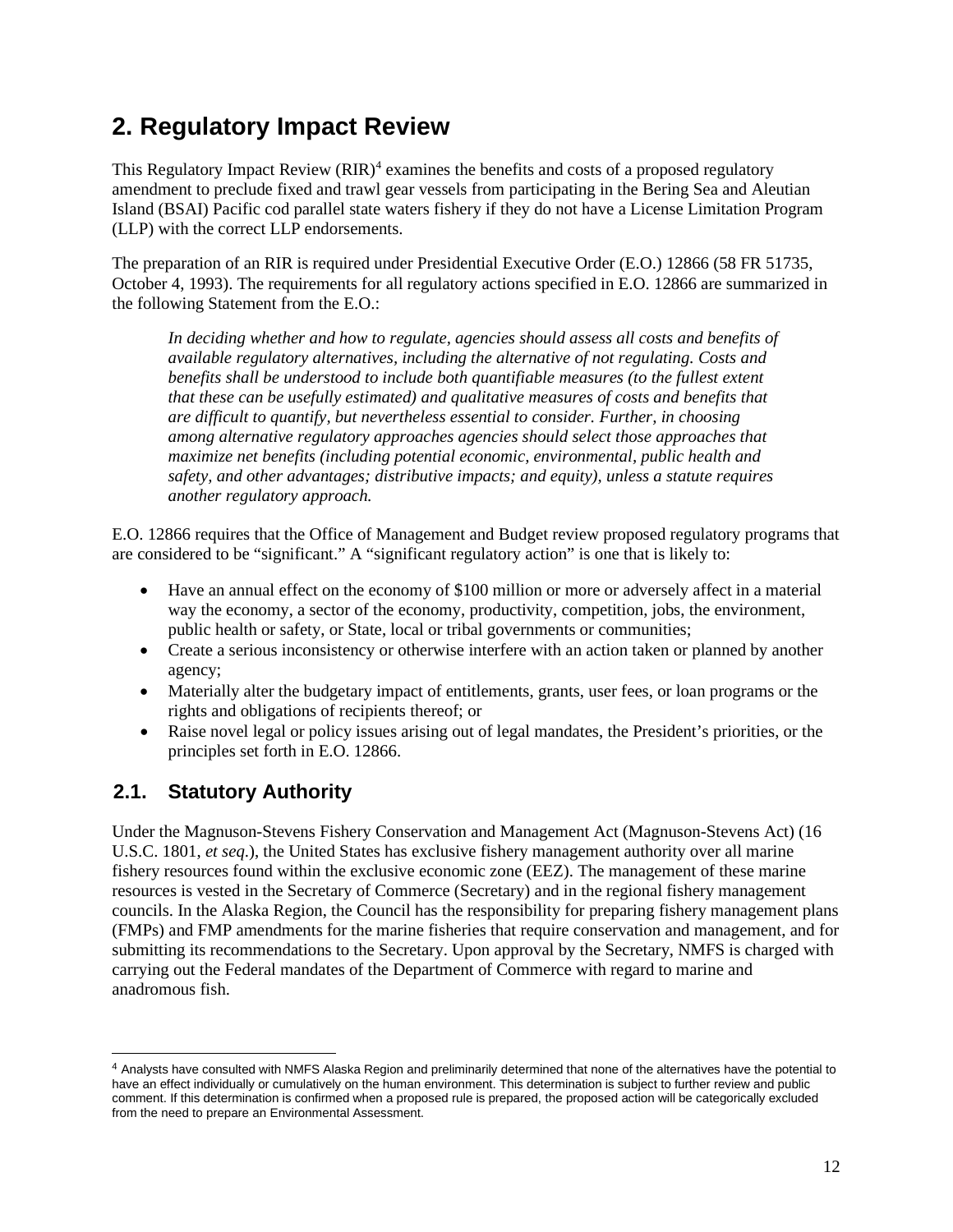The groundfish fisheries in the EEZ off Alaska is managed under the Fishery Management Plan for Groundfish of the Bering Sea and Aleutian Islands Management Area (BSAI FMP).

The proposed action under consideration would amend the Federal regulations at 50 CFR 679. Actions taken to amend FMPs or implement regulations governing these fisheries must meet the requirements of applicable Federal laws, regulations, and Executive Orders.

## <span id="page-12-0"></span>**2.2. History of this Action**

In the BS and AI, vessels can fish inside State waters under the federal total allowable catch (TAC). This is called a parallel fishery. Currently, in the BS and AI, with the exception of the hook-and-line (HAL) and pot C/Ps, vessels can participate in a parallel fishery with or without an FFP or LLP license with their harvest deducted from TACs (which for Pacific cod are allocated between vessel length, gear type, and C/Ps vs CVs). When allowing these vessels to harvest TAC in parallel waters, the State does not differentiate between CVs and C/Ps, so vessels can participate in the parallel fishery if either the C/P or CV sector is open for the gear type and vessel length.

Because the State is unable to differentiate between a C/P and a CV in State waters during the Federal fisheries, there is currently a fishing opportunity that allows some Federally permitted vessels to continue to participate in the parallel fishery even though their sector has already been closed. The State will allow, for example, a CV to continue to fish for Pacific cod in the parallel fishery if a C/P sector of the same gear type and vessel size allowance is open. All catch (both from Federally permitted and non-Federally permitted vessels) in the BS and AI parallel fishery is deducted from the TAC. Although this fishing opportunity applies to all vessel and gear types, it is mostly the BSAI less than 60 ft HAL CVs harvesting Pacific cod that have participated. This is due to the BSAI Pacific cod fishery remaining open all year for the HAL C/P sector. The HAL C/P sector has a larger allocation and is managed under a voluntary cooperative so generally the sector remains open all year. However, when a less than 60 ft HAL CV participates in the parallel fishery after their sector (BSAI less than 60 ft HAL/pot CVs) is closed, all harvest is still accruing towards the less than 60 ft HAL/pot CV sector and not the HAL C/P sector allocation.

Each year, NMFS in-season managers cannot predict the number of vessels that will continue to fish in state waters during the parallel fishery when that sector is closed to fishing in federal waters. Nevertheless, the harvests from those vessels must still be accounted for under the federal TAC. Managers thus far have covered the harvests by either deducting the parallel fishery harvest from that sector's seasonal allocations scheduled to be taken later in the year (i.e., the B or C seasons), or by reallocating Pacific cod TAC from other sectors. In some years, managers have used a combination of both methods. Reallocations from other sectors are particularly problematic early in the fishing season when future activity of fishing fleets is unknown. As the year progresses, managers have a better sense of which sectors might not fully achieve their allocations, and how much Pacific cod might be available for reallocation to cover for the parallel season deficits. Nevertheless, there is no certainty from year to year how the parallel fishery harvests will be funded from the overall TAC.

There are several NMFS regulations that govern parallel fisheries and affect which vessels can participate in this parallel fishery. NMFS has a regulation that states that any Federally permitted HAL and pot C/P participating in the BSAI Pacific cod fisheries must have the corresponding LLP and must stop fishing in both Federal and parallel waters once their sector closes. This prevents any Federally permitted HAL and pot C/Ps from participating in the BSAI Pacific cod parallel fishery once it is closed to those sectors. Similarly, NMFS has regulations that any Federally permitted vessel in the GOA directed fishing for Pacific cod must have the corresponding LLP and stop fishing in parallel waters when their sector closes.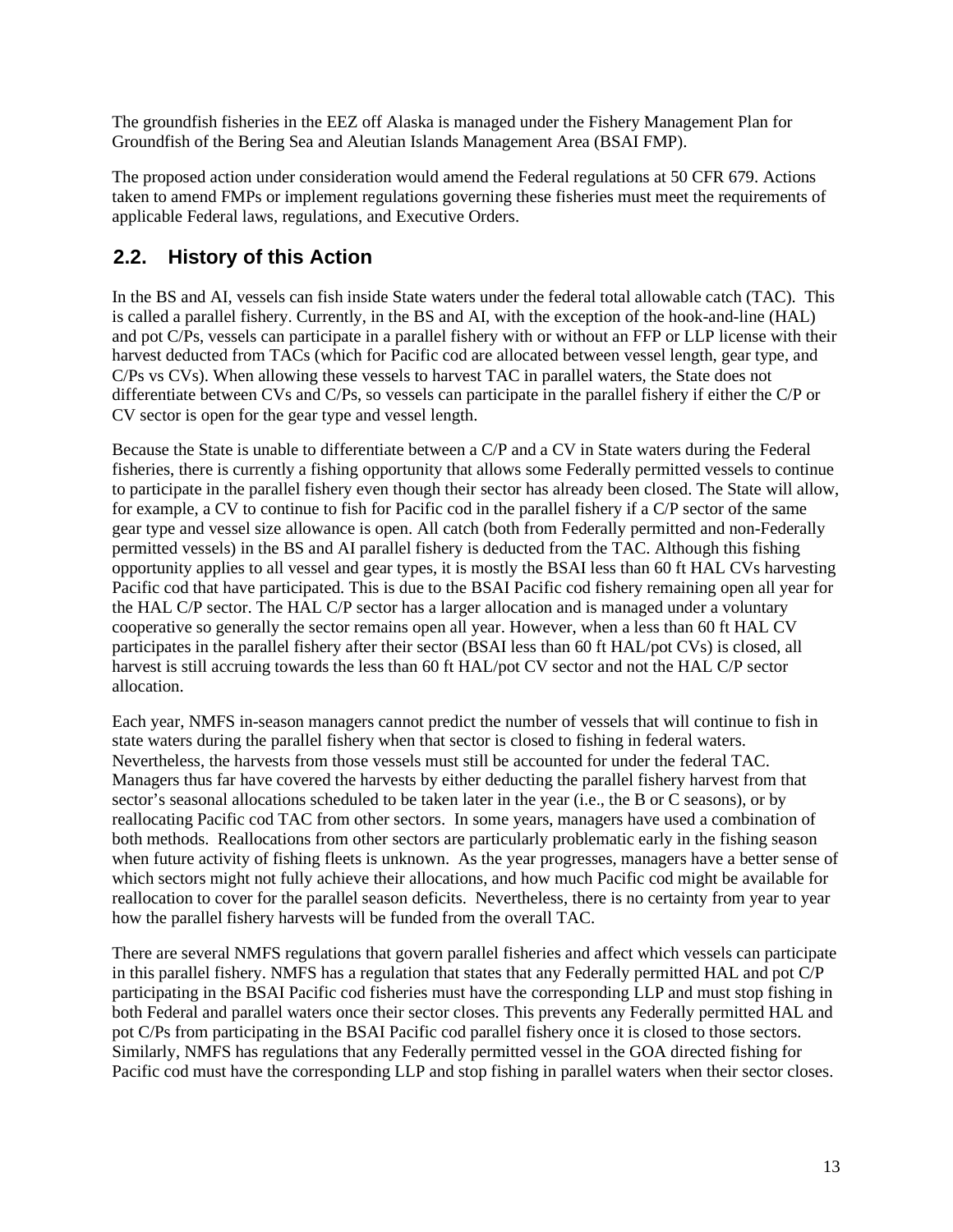In the GOA, this applies to all Pacific cod sectors. This prevents all vessels in the GOA with FFPs and LLP licenses from taking advantage of this parallel fishery opportunity.

In addition to the Federal regulations limiting BSAI and GOA parallel fishing activity, the State of Alaska has a regulation restricting HAL vessels over 58 feet from participating in the BSAI Pacific cod parallel fishery. In the GOA, the State limits all vessels participating in the Pacific cod fishery to 58 feet and under in parallel fishery in the South Peninsula and Chignik management areas (which include all the Western GOA and a small portion in the west of the Central GOA). These State regulations prevent some larger vessels from continuing to fish in the parallel fishery after their sector closes to fishing in Federal waters.

The only BSAI Pacific cod sector that has no seasonal allocations is the less than 60 ft HAL/pot CVs. This sector has an annual allocation that opens January 1. This contrasts with all other sectors, which have two or three seasonal allocations spread over the year. When this annual allocation is fully harvested, their sector is closed to directed fishing for Pacific cod. The less than 60 ft HAL/pot CV sector only has a reopening if there is TAC available to reallocate from other sectors. Normally this reallocation happens in February/April and September and comes from one of four other sectors: the jig sector; the greater than or equal to 60 ft HAL CV sector; the greater than or equal to 60 ft pot CV sector; and the CV trawl sector. If less than 60 ft HAL/pot CVs have participated in the current BSAI parallel fishery, then Pacific cod reallocations must first cover any overages harvested by these vessels before a consideration can be made to re-open the BSAI Pacific cod fishery for the less than 60 ft HAL/pot CV sector.

To address the concerns of impacts that increased participation might have on BSAI Pacific cod TAC that could be harvested in parallel waters, the Council in April 2019 developed a purpose and need statement and requested that staff develop an analysis that would limit access to the parallel fishery for Federal fishery participants by requiring operators to have appropriate LLP license endorsements and an FFP in order to participate in the BS or AI Pacific cod parallel fishery.

In October 2019, the Council adopted a revised purpose and need statement and selected a preliminary preferred alternative. The Council's preliminary preferred alternative would preclude hook-and-line, pot, and trawl gear vessels from participating in the Bering Sea and Aleutian Islands Pacific cod parallel fisheries unless they have a License Limitation Program license with the correct license endorsements and a designated Federal Fisheries Permit. The preliminary preferred alternative would also require the above Federal permitted or licensed vessels that fish in the parallel fishery to adhere to federal sector and seasonal BSAI Pacific cod closures and would restrict those vessels from surrendering and later reapplying for the FFP within a three-year time period.

## <span id="page-13-0"></span>**2.3. Purpose and Need for Action**

The purpose of this action is to address inadvertent fishing in BSAI parallel waters off a federal Pacific cod TAC even when a sector's federal Pacific cod allocation has been achieved. State of Alaska attorneys have advised that regulations in State waters cannot differentiate allocations between CVs and C/Ps that fish the same gear type in the same administrative area<sup>[5](#page-13-1)</sup>; therefore, in State waters, there is currently a fishing opportunity that allows some Federally permitted vessels to continue to participate in the parallel

<span id="page-13-1"></span><sup>5</sup> State v. Grunert, 139 P.2d 1226 (Alaska 2006); Grunert v. State, 109 P.2d 924 (Alaska 2005). In the 2005 case, the Alaska Supreme Court ruled that the Board of Fisheries could not allocate within a single fishery. 109 P.2d at 931-32. In the 2006 case, the Court held that 'fisheries' could only be distinguished by differences in the gear that is actually used to harvest the fish. 139 P.2d at 1235-39. As a result, the Alaska Department of Law has advised the Alaska Board of Fisheries that the statutory allocation criteria applies to allocations among use categories (e.g., personal use, sport, guided sport, commercial) as well among subgroups of those categories (e.g. drift and set gillnet commercial fisheries). However, the Board may not allocate "within" a particular fishery (same gear and same administrative area). Alaska Dept. of Law to Jim Marcotte, Alaska Board of Fisheries; November 30, 2009.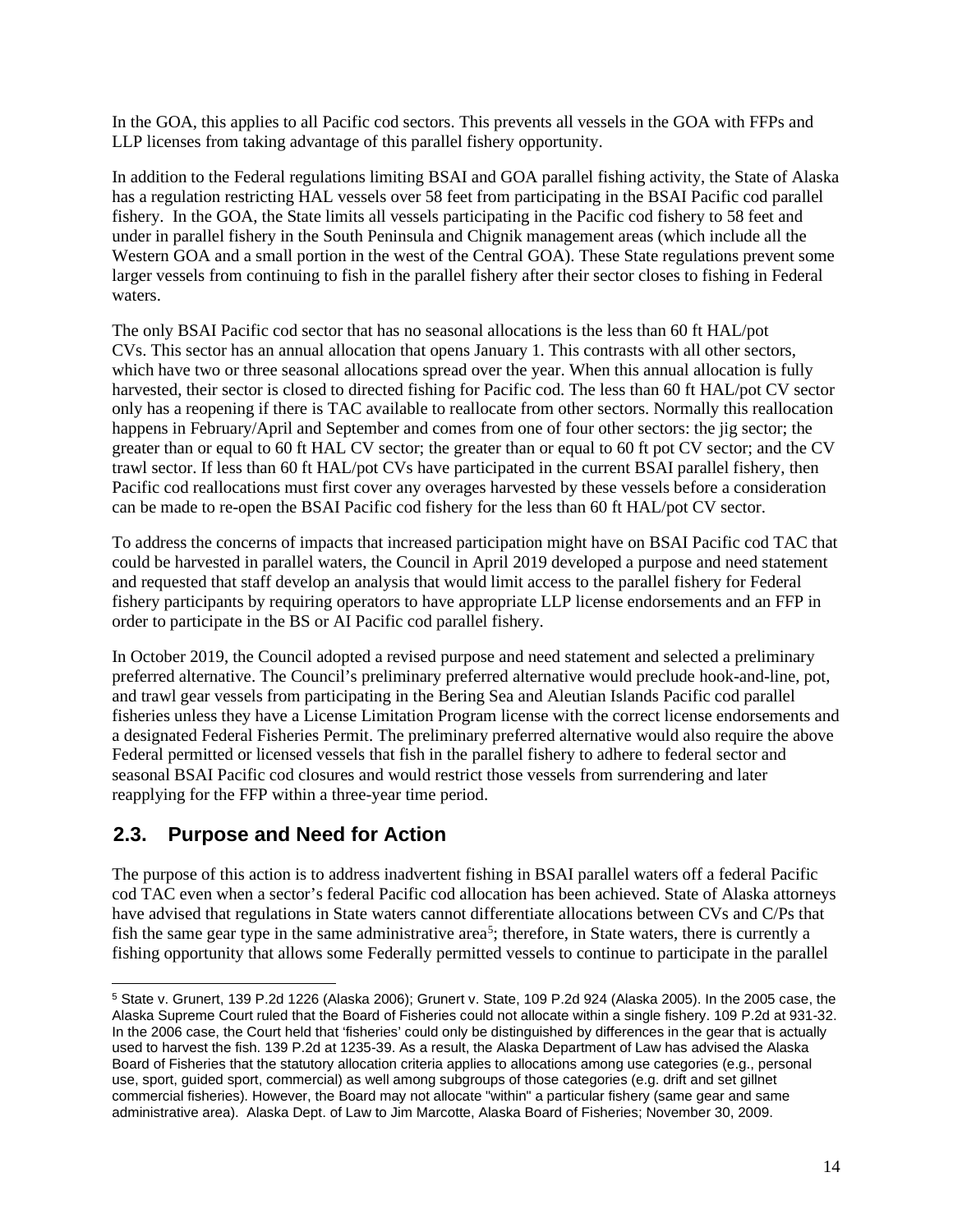fishery even though their sector has already been closed to fishing. The State will allow, for example, a CV to continue to fish for Pacific cod in the parallel fishery if a C/P sector of the same gear type and vessel size allowance is open. In addition, the proposed action would address concerns that increased participation in the parallel fishery by vessels without an FFP or LLP license may have on long-term participants in the BSAI Pacific cod fishery. Increased parallel fishery participation has the potential to erode historical harvests of those participants who contribute catch history to the Amendment 85 sector allocations and depend on the BSAI Pacific cod resource. Specifically, this amendment is intended to provide protection for fixed-gear CVs that hold LLP licenses with Pacific cod endorsements and BSAI area endorsements and trawl gear CVs and C/Ps that hold LLP licenses with BSAI area endorsements from vessels entering the parallel fishery that do not hold LLP license endorsements for BSAI area or Pacific cod.

The scope of this amendment is limited to subset of trawl CVs and C/Ps, pot and HAL CVs, and jig vessels. If these vessels do not hold an FFP and an LLP license with the correct endorsements for the BSAI Pacific cod fishery, they would be precluded from participating in the parallel fishery. This amendment would not affect any of the current pot and HAL C/Ps. To participate in the parallel fishery, these vessels are already to operate with an LLP license that has the correct area and Pacific cod endorsements. These vessels, all of which are currently permitted with an FFP, area already required by regulation to stop fishing in both Federal and parallel fisheries once their sector closes. Note that if a vessel does not hold an FFP or an LLP license, the amendment would not preclude the vessel from participating in the parallel fishery.

During the April 2019 meeting, the Council adopted a purpose and need statement for the proposed action. At the October 2019 meeting, the Council, while conducting initial review of the amendment package adjusted the purpose and need statement to better reflect the proposed actin. The revisions to the purpose and need statement were clarifications to better reflect the Council's intent in limiting federally permitted vessels in the parallel waters. The revisions did not change the purpose of the action identified by the Council or affect how the analysis of the alternatives meet the revised statement. Provided below is the revised purpose and need statement:

<span id="page-14-0"></span>*Currently, there are no limits on entry by federally permitted catcher vessels into the Bering Sea/Aleutian Islands (BSAI) parallel waters groundfish fisheries, and no limits on the proportion of BSAI Pacific cod TAC that may be harvested in parallel waters. Currently management inadvertently allows fishing in BSAI parallel waters off a federal Pacific cod TAC even when a sector's federal Pacific cod allocation has been achieved. There is concern that harvests of Pacific cod in the parallel waters fishery by vessels that do not hold BSAI groundfish LLP licenses or the appropriate Pacific cod endorsement may continue to increase. This complicates conservation and management measures which hold sectors to their allocations and circumvents the intent of previous Council decisions regarding license limitation, sector allocations, and catch reporting. The Council, in consideration of options and recommendations for federal catcher vessels that participate in the parallel fishery, intends to ensure robust catch accounting while considering participation in and reliance on the Pacific cod fisheries while recognizing that new entrants who do not hold Federal fishery permits may participate in the parallel fishery*.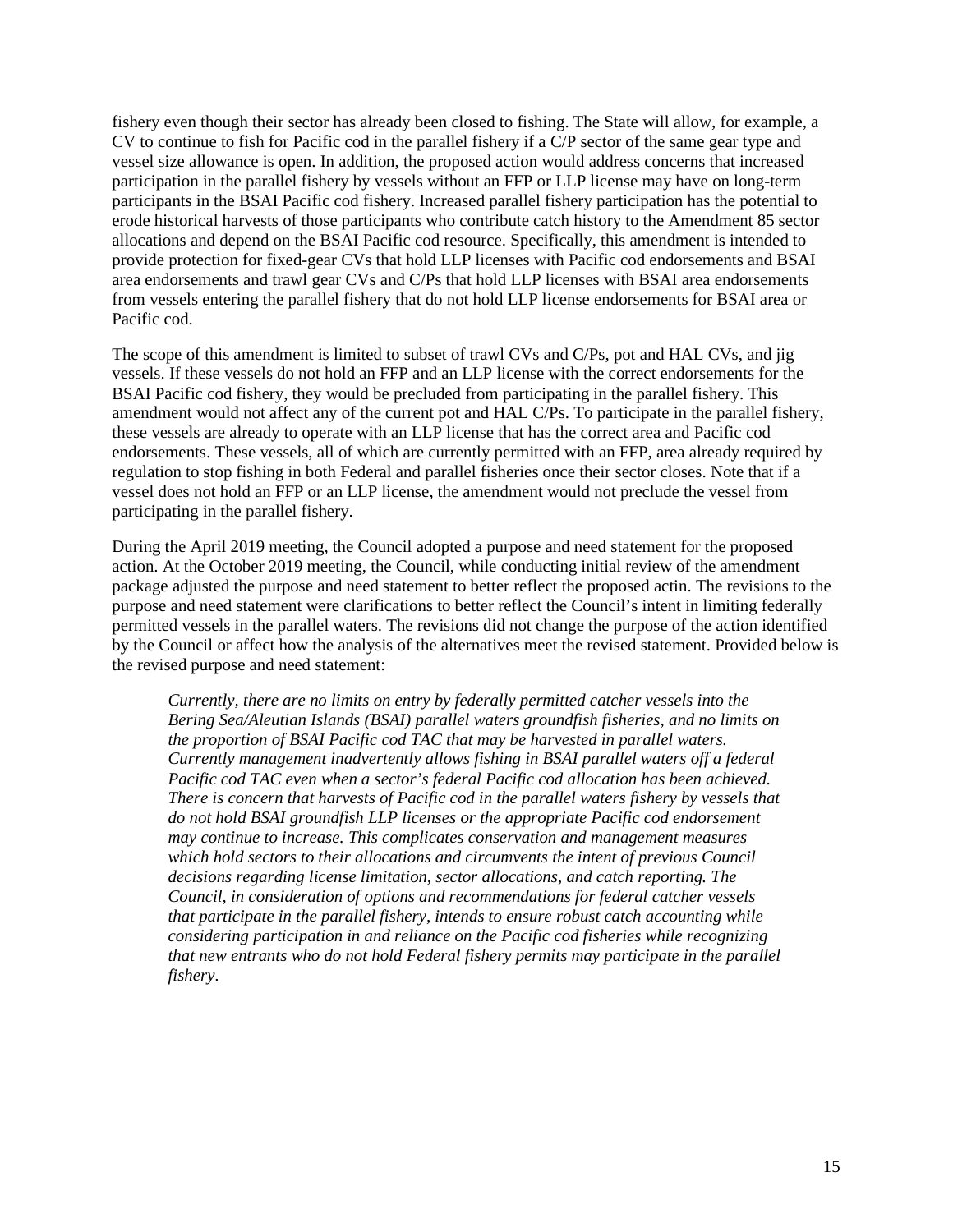## **2.4. Alternatives**

The following alternatives were adopted by the Council in April 2019.

#### **Alternative 1:** Status quo

**Alternative 2: (Preliminary Preferred Alternative)** Limit access to the parallel fishery for Federal fishery participants.

Hook and line and pot vessels - require any pot or hook and line vessel designated on an LLP or FFP to have the appropriate Pacific cod endorsement and area endorsement on the LLP; and the Bering Sea (BS) or Aleutian Islands (AI) area designation and the appropriate gear and operation type designations on the FFP in order to participate in the BS or AI Pacific cod parallel waters fishery.

Trawl gear vessels - require any trawl vessel with an LLP or an FFP to have the appropriate gear and area endorsements on the LLP; and the BS or AI area designation and the appropriate gear and operation type designations on the FFP in order to participate in the BS or AI Pacific cod parallel waters fishery.

In addition, require the above Federally permitted or licensed vessels that fish in the parallel waters to adhere to Federal and seasonal closures of the BSAI sector allocations corresponding to the sector in which the vessel operates.

Vessels with a BS or AI area, gear, and operation type designations specified in this alternative cannot remove these designations from the FFP and can only surrender or reactivate the FFP once every three years.

### <span id="page-15-0"></span>**2.5. Methods Used for the Impact Analysis**

The impact analysis in this document is designed to meet the requirements of Executive Order 12866, which dictates that an RIR evaluate the costs and benefits of the alternatives, including both quantifiable and qualitative considerations. Additionally, the analysis should provide information for decision makers "to maximize net benefits (including potential economic, environment, public health and safety, and other advantages; distributive impacts; and equity), unless a statute requires another regulatory approach." The costs and benefits of this action with respect to these attributes are described in the sections that follow, comparing the No Action Alternative 1 with the action alternatives. A qualitative assessment of the net benefit to the Nation of each alternative, compared to no action then follows.

This analysis was prepared using data from the NMFS catch accounting system, which are the best available data to estimate total catch in the groundfish fisheries off Alaska. Total catch estimates are generated from information provided through a variety of required industry reports of harvest and offshore discard, and data collected through an extensive fishery observer program. In 2003, NMFS changed the methodologies used to determine catch estimates from the NMFS blend database (1995 through 2002) to the catch accounting system (2003 through present). The catch accounting system was implemented to better meet the increasing information needs of fisheries scientists and managers. Currently, the catch accounting system relies on data derived from a mixture of production and observer reports as the basis of the total catch estimates. The 2003 modifications in catch estimation included providing more frequent data summaries at finer spatial and fleet resolution, and the increased use of observer data. Redesigned observer program data collections were implemented in 2008 and include recording sample-specific information in lieu of pooled information, increased use of systematic sampling over simple random and opportunistic sampling, and decreased reliance on observer computations. As a result of these modifications, NMFS is unable to recreate blend database estimates for total catch and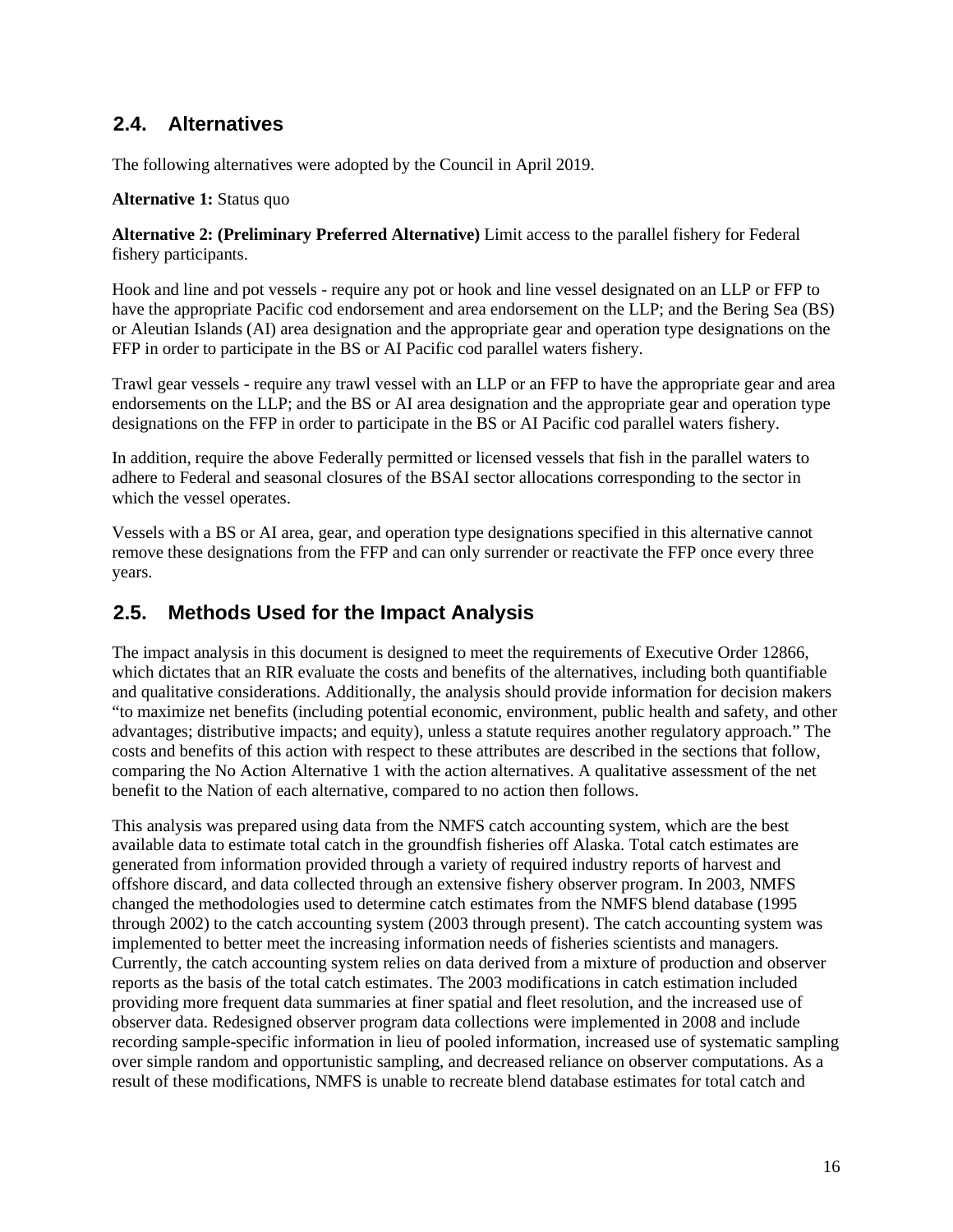retained catch after 2002. Therefore, NMFS is not able to reliably compare historical data from the blend database to the current catch accounting system.

## <span id="page-16-0"></span>**2.6. Description of Fisheries**

The parallel fisheries occur in State waters (0 nm to 3 nm) adjacent to the BSAI and the Gulf of Alaska (GOA) management areas. Each year, the Alaska Department of Fish and Game (ADFG) commissioner opens and closes, by emergency order, parallel waters seasons in the BSAI and GOA to coincide with the Federal waters (3 nm to 200 nm) seasons in the BSAI and GOA. The same gear types that may be used in the Federal BSAI and GOA fisheries are permitted in the parallel fisheries, unless specifically prohibited under State regulations. Groundfish harvests in the parallel waters and Federal waters account to the Federal groundfish TAC. The parallel fisheries are managed separately from the State Guideline Harvest Level (GHL) fisheries. The State GHL fisheries occur during distinct seasons that generally do not overlap the parallel and Federal waters seasons and are managed by ADFG under a GHL and a distinct set of regulations. For example, the AI State GHL Pacific cod fishery and the BS State GHL Pacific cod fishery regulations are described in Section [2.6.5.3.](#page-23-0) The remainder of this document addresses management of the parallel fisheries.

Currently, all sectors except  $C/P$  pot and  $C/P$  HAL vessels<sup>[6](#page-16-2)</sup> may participate in the BSAI parallel fisheries without holding a Federal permit, LLP license, and endorsements necessary to participate in the Federal fisheries. This parallel fishery activity may be circumventing the intent of previous decisions made by the Council regarding license limitation and endorsements, sector allocations, and catch reporting. While this parallel fishery activity could occur in several fisheries, it has generally occurred in the BSAI Pacific cod fishery with the HAL/pot CV < 60 ft sector. This sector has an annual allocation that opens January 1. This contrasts with all other BSAI Pacific cod sectors which have two or three seasonal allocations spread over the year. In the HAL/pot  $CV < 60$  ft sector, when the allocation is fully harvested, the sector is closed. However, since the State is unable to differentiate between a C/P and a CV during the Federal fisheries and the BSAI Pacific cod fishery remains open year round for the HAL C/P sector, the HAL CV < 60 ft vessels can continue to participate in the parallel fishery even though their Federal sector has already been closed to fishing. The HAL C/P sector has a larger BSAI Pacific cod allocation and is managed under a voluntary cooperative, so the sector generally remains open all year. If less than 60 ft HAL CVs have participated in the BSAI parallel fishery after their sector is closed to fishing, then Pacific cod reallocated from other sectors later in the year must first cover any amount of harvest by these vessels in that fishery before a consideration can be made to re-open the entire Federal BSAI HAL/pot CV < 60 ft sector.

### <span id="page-16-1"></span>**2.6.1. Description of management of the BS and AI Pacific cod fishery**

The process for establishing Pacific cod catch limits and sector allocations is illustrated in [Figure 2-1.](#page-18-0) Each year, the Council's BSAI groundfish Plan Team and Scientific and Statistical Committee (SSC) establish an overfishing level (OFL) and acceptable biological catch (ABC) for Pacific cod for the BS subarea of the BSAI, and a separate OFL and ABC for the AI subarea of the BSAI. Before the AI and BS Pacific cod TACs are established at a lower level, the Council and NMFS consider social and economic factors, and management uncertainty, as well as two factors that are particularly relevant to BSAI Pacific cod: 1) Pacific cod guideline harvest level (GHL) fisheries that occur in the state waters of the BSAI, and 2) an overall 2 million mt limit on the maximum amount of TAC that can be specified for all BSAI groundfish.

<span id="page-16-2"></span><sup>6</sup> Effective January 1, 2012, NMFS issued regulations to limit access of Federally permitted pot and HAL C/Ps to the Pacific cod fishery in State waters in the BS and AI (see 76 FR 73513).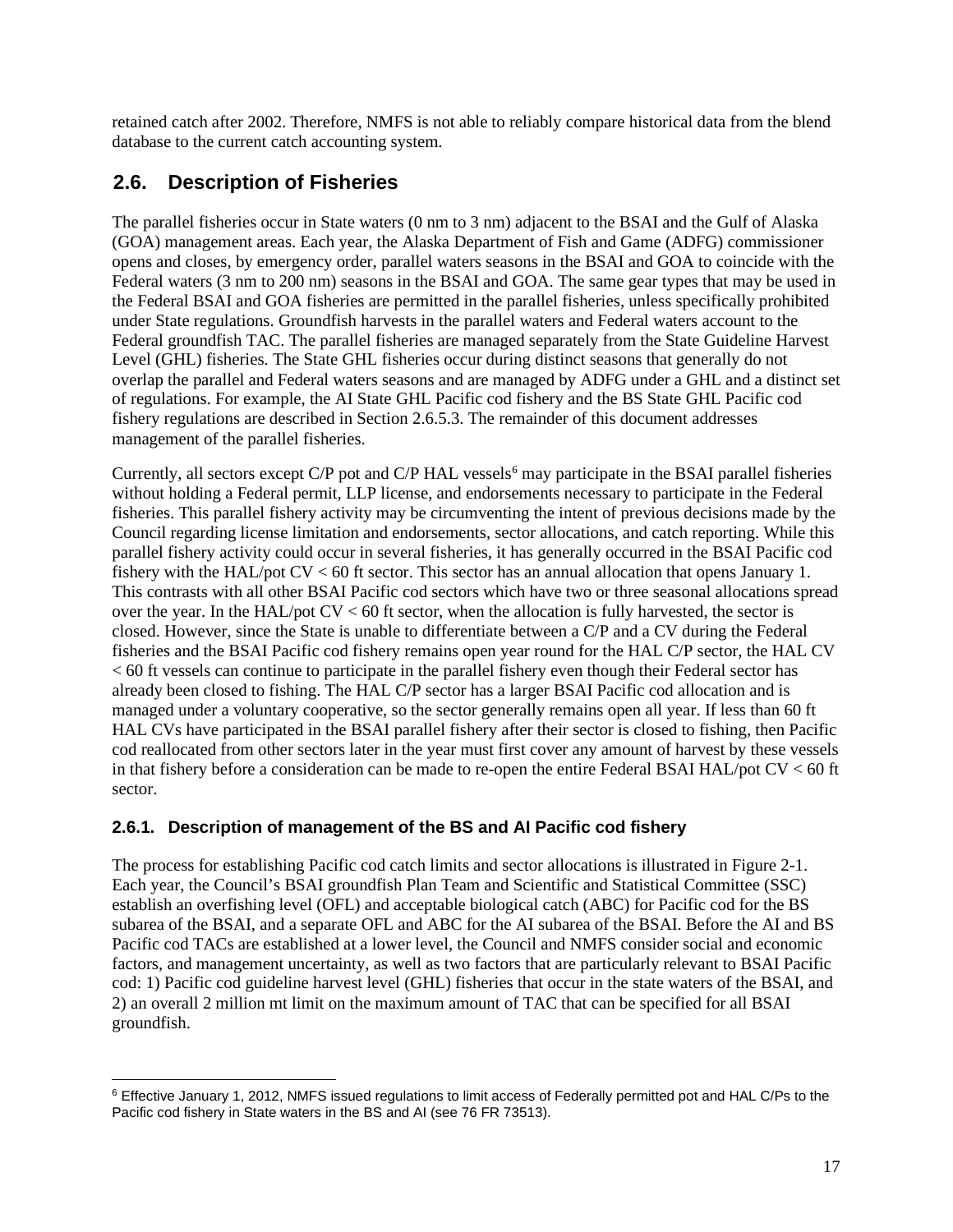Pacific cod TACs are specified at reduced levels that take into account the State GHL fisheries so that the combined harvest limits from State GHL fisheries and the TACs do not exceed the ABCs specified for the BS or AI. In the BSAI, the State manages three GHL fisheries for Pacific cod in the BSAI, two that occur within state waters in the BS and one that occurs within state waters in the AI. Under current state regulations in the BS, the Dutch Harbor Subarea (DHS) GHL fishery for pot gear in the BS is set at 8 percent of the BS ABC with an annual 1 percent increase in that allocation, if 90 percent of the allocation is harvested, until it reaches 15 percent of the BS ABC. A second BS GHL fishery started in 2019 allocating approximately 45 mt (10,000 lbs.) to jig vessels. In the AI, the GHL fishery was set at 27 percent of the 2018 ABC specified for AI Pacific cod, with annual "step-up" provisions that would increase the amount of the GHL fishery if it was harvested up to at least 90 percent in the previous year. The 2019 AI GHL was increased to 31 percent of the AI Pacific cod ABC. If the GHL fishery continues to be nearly fully harvested it can continue to increase annually by 4 percent up to a maximum of 39 percent of the AI ABC or to a maximum of 6,804 mt (15 million lbs.), whichever is less.

Once the individual AI and BS TACs are established, regulations at  $\S$  679.20(a)(7)(i) allocate 10.7 percent of the BS and AI Pacific cod TAC to the CDQ Program. The remaining portion of TAC after deducting the 10.7 percent allocation for CDQ Program is the initial total allowable catch (ITAC).

[Table 2-1](#page-17-0) provides ABCs, TACs, and ITACs of BSAI Pacific cod from 2003 through 2013, and ABCs, TACs, and ITACs for BS Pacific cod and AI Pacific cod from 2014 through 2019. Since the BS and AI were split in 2014, the BS ABC and TAC have declined, and the AI ABC and TAC increased initially and have remained constant the last three years.

| Year |            | BSAI    |             |            | BS         |             |            | Al         |             |
|------|------------|---------|-------------|------------|------------|-------------|------------|------------|-------------|
|      | <b>ABC</b> | TAC     | <b>ITAC</b> | <b>ABC</b> | <b>TAC</b> | <b>ITAC</b> | <b>ABC</b> | <b>TAC</b> | <b>ITAC</b> |
| 2003 | 223,000    | 207,500 | 191,938     |            |            |             |            |            |             |
| 2004 | 223,000    | 215,500 | 199,338     |            |            |             |            |            |             |
| 2005 | 206,000    | 206,000 | 190,550     |            |            |             |            |            |             |
| 2006 | 194,000    | 194,000 | 174,067     |            |            |             |            |            |             |
| 2007 | 176,000    | 170,720 | 157,916     |            |            |             |            |            |             |
| 2008 | 176,000    | 170,720 | 152,453     |            |            |             | N/A        |            |             |
| 2009 | 182,000    | 176,540 | 157,650     |            |            |             |            |            |             |
| 2010 | 174,000    | 168,780 | 150,721     |            |            |             |            |            |             |
| 2011 | 235,000    | 227,950 | 203,559     |            |            |             |            |            |             |
| 2012 | 314,000    | 261,000 | 233,073     |            |            |             |            |            |             |
| 2013 | 307,000    | 260,000 | 232,180     |            |            |             |            |            |             |
| 2014 |            | N/A     |             | 255,000    | 246,897    | 220,479     | 15,100     | 6,997      | 6,248       |
| 2015 |            |         |             | 255,000    | 240,000    | 214,320     | 17,600     | 9,422      | 8,414       |
| 2016 |            |         |             | 255,000    | 238,680    | 213,141     | 17,600     | 12,839     | 11,465      |
| 2017 |            |         |             | 239,000    | 223,704    | 199,768     | 21,500     | 15,695     | 14,016      |
| 2018 |            |         |             | 201,000    | 188,136    | 168,005     | 21,500     | 15,695     | 14,016      |
| 2019 |            |         |             | 181,000    | 166,475    | 148,662     | 20,600     | 14,214     | 12,693      |

<span id="page-17-0"></span>

| Table 2-1 | BSAI Pacific cod ABC, TAC, and ITAC 2003 to 2013 and BS and AI Pacific cod ABC, TAC, and |
|-----------|------------------------------------------------------------------------------------------|
|           | ITAC 2014 and 2019 (amounts in metric tons)                                              |

After subtraction of the CDQ allocation from each TAC, NMFS combines the remaining BS and AI ITACs into one BSAI non-CDQ TAC, which is available for harvest by nine non-CDQ fishery sectors. Regulations implemented under BSAI Amendment 85 at § 679.20(a)(7)(ii)(A) define the nine Pacific cod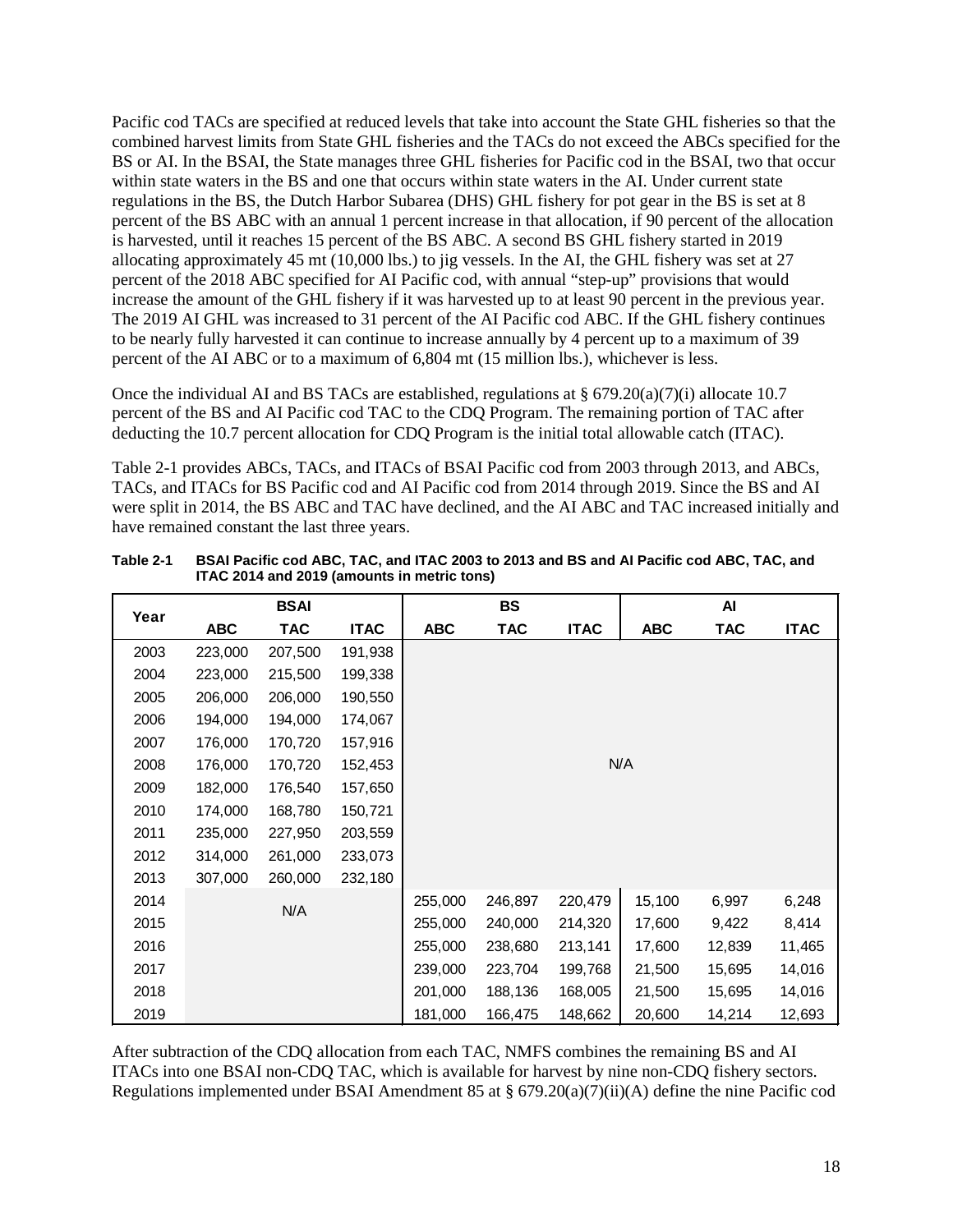non-CDQ fishery sectors in the BSAI and specify the percentage allocated to each. The non-CDQ fishery sectors are defined by a combination of gear type (e.g., trawl, hook-and-line), operation type (i.e., catcher vessel or catcher/processor), and vessel size categories (e.g., vessels  $\geq$  to 60 ft in length overall). Through the annual harvest specifications process, NMFS allocates an amount of the combined BSAI non-CDQ TAC to each of these nine non-CDQ fishery sectors. The nine non-CDQ fishery sectors and the percentage of the combined BSAI non-CDQ TAC allocated to each sector are shown in **[Figure 2-1](#page-18-0)** below.



<span id="page-18-0"></span>

Notes: SSC= Scientific and Statistical Committee, Al= Aleutian Islands, BS= Bering Sea, Pcod= Pacific cod, OFL= overfishing limit, ABC= acceptable biological catch, GHL= guideline harvest limit, DHS = Dutch Harbor Subarea, TAC= total allowable catch, ITAC= initial total allowable catch, CDQ= community development quota, HAL= hook-and-line, CV= catcher vessel, C/P= catcher processor, AFA= American Fisheries Act, Amend 80= Amendment 80

NMFS manages each of the non-CDQ fishery sectors to ensure harvest of Pacific cod does not exceed the overall annual allocation made to each of the non-CDQ fishery sectors. NMFS monitors harvests that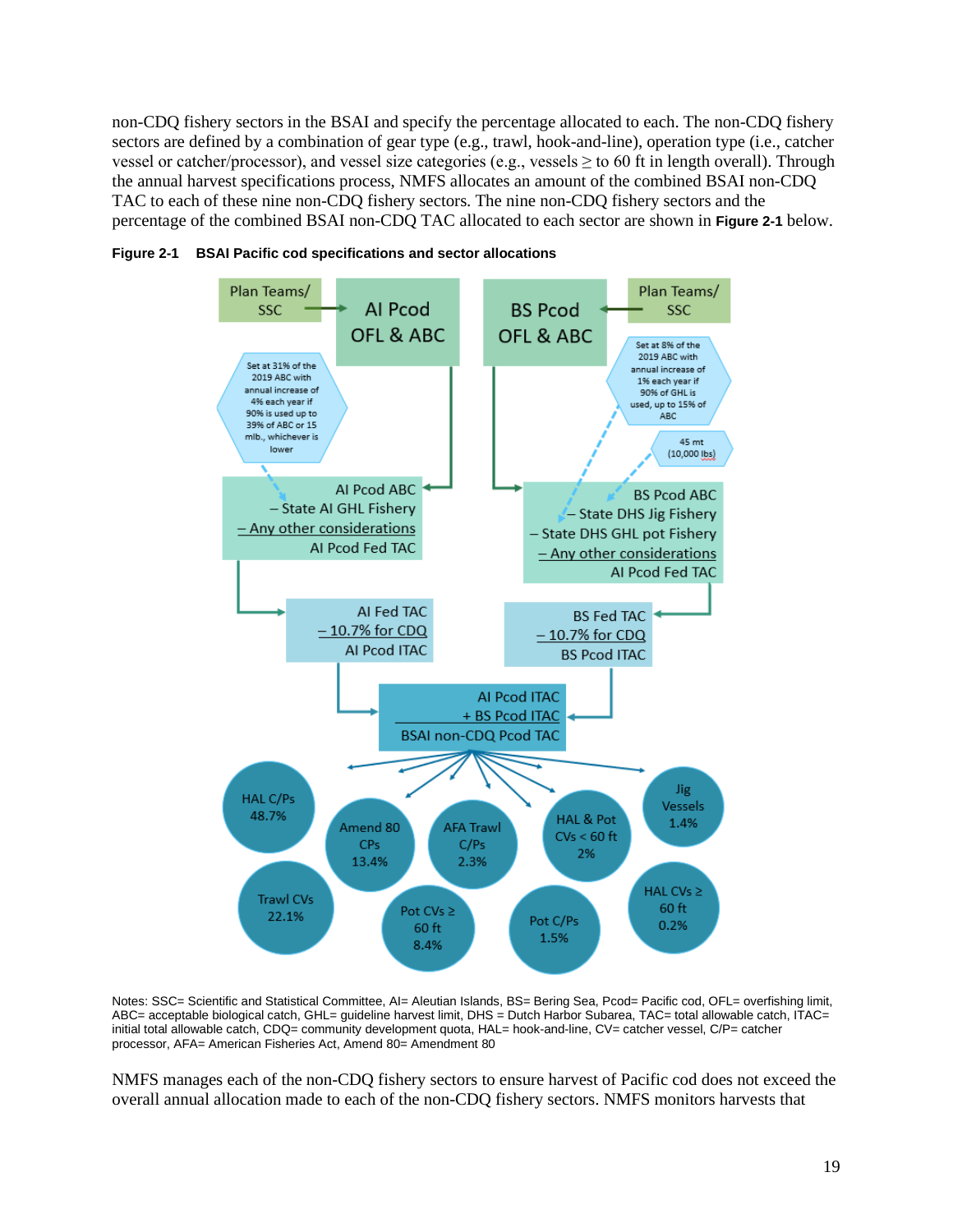occur while vessels are directed fishing for Pacific cod (specifically targeting and retaining Pacific cod above specific threshold levels) and harvests that occur while vessels are directed fishing in other fisheries and incidentally catching Pacific cod (e.g., the incidental catch of Pacific cod in the directed pollock fishery). NMFS allocates exclusive harvest privileges to the non-AFA trawl catcher/processor sector, or the Amendment 80 sector, that cannot be exceeded. For the other eight non-CDQ fishery sectors, NMFS carefully tracks both directed fishing and incidental catch of Pacific cod. NMFS takes appropriate management measures, such as closing directed fishing for a non-CDQ fishery sector, to ensure that total directed fishing and incidental fishing harvests do not exceed that sector's allocation.

An allocation to a non-CDQ fishery sector may be harvested in either the BS or the AI, subject to the non-CDQ Pacific cod TAC specified for the BS or the AI. If the non-CDQ Pacific cod TAC is or will be reached in either the BS or AI, NMFS will prohibit directed fishing for Pacific cod in that subarea for all non-CDQ fishery sectors.

Allocations of Pacific cod to the CDQ Program and to the non-CDQ fishery sectors are further apportioned by seasons. BSAI non-CDQ Pacific cod allocations are managed at the BSAI level. Because there are no non-CDQ sector allocations specific to each area, there are no gear specific seasonal allowances by area. While the overall seasonal allocation for the BSAI Pacific cod fishery continues to be a 70:30 percent seasonal split, the seasonal allowances vary by gear taking into account changes to the season dates from the 2014 Steller sea lion protection measures. [Figure 2-2](#page-19-0) demonstrates how those seasons vary by non-CDQ sector.

The allocation of Pacific cod among the CDQ Program and the nine non-CDQ fishery sectors, as well as the seasonal apportionment of those allocations, create a large number of separate sectoral-seasonal allocations. To help ensure the efficient allocation management, NMFS may reallocate any unused portion of a seasonal apportionment from any non-CDQ fishery sector to that sector's next season during the current fishing year, unless the Regional Administrator determines a non-CDQ fishery sector will not be able to harvest its allocation.



#### <span id="page-19-0"></span>**Figure 2-2 BSAI non-CDQ Pacific cod seasonal apportionments by gear type**

Note: HAL= hook-and-line, CV= catcher vessel, C/P= catcher/processor, AFA= American Fisheries Act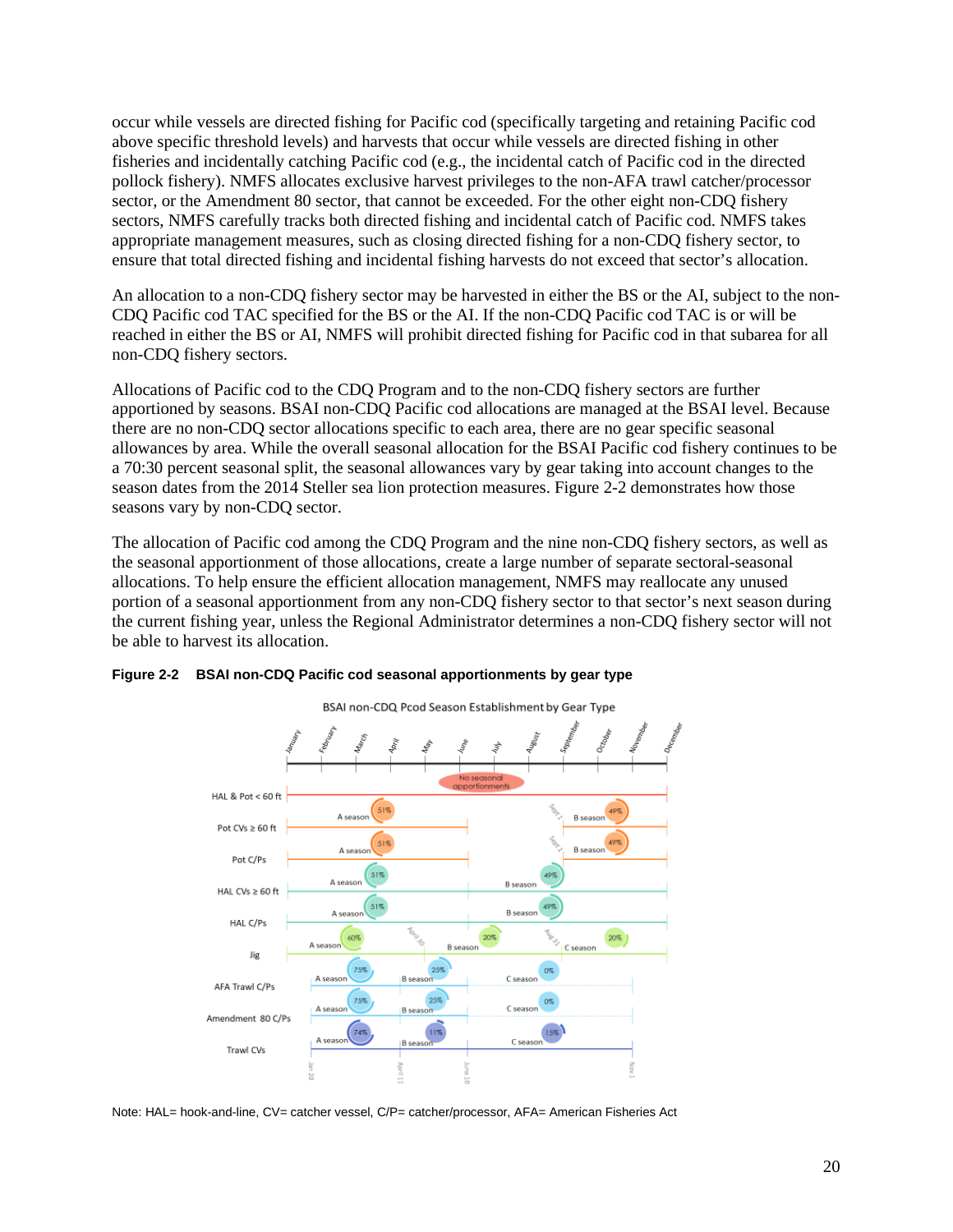### <span id="page-20-0"></span>**2.6.2. License Limitation Program (LLP) management**

As of January 1, 2000, a Federal LLP license has been required for vessels engaged in directed fishing for LLP groundfish species in the BSAI or Gulf of Alaska  $(GOA)$  in Federal fisheries.<sup>[7](#page-20-1)</sup> LLP licenses come with a combination of endorsements that specify the type of participation that can occur. In order to harvest Pacific cod in a BS or AI Federal fishery (including CDQ and non-CDQ) a vessel must hold a valid groundfish LLP license which includes the appropriate maximum length overall (MLOA) for the vessel using the license and the appropriate endorsements. More specifically, the LLP license specifies:

- An endorsement(s) for the sub-area(s) that vessel is authorized to fish (e.g., BS or AI or both)
- An endorsement for mode of operation (i.e. catcher vessel or catcher/processor). Vessels with a CV license may harvest, but not process fish onboard. Vessels with a C/P endorsed license may harvest and process fish onboard. A vessel with a C/P LLP license may deliver their catch shoreside as well.
- An endorsement for trawl, non-trawl, or both gear types.
	- o If the vessel's LLP license has a trawl endorsement that vessel is also automatically authorized for directed fishing for Pacific cod.
	- o If the LLP license is non-trawl, the license will also specify whether the vessel has a Pacific cod endorsement (authorizing directed fishing for Pacific cod) and with hookand-line or pot gear. CVs less than 60 ft are exempt from the required Pacific cod endorsement on their LLP.
- The LLP ground fish licenses also identify whether the LLP license is associated with the Amendment 80, AFA, and GOA Rockfish Program.
- LLP ground fish licenses also specify whether use of the license is sideboarded in other fisheries

These different types of endorsements create 14 unique combinations of LLP licenses that authorize Pacific cod fishing in the BS or AI [\(Table 2-2\)](#page-21-1). Among those 14 combinations of licenses, some include multiple endorsements. For example, one LLP license is endorsed for both AI trawl CV fishing (which includes the ability for directed fishing for Pacific cod), as well as being authorized as a HAL CV in the AI fishing for Pacific cod. [Table 2-2](#page-21-1) demonstrates the number of LLP licenses for each category as well as this overlap for licenses that hold multiple endorsements. This table shows that in 2018, there were a total of 114 LLP licenses with CV trawl endorsements for the BS. Of the 43 LLP licenses with CV trawl endorsement for the AI, 42 of them were also authorized to fish in the BS; demonstrating significant overlap. In addition to overlap in the AI, there is also significant overlap in the LLP licenses with CV trawl endorsement for the BS and those that are AFA derived (98 of the 114 licenses). An Amendment 80 flag is attached to some of the C/P endorsements, such as the AI and BS trawl C/P fisheries. Most of the LLP licenses that are endorsed for CV pot fishing for Pacific cod do not have other endorsements.

<span id="page-20-1"></span><sup>7</sup> There are a few exceptions for LLP requirements in the BSAI. This includes vessels that do not exceed 32 ft LOA; vessels that are at least 32 ft LOA but that do not exceed 46 ft LOA that are registered with their CDQ group to harvest CDQ groundfish; vessels that do not exceed 60 ft LOA and are using jig gear (but no more than 5 jig machines, one line per machine, and 15 hooks per line); and certain vessels constructed for and used exclusively in the CDQ fisheries.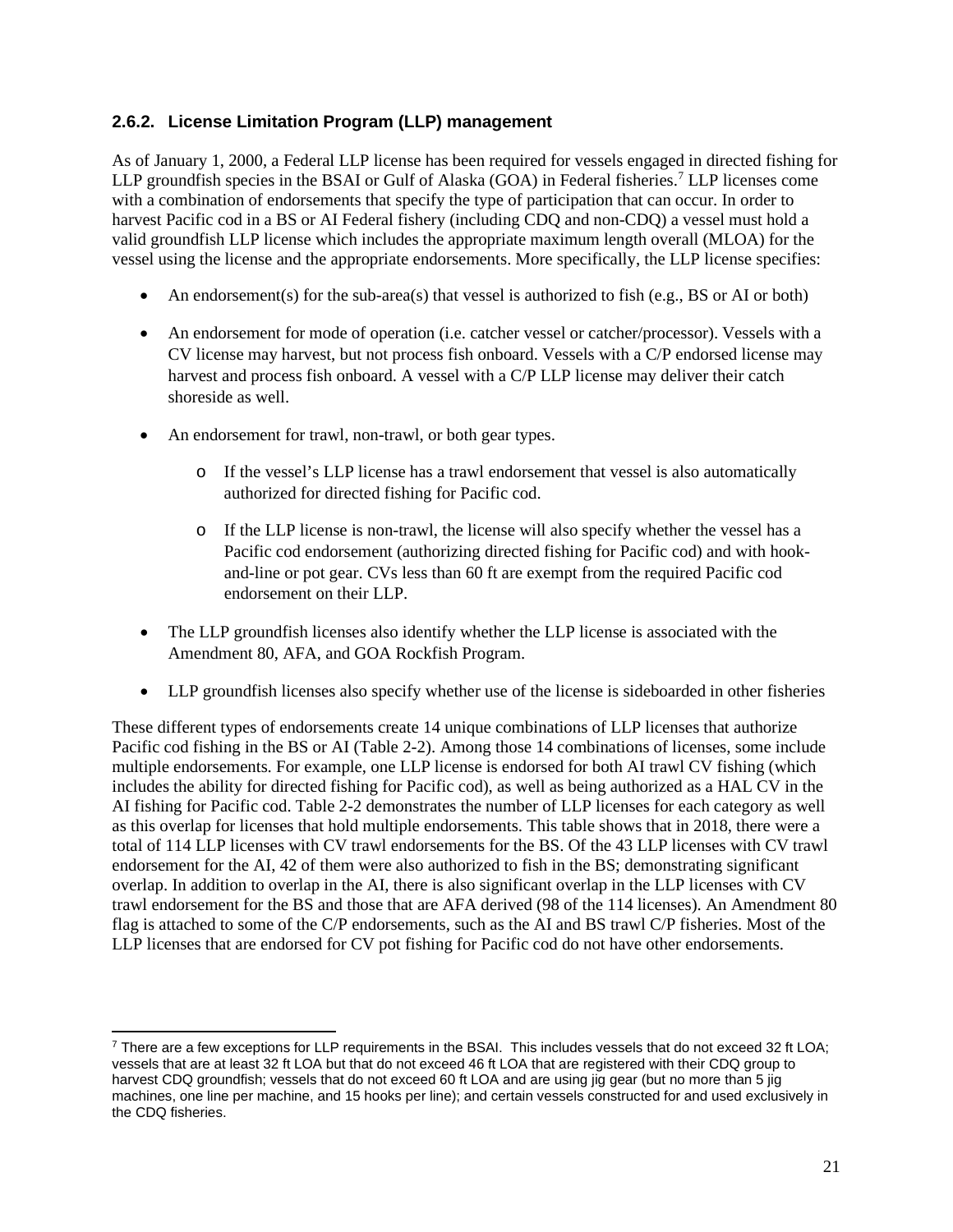| Sector                                           | HAL2<br><b>DCOD</b><br>đ<br>$\mathcal{E}$<br>o<br>al<br>al | HAL <sub>2</sub><br>PCOD<br>SP<br>৳<br>Sum<br>ജ് | PO <sub>T2</sub><br>PCOD<br>Sum of<br>Al_C/P | PO <sub>T</sub> <sub>2</sub><br>PCOD<br>Sum of<br>BS_C/P | PCOD_HAL2<br>Sum of<br>Al_CV_ | HAL2<br>PCOD<br>Sum of<br>3<br>$\overline{\text{ss}}$ | PO <sub>T</sub> <sub>2</sub><br>PCOD<br>Sum of<br>Al_CV_ | POT <sub>2</sub><br><b>PCOD</b><br>$\frac{1}{2}$ $\frac{1}{2}$<br>$\frac{5}{2}$ SS | C/P2<br>Sum of AI_TRAWL | C/P <sub>2</sub><br>TRAWL,<br>đ<br>$\frac{1}{2}$<br>San | $\aleph$<br>TRAWL<br>Sum of Al | CV2<br>ΜN<br>온<br>৳<br>T_Sal<br>BS_1 | Sum of A802 | <b>AFA</b><br>৳<br>Sum |
|--------------------------------------------------|------------------------------------------------------------|--------------------------------------------------|----------------------------------------------|----------------------------------------------------------|-------------------------------|-------------------------------------------------------|----------------------------------------------------------|------------------------------------------------------------------------------------|-------------------------|---------------------------------------------------------|--------------------------------|--------------------------------------|-------------|------------------------|
| AI_C/P_PCOD_HAL                                  | 34                                                         |                                                  |                                              |                                                          |                               |                                                       |                                                          |                                                                                    |                         |                                                         |                                |                                      |             |                        |
| BS_C/P_PCOD_HAL                                  | 34                                                         | 36                                               |                                              |                                                          |                               |                                                       |                                                          |                                                                                    |                         |                                                         |                                |                                      |             |                        |
| AI_C/P_PCOD_POT                                  | 3                                                          | 3                                                | 5                                            |                                                          |                               |                                                       |                                                          |                                                                                    |                         |                                                         |                                |                                      |             |                        |
| BS_C/P_PCOD_POT                                  | 3                                                          | 3                                                | 5                                            | 8                                                        |                               |                                                       |                                                          |                                                                                    |                         |                                                         |                                |                                      |             |                        |
| AI_CV_PCOD_HAL                                   | 0                                                          | 0                                                |                                              |                                                          | 8                             |                                                       |                                                          |                                                                                    |                         |                                                         |                                |                                      |             |                        |
| BS_CV_PCOD_HAL                                   | 0                                                          | 0                                                |                                              |                                                          | 7                             | 8                                                     |                                                          |                                                                                    |                         |                                                         |                                |                                      |             |                        |
| AI_CV_PCOD_POT                                   | 0                                                          | 0                                                | 0                                            | 0                                                        | 0                             | 0                                                     | 3                                                        |                                                                                    |                         |                                                         |                                |                                      |             |                        |
| BS_CV_PCOD_POT                                   | 0                                                          | 0                                                | 0                                            | 0                                                        | 0                             |                                                       | 2                                                        | 49                                                                                 |                         |                                                         |                                |                                      |             |                        |
| AI_TRAWL_C/P                                     | 0                                                          | 0                                                | 0                                            | 0                                                        | 0                             | 0                                                     | 0                                                        | 0                                                                                  | 50                      |                                                         |                                |                                      |             |                        |
| BS_TRAWL_C/P                                     | 0                                                          | $\Omega$                                         | 0                                            | 0                                                        | $\Omega$                      | 0                                                     | 0                                                        | 0                                                                                  | 49                      | 58                                                      |                                |                                      |             |                        |
| AI_TRAWL_CV                                      | 0                                                          | $\Omega$                                         | 0                                            | 0                                                        |                               | 0                                                     | 0                                                        | 0                                                                                  | 0                       | 0                                                       | 43                             |                                      |             |                        |
| BS_TRAWL_CV                                      | 0                                                          | 0                                                | 0                                            | 0                                                        | $\Omega$                      | 0                                                     | 0                                                        | 0                                                                                  | 0                       | $\Omega$                                                | 42                             | 114                                  |             |                        |
| A80                                              | 0                                                          | 0                                                | 0                                            | $\mathbf 0$                                              | $\Omega$                      | $\Omega$                                              | 0                                                        | 0                                                                                  | 19                      | 26                                                      | 0                              | $\Omega$                             | 26          |                        |
| AFA<br>$\sim$ $\sim$ $\sim$ $\sim$ $\sim$ $\sim$ | 0                                                          | 0                                                | 0                                            | 0                                                        | 0                             | $\mathbf 0$                                           | 0                                                        | 0                                                                                  | 25                      | 27                                                      | 42                             | 98                                   | 0           | 128                    |

<span id="page-21-1"></span>**Table 2-2 Number of LLP licenses issued in the BSAI by endorsement, 2018**

Source: BSAI Pacific Cod Allocation Review (6-22-2019)

### <span id="page-21-0"></span>**2.6.3. Federal fisheries permit requirements**

All vessels fishing for groundfish in Federal waters of the Bering Sea, Aleutian Islands, and Gulf of Alaska are required to hold an FFP. Also, any vessel that fishes in Federal waters of the BSAI or GOA for any non-groundfish species (e.g., IFQ halibut, crab, salmon, scallops, herring), and that is required to retain any bycatch of groundfish must obtain an FFP (679.4). Vessels that hold an FFP must comply with groundfish observer program regulations and with NMFS recordkeeping and reporting requirements. In addition, vessels that hold FFPs must carry a Vessel Monitoring System (VMS) if they participate in directed fishing for Atka mackerel, Pacific cod, or pollock in Federal waters of the BSAI or GOA. Vessels that participate in these directed fisheries must also have an endorsement on their FFP that indicates the use of pot, trawl, or hook-and-line gear in these fisheries. Vessels using jig gear are not required to obtain this endorsement on their FFPs, and as a result, are exempt from the VMS requirement except in the Aleutian Islands. Starting July 28th, 2006, all vessels fishing under FFPs in the Aleutian Islands, including jig gear and in state waters must have an operational VMS.

The catch reporting, observer, and VMS requirements apply to vessels that hold FFPs regardless of

whether they are fishing in Federal waters or State of Alaska waters. However, vessels that fish exclusively in the parallel state and state waters fisheries do not need an FFP, and vessels that do not

hold FFPs are not subject to NMFS recordkeeping and reporting requirements, Federal observer coverage, or VMS requirements. However, the State of Alaska does require the use of VMS in all parallel groundfish fisheries west of 144 degrees West Longitude unless the vessel is using jig gear. The FFP is issued on a 3-year cycle and is in effect from the date of issuance through the end of the current NMFS 3-year cycle.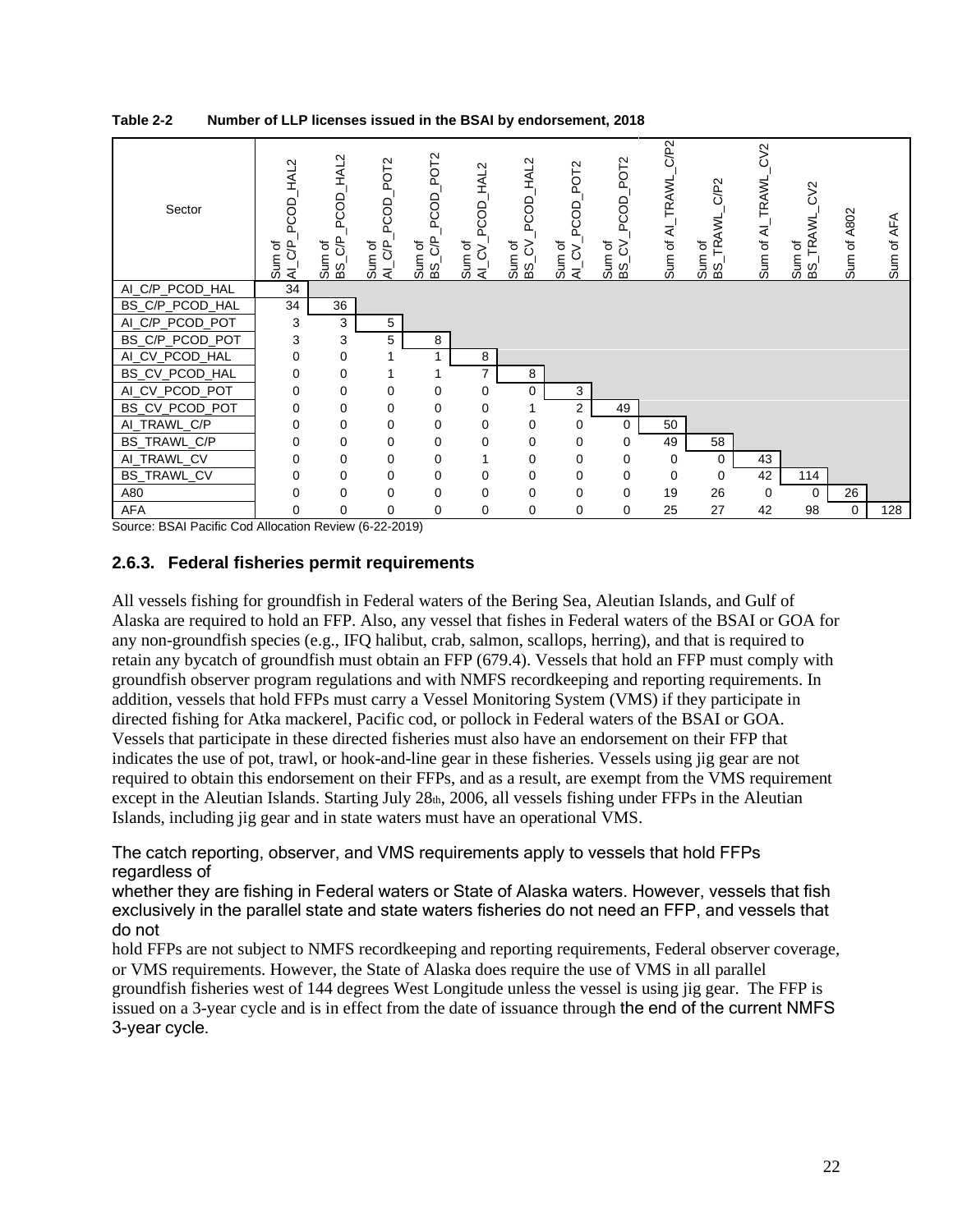### <span id="page-22-0"></span>**2.6.4. Federal regulatory authority over vessels with Federal permits and licenses**

The Council and NOAA fisheries have broad authority over vessels that hold Federal permits and licenses. Vessels that hold an FFP or LLP licenses are subject to Federal groundfish regulations, even while fishing in state waters adjacent to the BSAI or GOA. For example, vessels that hold FFPs are subject to Federal recordkeeping and reporting, observer <sup>[8](#page-22-2)</sup>, and VMS requirements while fishing in Federal, parallel, or State GHL fisheries. NMFS has regulations in the BSAI that state that any Federal permitted HAL and pot C/P participating in Pacific cod fisheries must have the corresponding LLP and must stop fishing in both Federal and parallel fisheries once their sector closes. This prevents any Federally permitted HAL and pot C/P from participating in the parallel fishery once closed to the sector.

A vessel (other than HAL and pot C/Ps) could easily surrender the FFP to circumvent the Federal recordkeeping and reporting, observer, and VMS requirements, and later have the FFP reissued to the same vessels. There is currently no restriction on the number of times a holder of an FFP can surrender a BSAI permit and have it reissued. However, the HAL and pot C/P regulations limited access to the parallel Pacific cod fishery are written such that they apply to vessels with either an FFP or LLP, and HAL and pot C/Ps that hold LLP licenses would also have to surrender these licenses or transfer them to another vessel in order to circumvent the parallel fishery limitation.

The Council could extend other regulations to Federally permitted vessels participating in the parallel fisheries, as long as the action has an adequate conservation or management rationale. The proposed action would extend the FFP, LLP, and their associated endorsement requirements to trawl CV and C/Ps, jig vessels, and pot and HAL CVs fishing in the BSAI Pacific cod parallel state waters fishery. The requirement would only apply to vessels with an FFP or an LLP.

### <span id="page-22-1"></span>**2.6.5. Interactions with State management measures**

#### **2.6.5.1. Board of Fish action on BSAI parallel state waters fishery**

The State of Alaska manages the parallel fishery, and each year, adopts by emergency order Federal groundfish seasons, bycatch limits, and authorized gear types. However, the State does not recognize sector allocations based on processing activity.<sup>[9](#page-22-3)</sup> As a result, the State cannot specifically restrict  $C/Ps$ from participating in the parallel fisheries. The State can, however, limit participation on the basis of vessel length. In 2009, the State limited the size of HAL vessels allowed to participate in the BSAI Pacific cod parallel fishery to 58 ft LOA. Most C/Ps are larger than 58 ft LOA, and this management measure has prevented an increase in fishing effort in the parallel fishery by large C/Ps. The BSAI parallel fishery has mostly been prosecuted by small CVs delivering to shoreside processors. Although the State limit restricting HAL vessels over 58 ft LOA in the parallel fishery does not apply to vessels using pot gear, the limitation by Federally permitted pot C/Ps in the parallel fishery prevents pot C/Ps from taking advantage of the parallel fishery opportunity once their sector is closed to fishing. The proposed regulatory action would expand the group of Federally permitted vessels that would be restricted from taking advantage of the parallel fishery opportunity once their sector is closed to fishing.

<span id="page-22-2"></span><sup>8</sup> There are some exceptions for CPs in State GHL fisheries.

<span id="page-22-3"></span><sup>9</sup> State v. Grunert, 139 P.2d 1226 (Alaska 2006); Grunert v. State, 109 P.2d 924 (Alaska 2005). In the 2005 case, the Alaska Supreme Court ruled that the Board of Fisheries could not allocate within a single fishery. 109 P.2d at 931-32. In the 2006 case, the Court held that 'fisheries' could only be distinguished by differences in the gear that is actually used to harvest the fish. 139 P.2d at 1235-39. As a result, the Alaska Department of Law has advised the Alaska Board of Fisheries that the statutory allocation criteria applies to allocations among use categories (e.g., personal use, sport, guided sport, commercial) as well among subgroups of those categories (e.g. drift and set gillnet commercial fisheries). However, the Board may not allocate "within" a particular fishery (same gear and same administrative area). Alaska Dept. of Law to Jim Marcotte, Alaska Board of Fisheries; November 30, 2009.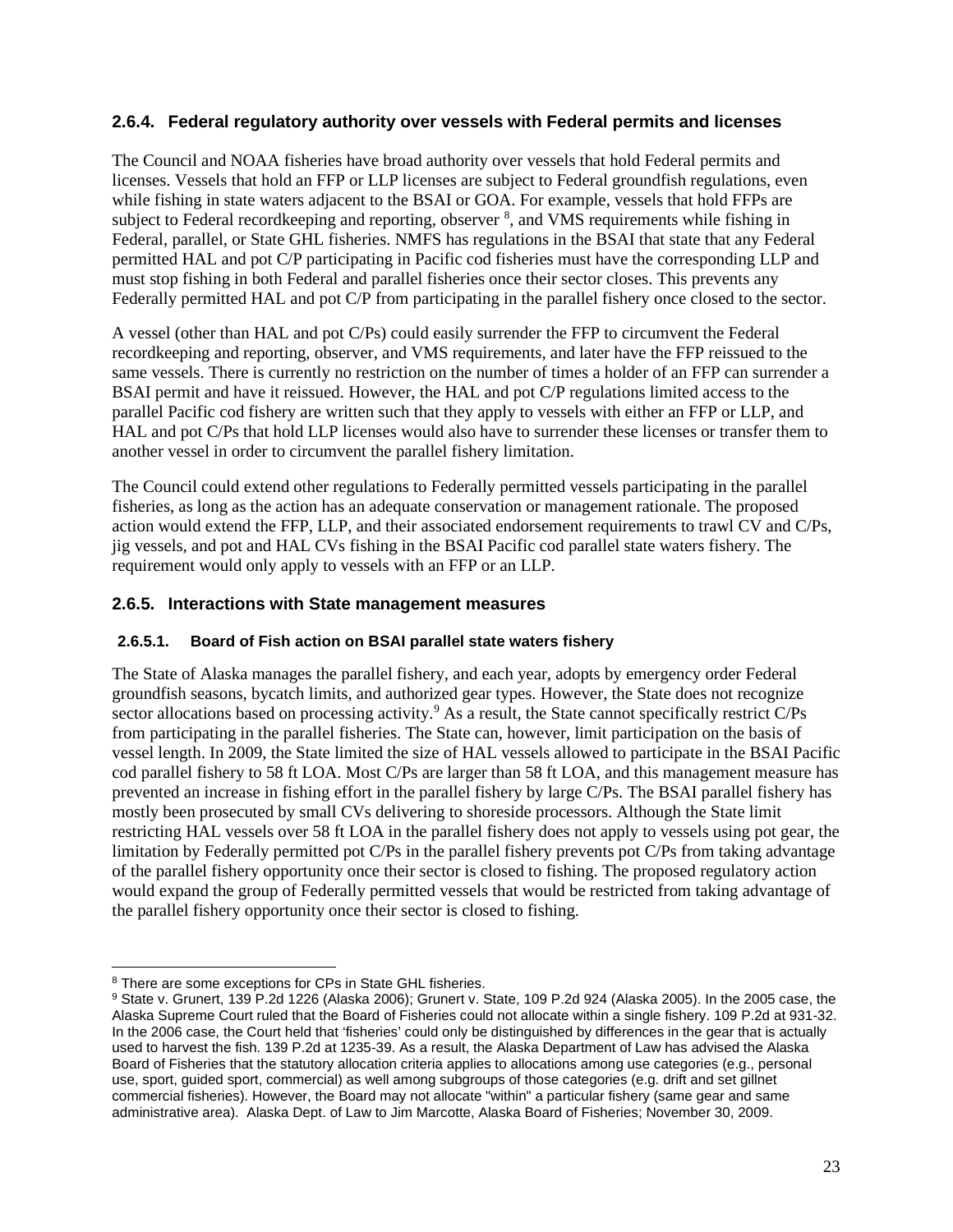#### **2.6.5.2. Seasonal sector allocation closures**

A management issue that has arisen is that vessels are fishing for Pacific cod in the BSAI parallel state waters fishery after the TAC for their respective sector has been harvested and directed fishing for Pacific cod is closed. Again, the State recognizes sector allocations by gear type, but does not recognize the separate CP and CV allocations. If Pacific cod directed fishing for one of the gear sectors is open in Federal waters, any vessel using that gear type and meeting any applicable vessel length restrictions is eligible to participate in the parallel state waters fishery.

For example, the HAL/pot CVs < 60 ft may participate in the parallel state waters fishery when adjacent Federal waters Pacific cod directed fishing is closed for their sector, but Pacific cod directed fishing is open to the HAL C/P and pot C/P sectors. In practice, NMFS inseason management accounts for the parallel state waters catch by gear and operation type. In the BSAI Pacific cod fishery, parallel state waters catch is deducted from the appropriate sector allocation based on the gear and operation type of the harvesting vessel. However, if one sector's season closes and vessels in that sector continue to fish in the parallel state waters fishery, this would interfere with the Federal allocations. If the catch is counted against another sector's allocation, this would effectively result in a reallocation of the TAC.

### <span id="page-23-0"></span>**2.6.5.3. Overview of State water GHL fisheries**

The State of Alaska has managed a GHL fishery for Pacific cod in state waters in the AI subarea since 2006 and in the DHS of the BS since 2014. In the AI the GHL fishery opens on January 1 in the Adak section (175 degrees to 178 degrees west longitude) for jig, pot, and trawl vessels 60 feet and under and HAL vessels 58 feet and under. The entire AI GHL fishery (west of 170 degrees west longitude) opens four days after the federal BSAI CV trawl Pacific cod fishery closes, or four days after the federal AI subdistrict closes to non-CDQ Pacific cod fishing, or May 15, whichever comes first. At that time trawl vessels that are 100 feet or less, pot vessels that are 125 feet or less and HAL and jig vessels who are 58 feet or less may participate. The GHL was 3 percent of the Federal BSAI Pacific cod ABC from 2006 through the 2015 fishing season. Over that same period, the GHL was divided between A and B seasons. Starting in 2016, the Board of Fisheries decided to prosecute the fishery as a single season, and changed the AI GHL to 27 percent of the AI ABC, with annual step-up provisions if the AI GHL is fully harvested to a maximum of 39 percent of the AI ABC. The annual step-up provision remains in place if the GHL is fully harvested. The GHL is considered fully harvested at 90 percent harvested. For 2019, the AI GHL was 31 percent of the AI ABC since the 2018 AI GHL was fully harvested. In addition, the Alaska Board of Fisheries (BOF) capped the AI GHL at a maximum of 15 million pounds (6,804 mt). At the BOF October 2018 meeting, the BOF included a four percent step-down provision if the AI GHL is not fully harvested (90 percent is considered fully harvested) during two consecutive calendar years. The GHL may not be reduced below 15 percent of the Federal AI Pacific cod ABC.

While trawl, hook-and-line, pot, and jig gear are allowed at various times during the AI Pacific cod GHL fishery, overall, the majority of the fishery has been harvested by vessels using trawl and pot gear. Harvest information from the AI Pacific cod GHL fishery is confidential in recent years due to the number of participants in the processing sector. [Table 2-3](#page-24-0) summarize the state AI GHL participation, catch, and value for the years 2006 through 2018.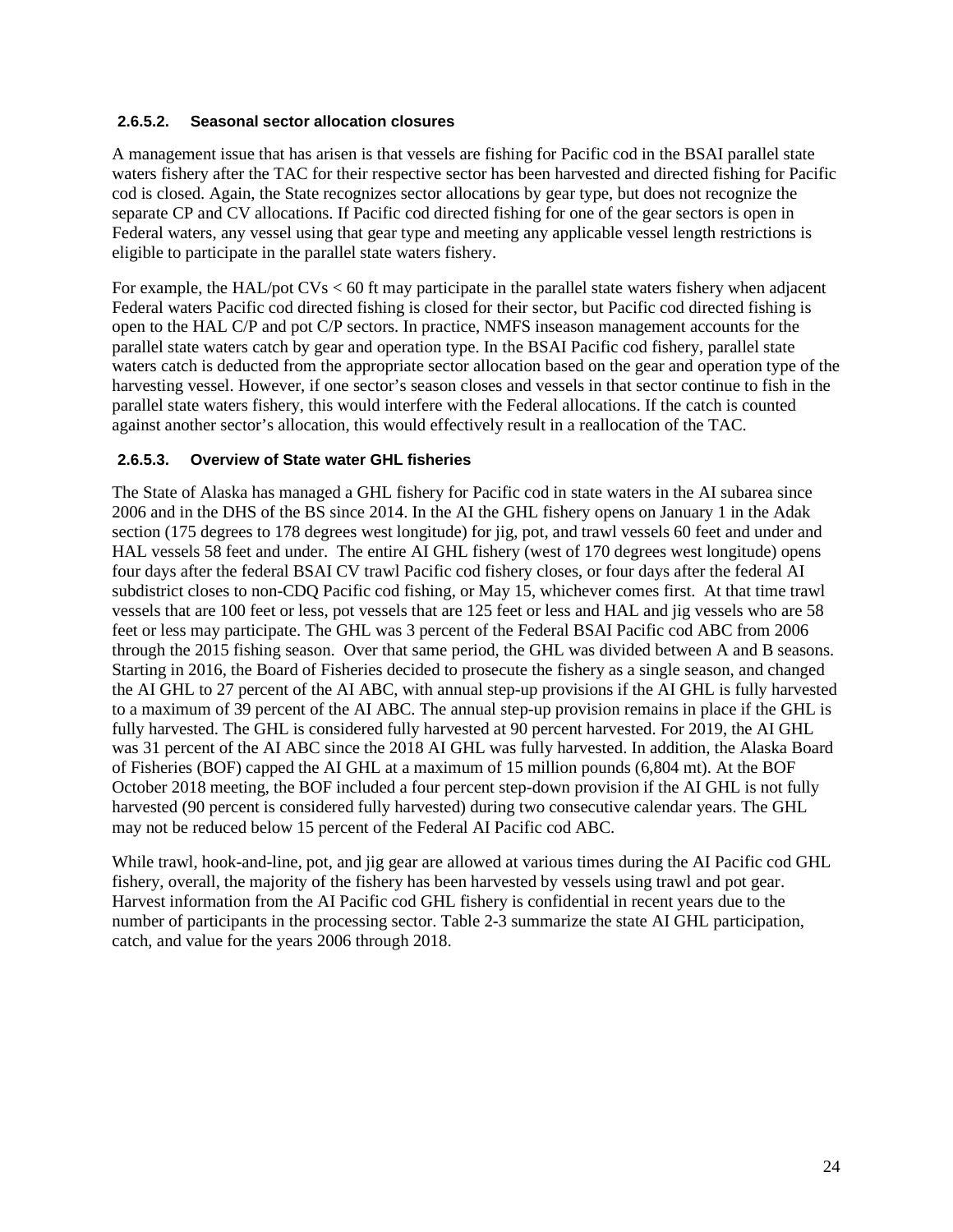| Year | <b>Season</b> | <b>Initial</b><br><b>GHL<sup>a</sup></b> |              | <b>Harvest<sup>a</sup></b> | <b>Vessels</b>  |              | <b>Landings</b>         | Average price<br>per pound <sup>b</sup> | <b>Fishery</b><br>value <sup>c</sup> |
|------|---------------|------------------------------------------|--------------|----------------------------|-----------------|--------------|-------------------------|-----------------------------------------|--------------------------------------|
| 2006 | A season      | 4,074                                    |              | 3,857                      | $\overline{26}$ |              | 68                      | \$0.23                                  | \$1.30                               |
|      | B-season      | 1,746                                    | d            | 160                        | 5               |              | 19                      | \$0.38                                  | \$1.40                               |
|      | <b>TOTAL</b>  | 5,820                                    |              | 4,017                      | 30              | ${\bf e}$    | 87                      | \$0.31                                  | \$2.70                               |
| 2007 | A season      | 3,696                                    |              | 3,733                      | 27              |              | 97                      | \$0.45                                  | \$3.60                               |
|      | B-season      | 1,584                                    | $\mathsf{f}$ | 1,546                      | 12              |              | 106                     | \$0.52                                  | \$1.70                               |
|      | <b>TOTAL</b>  | 5,280                                    |              | 5,279                      | 39              |              | 203                     | \$0.49                                  | \$5.30                               |
| 2008 | A season      | 3,696                                    |              | 3,392                      | 30              |              | 116                     | \$0.63                                  | \$4.50                               |
|      | B-season      | 1,584                                    | g            | 1,924                      | 18              |              | 77                      | \$0.57                                  | \$1.80                               |
|      | <b>TOTAL</b>  | 5,280                                    |              | 5,316                      | 45              | е            | 193                     | \$0.61                                  | \$6.30                               |
| 2009 | A season      | 3,822                                    |              | 2,512                      | 22              |              | 50                      | <b>NA</b>                               | NA                                   |
|      | B-season      | 1,638                                    | g            | CF                         | 5               |              | 47                      | CF                                      | CF                                   |
|      | <b>TOTAL</b>  | 5,460                                    |              | CF                         | 27              |              | 97                      | CF                                      | CF                                   |
| 2010 | A season      | 3,654                                    |              | 3,610                      | 16              |              | 84                      | \$0.25                                  | \$1.60                               |
|      | B-season      | 1,566                                    | g            | 375                        | 3               |              | $\overline{\mathbf{4}}$ | \$0.32                                  | \$1.10                               |
|      | <b>TOTAL</b>  | 5,220                                    |              | 3,985                      | 16              | $\mathbf{e}$ | 88                      | \$0.29                                  | \$2.70                               |
| 2011 | A season      | 4,935                                    |              | CF                         | $\overline{3}$  |              | $\overline{4}$          | CF                                      | CF                                   |
|      | B-season      | 2,115                                    | g            | $\mathsf{C}\mathsf{F}$     | 4               |              | 16                      | CF                                      | $\mathsf{C}\mathsf{F}$               |
|      | <b>TOTAL</b>  | 7,050                                    |              | 270                        | 6               | е            | 20                      | CF                                      | CF                                   |
| 2012 | A season      | 6,594                                    |              | 5,199                      | 21              |              | 201                     | \$0.31                                  | \$3.60                               |
|      | B-season      | 2,826                                    | g            | 432                        | $\overline{7}$  |              | 25                      | CF                                      | CF                                   |
|      | <b>TOTAL</b>  | 9,420                                    |              | 5,598                      | 26              | e            | 226                     | CF                                      | CF                                   |
| 2013 | A season      | 6,447                                    |              | CF                         | $\overline{12}$ |              | CF                      | CF                                      | CF                                   |
|      | B-season      | 2,763                                    | g            | CF                         | 1               |              | <b>CF</b>               | CF                                      | CF                                   |
|      | <b>TOTAL</b>  | 9,210                                    |              | 4,792                      | 13              |              | 151                     | CF                                      | CF                                   |
| 2014 | A season      | 5,672                                    |              | $\mathsf{C}\mathsf{F}$     | 8               |              | 133                     | CF                                      | CF                                   |
|      | B-season      | 2,431                                    | g            | $\pmb{0}$                  | $\pmb{0}$       |              | $\mathbf 0$             | \$0.00                                  | \$0.00                               |
|      | <b>TOTAL</b>  | 8,103                                    |              | CF                         | 8               |              | 133                     | CF                                      | CF                                   |
| 2015 | A season      | 5,725                                    |              | CF                         | $\overline{2}$  |              | CF                      | CF                                      | CF                                   |
|      | B-season      | 2,453                                    | g            | $\mathbf 0$                | 0               |              | $\mathbf 0$             | \$0.00                                  | \$0.00                               |
|      | <b>TOTAL</b>  | 8,178                                    |              | <b>CF</b>                  | $\overline{c}$  |              | <b>CF</b>               | CF                                      | CF                                   |
| 2016 |               | 4,752                                    | h            | CF                         | $\overline{6}$  |              | $\overline{39}$         | CF                                      | CF                                   |
| 2017 |               | 5,805                                    | h            | CF                         | $\overline{3}$  |              | 84                      | CF                                      | CF                                   |
| 2018 |               | 5,805                                    | h            | CF                         | $\overline{13}$ |              | 132                     | CF                                      | CF                                   |

<span id="page-24-0"></span>**Table 2-3 Aleutian Islands state-waters Pacific cod fishery guideline harvest level and harvest from 2006- 2018**

*Note:* CF = Confidential<br><sup>a</sup> In metric tons

**Price per pound of landed weight.** 

c Fishery value based on landed weight, in millions of dollars.

<sup>d</sup> ADF&G made 3.5 million pounds of the GHL available to National Marine Fisheries Service effective on September 1.<br><sup>e</sup> Some vessels participated in both seasons.

<sup>f</sup> Overage from the A-season was deducted from the B-season GHL. Initial GHL shown.<br><sup>g</sup> A-season GHL was not fully harvested, remaining A-season GHL rolled over into B-season GHL; initial GHL shown.

<sup>h</sup> Regulation changed to only one season for Aleutian Island Subdistrict state-waters Pacific cod.

During October 2013, the BOF created a state-waters Pacific cod fishery management plan for the Bering Sea near Unalaska/Dutch Harbor.[10](#page-24-1) A summary of the regulations is provided in [\(Table 2-4\)](#page-26-0). The DHS GHL fishery for Pacific cod occurred in state waters between 164 degrees and 167 degrees west longitude

<span id="page-24-1"></span><sup>10</sup> https://www.psmfc.org/tsc-drafts/2017/ADFG\_2017\_AK\_TSC\_Alaska\_FINAL.pdf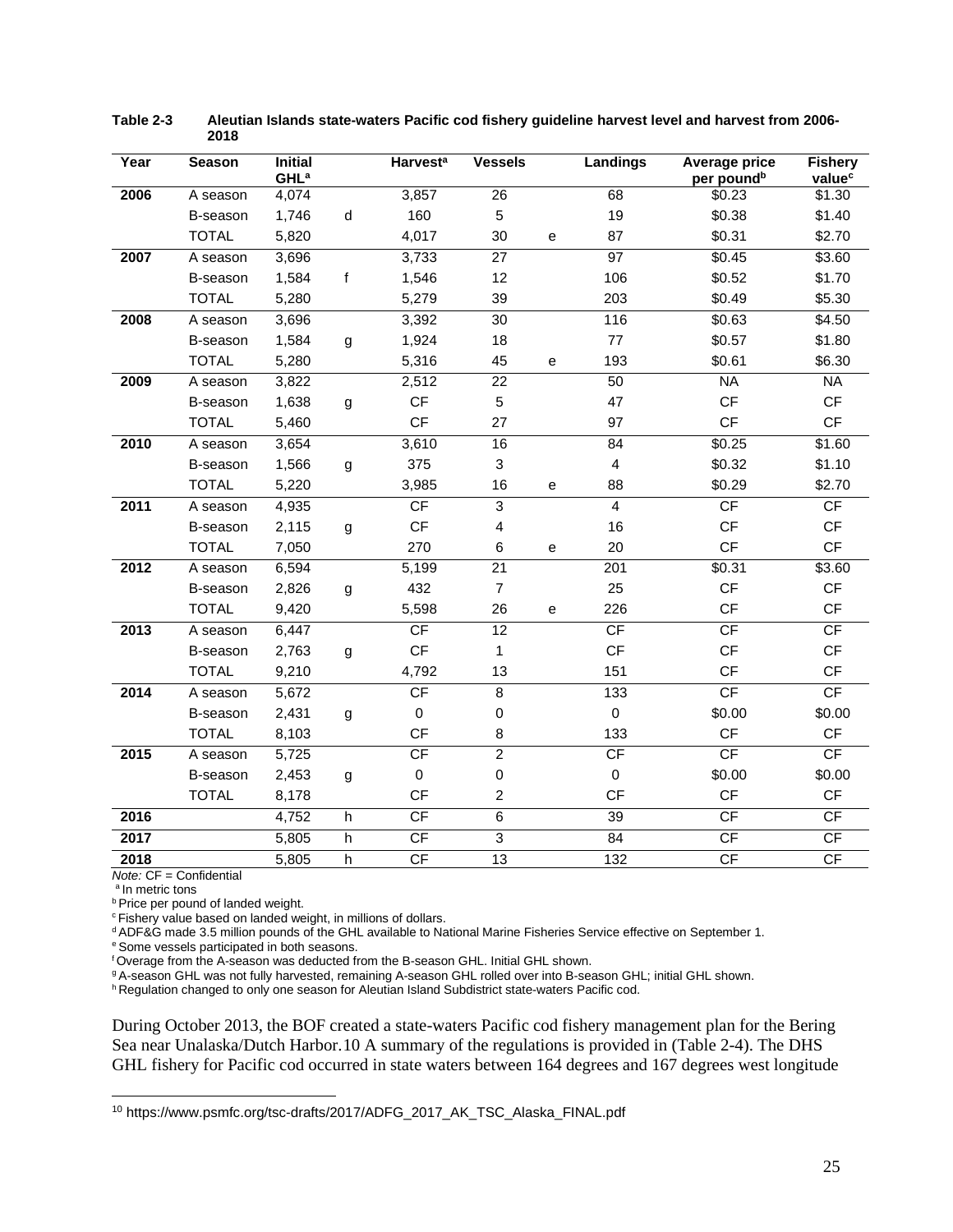from 2014-2015. The boundaries expanded to state waters between 164 degrees to 170 degrees west longitude in 2016. At its October 2018 meeting, the BOF expanded the area again to include waters between 162.30 and 170 west longitude. The fishery is open to vessels 58 feet or less overall length using pot gear, with a limit of 60 pots per vessel. The season opens seven days after the Federal BSAI < 60 ft pot/HAL sector's closure and may close and re-open as needed to coordinate with Federal fishery openings.[11](#page-25-0)

The DHS area did not have a fishery for jig gear initially because the Federal jig season typically occurs year-round, so there has historically been no benefit to having a separate GHL state-waters fishery. However, at the October 2018 BOF meeting a DHS Pacific cod jig fishery was created. The jig fishery boundaries mirror the DHS pot fishery boundaries of 162.30 degrees and 170 degrees west longitude. This GHL fishery allowed opportunity for jig vessels to fish for Pacific cod in the Bogoslof foraging area. The Bogoslof foraging area is closed to Pacific cod fishing during the federal fishery except for 113 mt which is available to  $> 60$  HAL and jig vessels in the Bogoslof exemption area. The DHS GHL jig fishery opened for the first time on May 1, 2019.

The DHS state-waters Pacific cod fishery is in an exclusive registration area for pot gear but not for jig gear. Vessels that register for the DHS state-waters Pacific cod pot gear fishery may not register for any other exclusive or super exclusive state-waters Pacific cod fishery that year but may participate in nonexclusive state-waters Pacific cod fisheries. Vessels that have registered for any other exclusive or super exclusive state-waters Pacific cod season outside of the DHS that year may not participate in the DHS state-waters Pacific cod pot fishery. Exclusive registration does not apply to Federal or parallel Pacific cod fisheries. Jig gear vessels may register and fish in other exclusive and non-exclusive areas for Pacific cod if they are registered to take Pacific cod with a mechanical jigging machine in the DHS.

<span id="page-25-0"></span><sup>11</sup> The 2018 season opened on January 30 and was closed on March 1 because the GHL was projected to be taken.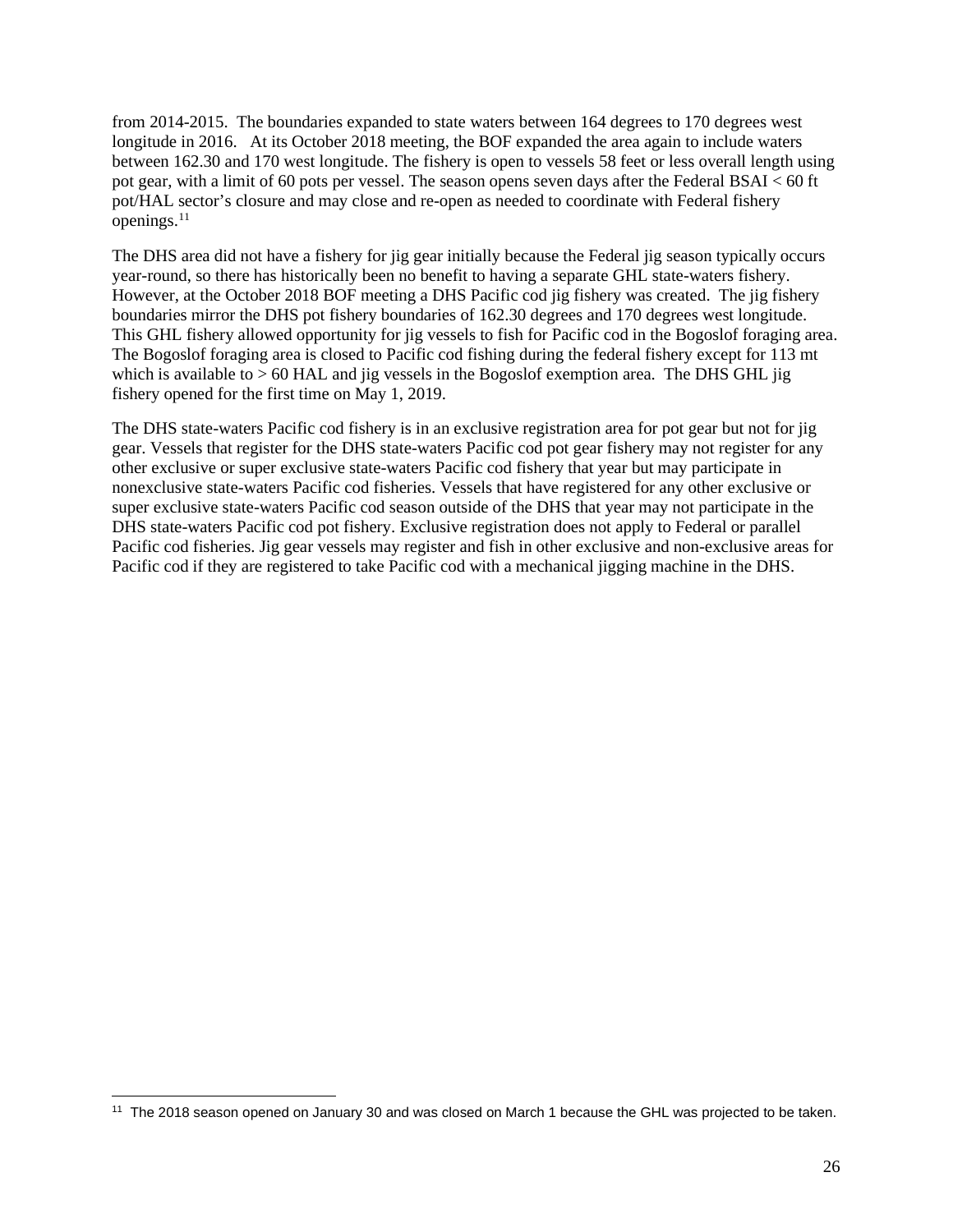| Area                                                        | <b>DHS state-waters opens</b>                                                                                                                                                                                                                                                                                                                                                                                                                                                                                                                                                        | <b>DHS state-waters</b>                                                                                                                                                                                                                                                                                                                                          | Gear                                                                                                                                                                                                                                                                                                                 | <b>Vessel length</b>                                                                              |
|-------------------------------------------------------------|--------------------------------------------------------------------------------------------------------------------------------------------------------------------------------------------------------------------------------------------------------------------------------------------------------------------------------------------------------------------------------------------------------------------------------------------------------------------------------------------------------------------------------------------------------------------------------------|------------------------------------------------------------------------------------------------------------------------------------------------------------------------------------------------------------------------------------------------------------------------------------------------------------------------------------------------------------------|----------------------------------------------------------------------------------------------------------------------------------------------------------------------------------------------------------------------------------------------------------------------------------------------------------------------|---------------------------------------------------------------------------------------------------|
| Dutch<br>Harbor<br>Subarea<br>pot gear<br><b>GHL</b>        | The DHS state-waters<br>$\bullet$<br>Pacific cod season will<br>open by emergency<br>order 7 days after<br>closure of the initial<br><b>Federal BSAI Pacific</b><br>cod season for the $\lt$<br>60' HAL and pot gear<br>CV sector.<br>If the GHL Pacific cod<br>$\bullet$<br>fishery closes when<br>the Federal BSAI<br>Pacific cod <60'<br>HAL/pot gear CV<br>sector opens, then the<br>GHL fishery may re-<br>open when the federal<br>sector closes if<br>sufficient GHL is<br>available<br>The DHS is defined as<br>$\bullet$<br>waters between 162.30<br>and 170 west longitude | closes<br>When the GHL is<br>$\bullet$<br>taken or at the<br>regulatory<br>season closure<br>date (December<br>31) whichever<br>occurs first.<br>If the Federal<br>$\bullet$<br><b>BSAI Pacific cod</b><br>< 60' HAL/pot<br>gear CV sector<br>receives a TAC<br>reallocation and<br>is reopened, the<br>DHS state-<br>waters Pacific<br>cod season may<br>close. | Pot gear vessels<br>$\bullet$<br>using 60 or fewer<br>pots unless the<br>Commissioner<br>modifies regulations<br>after October 1.<br>DHS is an exclusive<br>$\bullet$<br>registration area for<br>Pacific cod and<br>participants must<br>purchase buoy tags<br>and attach a tag to<br>each pot prior to<br>fishing. | 58' or less<br>overall length,<br>unless modified<br>by ADF&G<br>news release<br>after October 1. |
| <b>Dutch</b><br>Harbor<br>Subarea<br>jig gear<br><b>GHL</b> | May 1 opens a<br>$\bullet$<br>100,000 lb. fishery<br>The DHS is defined as<br>$\bullet$<br>waters between 162.30<br>and 170 west longitude                                                                                                                                                                                                                                                                                                                                                                                                                                           | When the GHL is<br>$\bullet$<br>taken or at the<br>regulatory<br>season closure<br>date (December<br>31) whichever<br>occurs first.                                                                                                                                                                                                                              | Jig gear with a limit of<br>$\bullet$<br>5 jigging machines.<br>The limit on the<br>$\bullet$<br>number of jigging<br>machines may be<br>lifted by the<br>commissioner any<br>time after October 1,<br>to allow the fleet to<br>harvest the GHL.                                                                     | 58' or less<br>overall length                                                                     |

<span id="page-26-0"></span>

| Table 2-4 | Dutch Harbor Subarea state-waters Pacific cod (GHL) fishery |
|-----------|-------------------------------------------------------------|
|-----------|-------------------------------------------------------------|

Source: http://www.adfg.alaska.gov/FedAidPDFs/FMR18-05.pdf

The DHS pot fishery was first opened to fishing in 2014. In 2014 and 2015 state regulations provided for a GHL of 3 percent of the BSAI Pacific cod ABC, which was subtracted from the BS ABC before calculating the BS TAC. Starting in 2016, the Alaska Board of Fisheries changed the DHS GHL calculations to align with the split of the Federal BSAI Pacific cod stock into separate BS and AI stocks. As part of those modifications, the DHS GHL was changed to 6.4 percent of the BS ABC from 2016 to 2018. The DHS GHL was changed again at the October 2018 BOF meeting. The DHS GHL was increased to 8 percent of the BS ABC starting in the 2019 fishery. If the GHL is fully harvested (90 percent is considered fully harvested), the limit is then increased by 1 percent of the BS ABC each year until it reaches 15 percent which could occur by 2026. The 15 percent GHL would continue unless changed by the BOF. There are currently no provisions for a step-down in GHL for this fishery.

The GHL amount and reported harvest from that fishery are reported in [Table 2-5.](#page-27-1) All of the catch is delivered to shoreside plants and floating processors since it is harvested by pot vessels that are less than or equal to 58 ft. A total of 32 pot gear vessels participated in the fishery in 2018.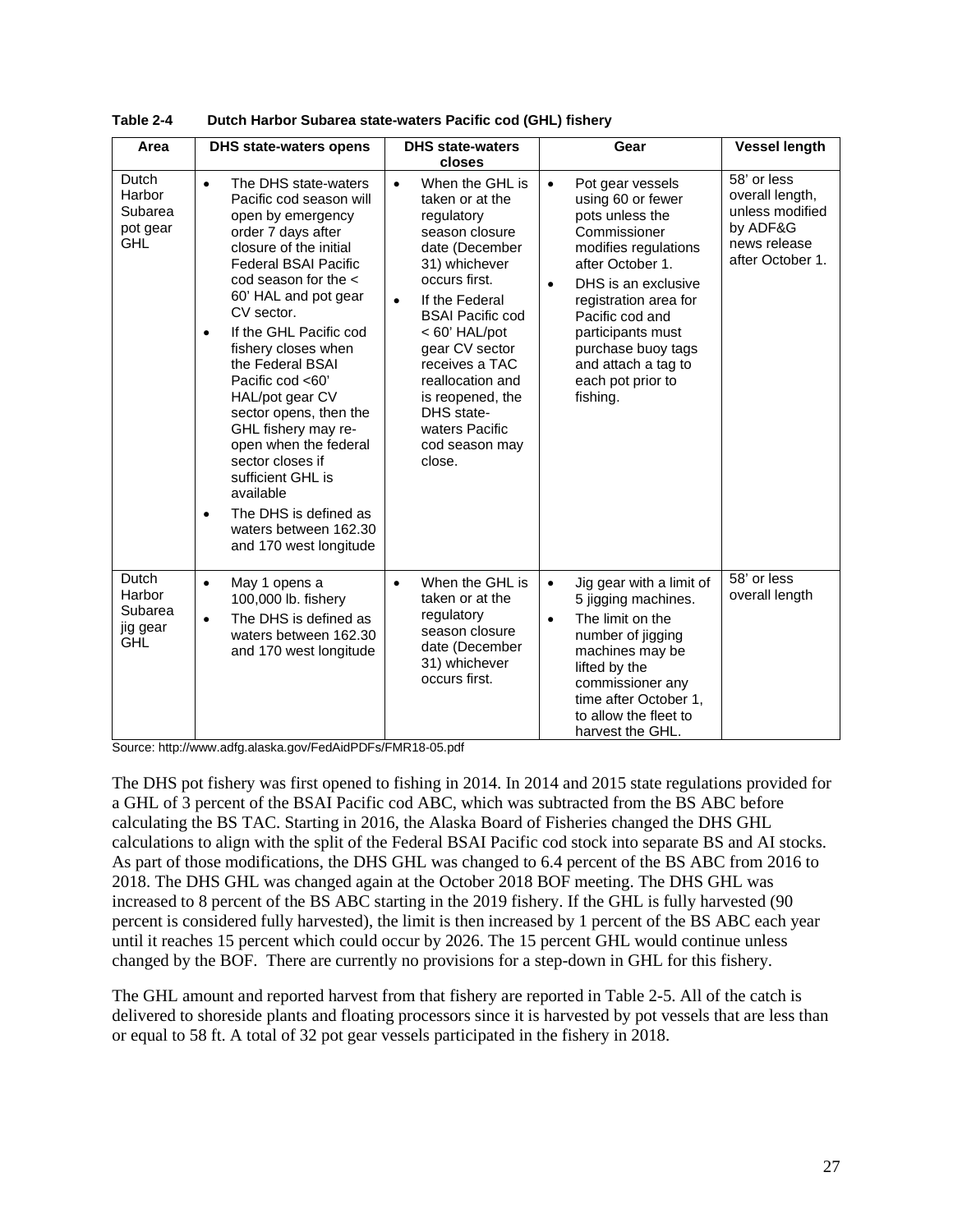|      | GHL        |        | Harvest    | %      |           |
|------|------------|--------|------------|--------|-----------|
| Year | Pounds     | mt     | Pounds     | mt     | Harvested |
| 2014 | 17,863,874 | 8,103  | 17,666,510 | 8,013  | 98.9%     |
| 2015 | 18,029,404 | 8.178  | 17,636,103 | 8,000  | 97.8%     |
| 2016 | 35,979,072 | 16,320 | 35,519,920 | 16,112 | 98.7%     |
| 2017 | 33,721,562 | 15,296 | 33,247,414 | 15,081 | 98.6%     |
| 2018 | 28,360,000 | 12,864 | 29,055,603 | 13,180 | 102.5%    |

#### <span id="page-27-1"></span>**Table 2-5 Pacific cod harvest (lbs.) with pot gear in the State of Alaska DHS Guideline Harvest Level Pacific cod fishery, 2014 through 2018**

Source: Personal communication with ADF&G, September 5, 2017 and ADF&G website.

The BOF also created a 100,000 lb. (45 mt) GHL jig fishery for Pacific cod in the DHS. That fishery started May 1, 2019. The DHS jig gear fishery is not a non-exclusive fishery, so persons may register and fish that fishery and other non-exclusive or exclusive state fisheries for Pacific cod. Because the fishery opened for the first time in 2019, no information is available on past participation or harvest.

Pacific cod may only be harvested with pot gear in one DHS GHL fishery and jig gear in the other. Because they are pot or jig gear fisheries, the primary direct impact to the BS trawl CV Pacific cod fishery is through the percent of the ABC used for the GHL prior to setting trawl CV TAC.[12](#page-27-2) Once the DHS GHL for pot gear reaches 15% of the BS ABC it equates to a 134% increase in the GHL allocation, in GHL percent allocation, relative to 2018. In poundage terms, the 2018 (6.4 percent) GHL was 28.36 million lbs. (12,864 mt).

### <span id="page-27-0"></span>**2.6.6. Affected sectors**

The following sections identify and describe the processing and harvesting sectors that would potentially be directly affected by the proposed action. A brief description of each of the processing sectors and harvesting sectors are provided below. For further description on the sectors, "BSAI Pacific Cod Allocation Review", provides descriptions of the different sectors noted in this section that participate in the BSAI Pacific cod fisheries (NPFMC 2019).

### **2.6.6.1. Trawl CV[13](#page-27-3)**

The trawl CV sector includes all trawl CVs that are issued an AFA permit for eligibility to participate in the directed BSAI pollock fishery and those trawl CVs that are not issued an AFA permit. These trawl CVs share 22.1 percent allocation of BSAI Pacific cod.

For the AFA CVs, most vessels rely almost exclusively on pollock harvested in the BS, while Pacific cod is the second most important species in terms of volume for these vessels. While nearly all the groundfish harvested by the larger vessels is delivered to shoreside processors, many of the smaller vessels deliver their catch to motherships or C/Ps operating as motherships. The AFA trawl CVs have a sideboard limit of 86.09 percent of the seasonal allocations of BSAI Trawl CV Pacific cod. The Pacific cod harvest limits, like other groundfish and PSC bycatch limits for AFA CVs, are managed using directed fishing closures according to the procedures set out at  $\S679.20(d)(1)(iv)$ ,  $\S679.21(d)(8)$ , and  $\S679.21(e)(3)(v)$ . There are nine AFA trawl CVs that are exempt from the AFA CV Pacific cod sideboard limits. Nineteen additional CVs have a mothership endorsement and are exempt from the Pacific cod sideboard limits after

<span id="page-27-2"></span><sup>&</sup>lt;sup>12</sup> After October 1, if a substantial portion of the state-waters GHL remains unharvested and the GHL is unlikely to be achieved by December 31, gear limits, vessel size restrictions, and exclusive registration requirements may be removed. All inseason management actions will be announced by ADF&G news release.

<span id="page-27-3"></span> $13$  For more details on the trawl CV sector, see pages  $33 - 36$  and pages  $64 - 65$  of the BSAI Pacific Cod Allocation Review, June 22, 2019.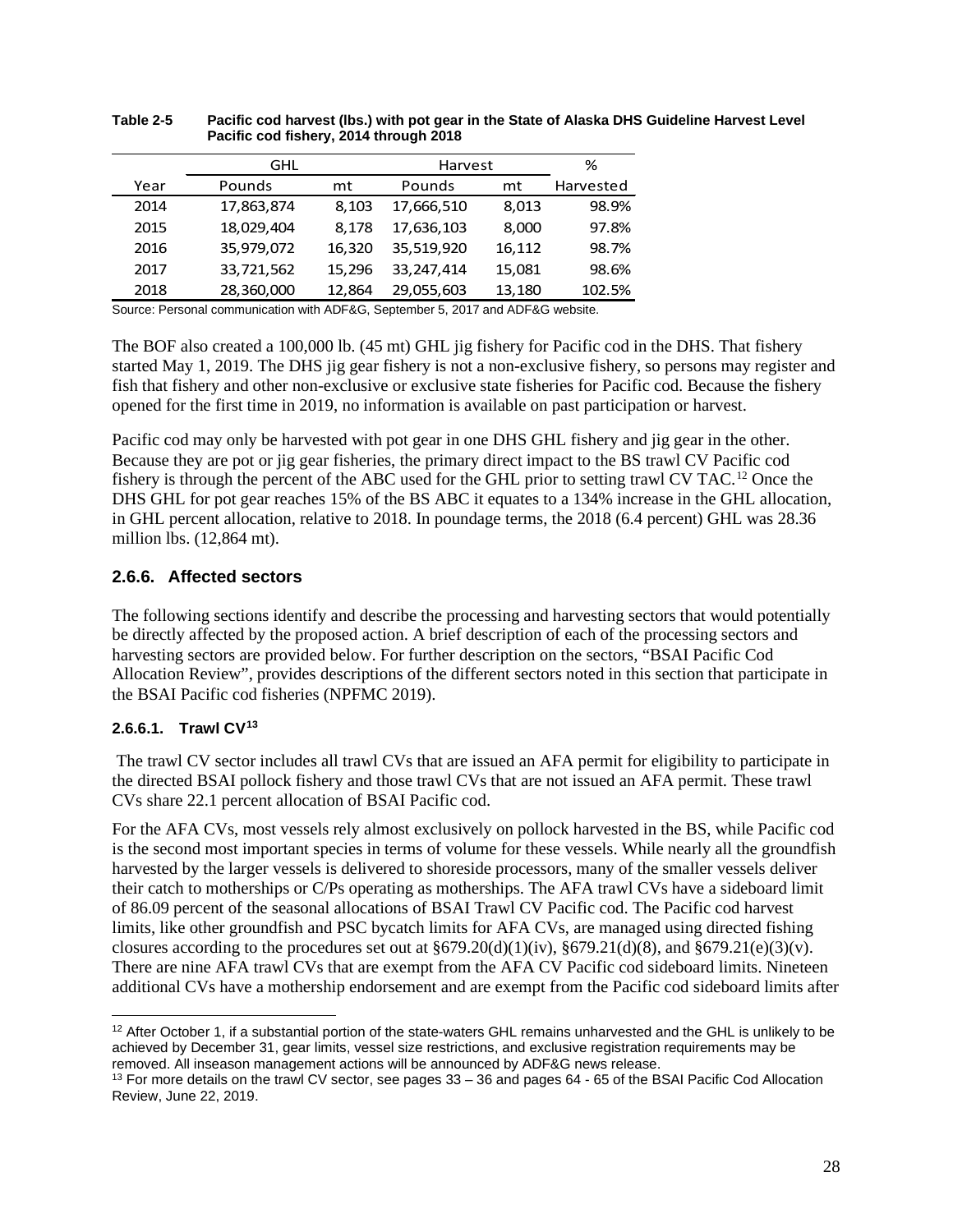March 1. The harvest of BSAI Pacific cod for this sector is managed through an inter-cooperative agreement.

The non-AFA trawl CVs are not eligible to participate in the directed BSAI pollock fishery. Vessels in this group are typically between 60 ft and 125 ft but occasionally vessels < 60 ft participate in the sector. The non-AFA trawl CVs rely on BSAI Pacific cod, the GOA groundfish fishery, and halibut IFQ using longline gear and State of Alaska commercial seine fisheries for salmon.

In 2019, there were a total of 114 LLP licenses with a trawl CV endorsement for the BS. Of those 114 LLP licenses, 42 licenses also had an AI endorsement, one license was endorsed only for the AI and that license had an AI HAL endorsement. The 12 of the AI trawl area endorsements that were created under Amendment 92 (74 FR 41080, August 14, 2009) were also included in these LLP license totals.

In the Federal BSAI Pacific cod target fishery, the number of participating trawl CV vessels ranged from a low of 48 in 2010, 2014, and 2015 to a high of 65 in 2008 and 2018. Factoring in incidental catch of Pacific cod, the total number of vessels in the sector that harvested any BSAI Pacific cod has ranged from a low 98 in 2014 to high of 112 in 2007. The difference in vessel count between those targeting BSAI Pacific cod and those only harvesting incidental amounts of BSAI Pacific cod is due mostly to those AFA trawl CVs that only target BSAI pollock. Activity in other BSAI Pacific cod fisheries (i.e., GHL and CDQ) for the sector were minimal, with only an average one of percent of their BSAI total Pacific cod harvest originating from these BSAI Pacific cod sources.

The trawl CV sector is one of the sectors that participate in the AI Pacific cod fishery on a regular basis. As a percent of total non-CDQ BSAI Pacific cod catch for the sector, the AI fishery has declined from its peak in 2009. The number of trawl CVs during 2005 through 2018 that participate in the AI Pacific cod fishery has also declined. The largest number of trawl CVs harvesting AI Pacific cod was 34 in 2007, while the lowest number of trawl CVs was in 2015 and 2017 at seven. Total catch of AI Pacific cod is down from its 2009 peak. The highest amount of Pacific cod harvested in the AI was nearly 15,000 mt in 2009, while the lowest amount of AI Pacific cod was 2,735 mt in 2015.

The exvessel value of the BSAI Pacific cod fishery has ranged from a low of \$14 million in 2009 and 2010 to a high of \$36 million in 2008. Gross first wholesale value has ranged from a low of \$34 million in 2009 to a high of \$75 million in 2012 and 2017. Looking at the value of the BSAI Pacific cod fishery for the trawl CV sector relative to the total gross revenue, the fishery on average contributed approximately 8 percent of the total revenue from 2005 to 2017. The largest contributor to the total gross revenue for the sector was the BS pollock fishery. The Pacific cod fishery as a percent of the total gross revenue has been as low as 6 percent in 2015 and as high as 11 percent in 2007 and 2008.

The total number of delivery ports has ranged from a six to eight ports. The total number of deliveries has fluctuated between 487 deliveries in 2009 to 667 deliveries in 2012. Floating processors had the most deliveries by annual basis by the trawl CV sector followed by Akutan, motherships, Unalaska/Dutch Harbor, and Adak. Looking at ownership residency data, there has been a gradual concentration of reported trawl CV ownership by community. In 2005, there were 109 reported trawl CV owners in eight different communities, while in 2018 there were 105 owners in five different communities. The shift in residency could be in part due to some consolidation in the AFA trawl CV fleet and the non-AFA trawl CV fleet. Communities with no reported trawl CV residency since 2011 include Girdwood, Unalaska/Dutch Harbor, Sand Point, Anchorage, and Petersburg. Another community that has also seen a sharp decline in the number of trawl CV owners is Oregon. In 2005, 21 trawl CV owners reported Oregon as their residence, while in 2018, 12 trawl CV owners reported Oregon as their residence.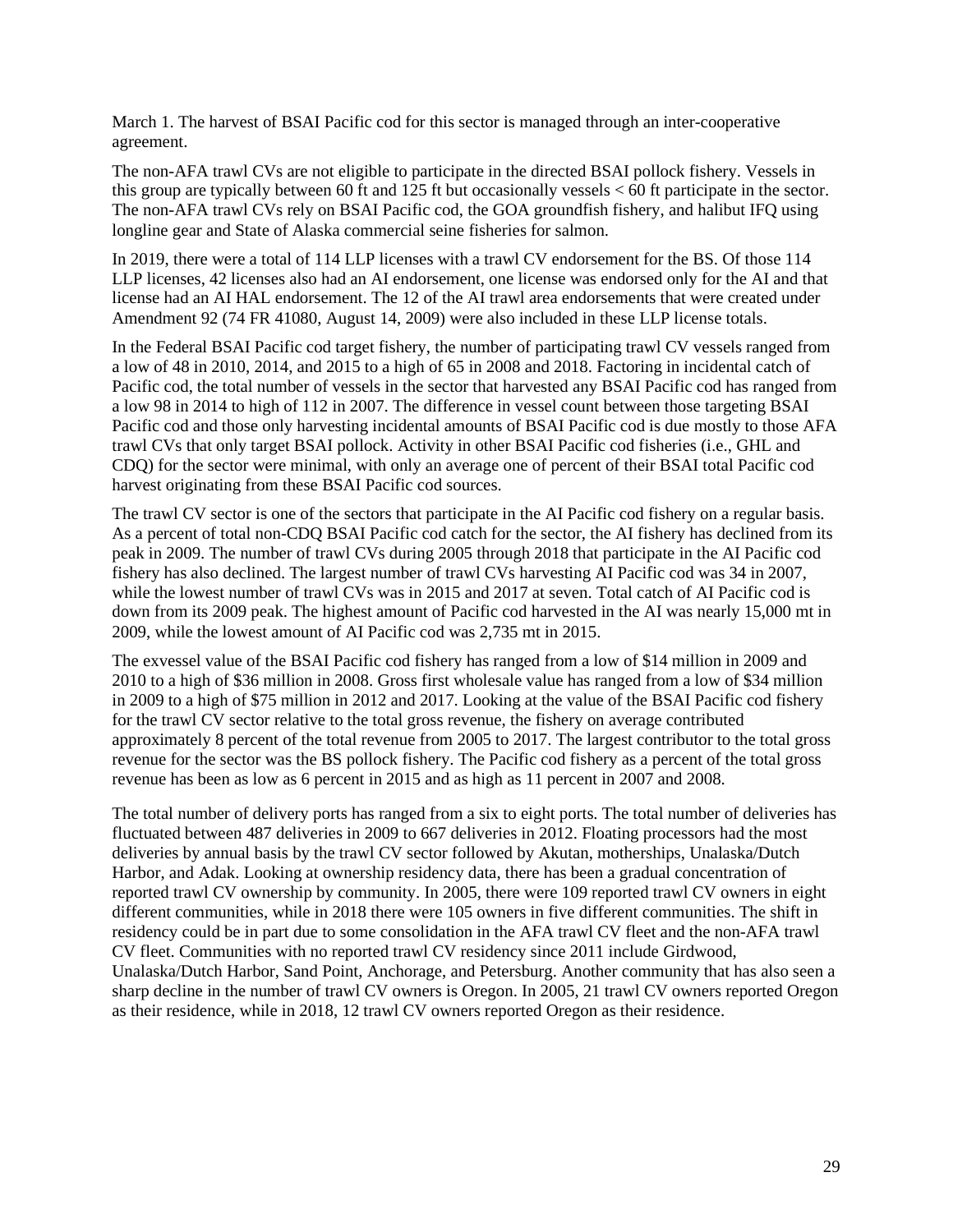#### **2.6.6.2. HAL CV** ≥ 60  $ft^{14}$  $ft^{14}$  $ft^{14}$

The HAL CV  $\geq$  60 ft sector includes all vessels  $\geq$  60 ft LOA operating as CVs using HAL gear. Most of these vessels fish almost exclusively for sablefish in the individual fishing quota (IFQ) fishery, but also retain rockfish and Pacific cod as required for IFQ sablefish participants. Beginning in 2003, HAL CVs  $\geq$ 60 ft must have a Pacific cod HAL CV endorsement on their LLP license to conduct directed fishing for Pacific cod in the BS or AI with HAL gear.

In 2019, there were a total of eight LLP licenses with a Pacific cod HAL cod CV endorsement for the BS. Of those eight LLP licenses, seven licenses also had an AI endorsement, while one license has a BS pot endorsement and one license has an AI pot endorsement.

The HAL CV  $\geq$  60 ft sector is currently allocated 0.2 percent of the BSAI Pacific cod TAC. In the Federal BSAI Pacific cod target fishery, the number of participating HAL  $CVs \ge 60$  ft ranged from no CVs in many years to a high of three CVs in 2005. Since 2012, no HAL CVs  $> 60$  ft has targeted BSAI Pacific cod.

The HAL CV  $> 60$  ft sector is one of several sectors that harvests AI Pacific cod on a regular basis. However, as noted above, very little of the BSAI Pacific cod harvested by the sector is from directed fishing for Pacific cod. Of the BSAI Pacific cod harvested since 2005, approximately 52 percent is from the AI, of which most is incidental to their IFQ sablefish fishery. Under current state regulation HAL CV  $\geq$  60 ft vessels are prohibited from participating in the parallel Pacific cod fisheries in the BSAI. The State has a prohibition on all HAL vessels over 58 ft from participating in parallel Pacific cod fisheries.

The exvessel value of the BSAI Pacific cod fishery has ranged from a low of slightly less than \$4 thousand in 2014 to a high of \$79 thousand in 2006. Gross first wholesale value has ranged from a low of \$9 thousand in 2014 to a high of \$135 thousand in 2006. Looking at that value of the BSAI Pacific cod fishery for the HAL CV sector relative to the total gross revenue, the fishery accounted for less than zero percent of the total revenue on average from 2005 to 2017. The largest contributor to the sector's total gross revenue was the IFQ sablefish fishery.

Given the limited participation by the HAL CV  $\geq$  60 ft sector in the BSAI Pacific cod fishery, the sector has not experienced a compressed fishing season like some sectors have. The fishery opens on January 1 for directed fishing and is usually open until the fall when any remaining unharvested Pacific cod is reallocated to other sectors.

All data on port deliveries for the HAL  $CV \ge 60$  ft sector is confidential. In general, the limited participation by the sector in the target BSAI Pacific cod fishery, the sector made very few deliveries over allocation review period. Ports of delivery were Unalaska/Dutch Harbor, Adak St. Paul, Akutan, and Ninilchik. Looking at vessel owner residency data, there has been a gradual decline in the number of reported HAL CV  $\geq$  60 ft vessel owners and a modest concentration of reported residency all since Amendment 85 implementation in 2008. In 2005, there were 23 reported HAL CV  $\geq 60$  ft owners, while in 2018 there were 15 reported owners. In 2018, six HAL  $CV \ge 60$  ft owners reported Seattle as their residency, which is a gain of one when compared to 2005. Washington, other than Seattle, and Kodiak each reported lower HAL CV  $\geq$  60 ft residency counts for 2018 at two compared to 2005 data which reported three and four owners, respectively. Other communities that had a lower residency count since 2005 were Oregon at four and Homer at two, while Yakutat and Seward each reported a gain of one compared to 2005.

<span id="page-29-0"></span><sup>14</sup> For more details on the HAL CV ≥ 60 ft sector, see pages 37 – 39 and pages 66 - 67 of the BSAI Pacific Cod Allocation Review, June 22, 2019.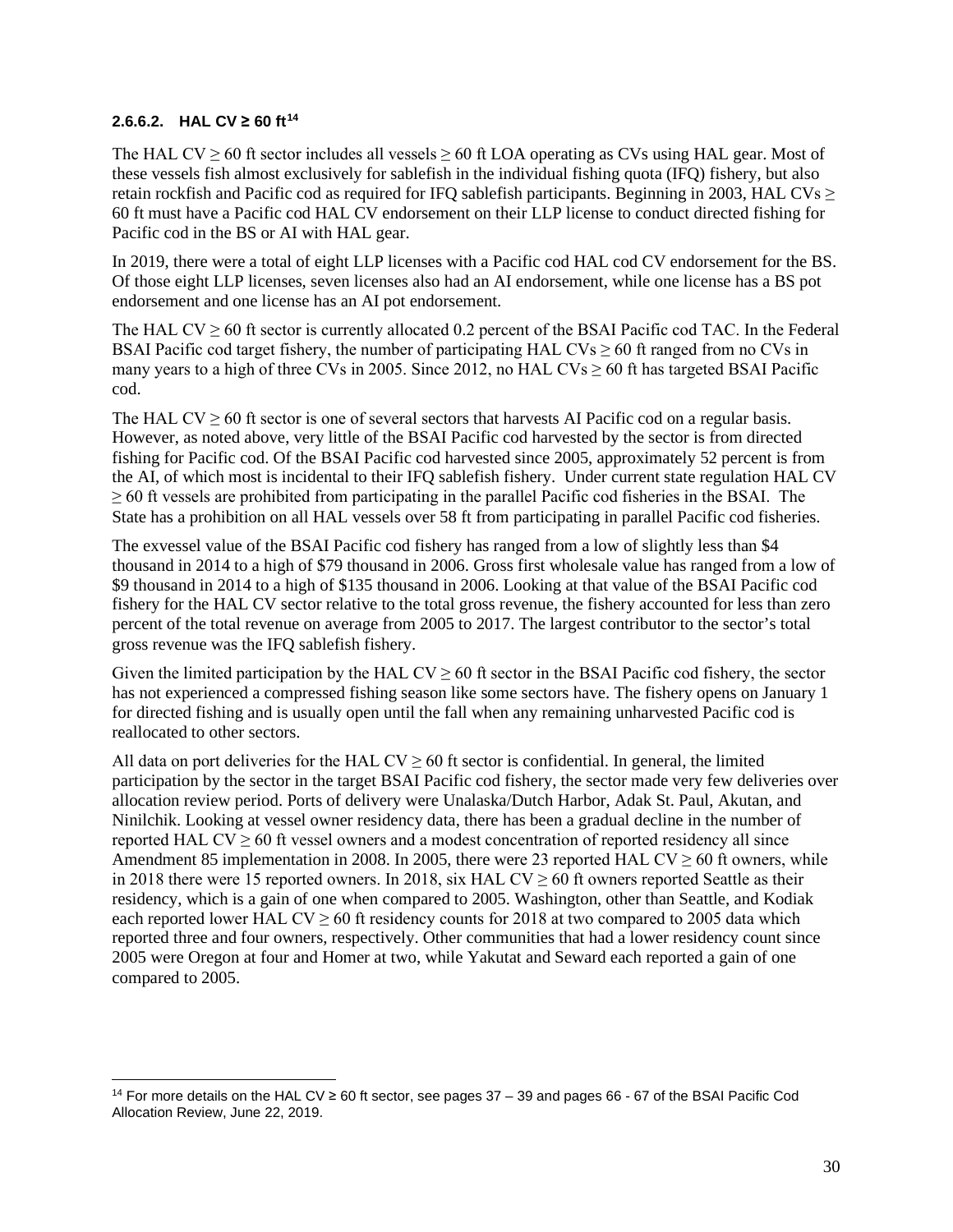#### **2.6.6.3. Pot CV ≥ 60 ft**<sup>[15](#page-30-0)</sup>

The pot  $CV \ge 60$  ft sector includes all vessels  $\ge 60$  ft operating as CVs using pot gear. As of January 1, 2003, pot  $CVs \ge 60$  ft must have a Pacific cod pot CV endorsement on their LLP license to target BS and AI Pacific cod with pot gear.

In 2019, there were a total of 49 LLP licenses with a Pacific cod pot CV endorsement for the BS. Of those 49 LLP licenses, two licenses also had an AI endorsement and one license has BS CV HAL endorsement.

The pot  $CV \ge 60$  ft sector is allocated 8.4 percent of the BSAI Pacific cod TAC. In the Federal BSAI Pacific cod target fishery, the number of participating pot  $CVs \ge 60$  ft has declined since implementation of Amendment 85. Overall, vessel numbers in the Federal BSAI Pacific cod target fishery has ranged from a low of 23 CVs in 2015 to a high of 48 CVs in 2006. Nearly all its sector allocation is harvested in the BS. Since the sector only targets Pacific cod and some sablefish IFQ, they do not typically catch Pacific cod as incidental catch in other groundfish fisheries. Fishing activity in other BSAI Pacific cod fisheries (i.e., GHL and CDQ) for the sector is very limited. There were between two to seven CVs participating in the AI GHL fishery from 2006 through 2008 and between one to two CVs participating in the CDQ fishery from 2005 through 2009. Other fisheries the sector participates in are sablefish IFQ and crab fisheries. In addition, some of these vessels act as tenders in salmon fisheries.

The exvessel value of the BSAI Pacific cod fishery has ranged from a low of slightly less than \$4 million in 2009 to a high of \$15 million in 2008. Gross first wholesale value has ranged from a low of \$7 million in 2009 to a high of \$28 million in 2011. Looking at the BSAI Pacific cod exvessel value for the sector relative to the total gross revenue, the fishery accounted for less than 12 percent of the total revenue on average from 2005 to 2017.

There are two BSAI Pacific cod seasons for the pot  $CV \ge 60$  ft sector: A-season which is January 1 to June 10 and B-season which is September 1 to December 31. Typically, the sector has a short A-season closing at the end of January or beginning of February, while the B-season, tends to remain open throughout the season, but on a few occasions has closed in October or November.

The total number of delivery ports for the sector has remained relatively consistent since 2009 at 5. The total number of deliveries has fluctuated between 118 deliveries in 2009 to 308 deliveries in 2005. Of the delivery ports, Unalaska/Dutch Harbor has routinely had the most deliveries throughout the 2005-2018 period. Looking at owner residency data, there has been a modest decline in the total number of reported pot  $CV \ge 60$  ft owners and a modest concentration of reported residency all since Amendment 85 implementation. In 2005, there were 47 reported pot  $CV \ge 60$  ft owners, while in 2018 there were 34 reported owners. The biggest change in residency for the sector was Seattle, which in 2018 had 13 reported pot  $CV \ge 60$  ft owners, while in 2007 there were 26 sector owners reporting Seattle as their residency. Other communities that had reported residency greater than one on an annual basis for the pot  $CV \ge 60$  ft sector were Washington (other than Seattle), Oregon, Homer, and Kodiak.

### **2.6.6.4. HAL/pot CV < 60 ft[16](#page-30-1)**

The HAL/Pot CV < 60 ft sector includes all CVs that are < 60 ft LOA using pot or HAL gear. Vessels in this sector need a non-trawl LLP to participate in the Federal fisheries, but do not need a Pacific cod endorsement on the LLP. As of April 2019, 129 non-trawl licenses were issued to  $< 60$  ft CVs with BS and/or AI area endorsements.

These vessels focus on salmon, halibut, and higher priced groundfish using a mix of gear types. The length of these vessels means they can participate in all Alaskan salmon fisheries (to participate in the

<span id="page-30-0"></span><sup>&</sup>lt;sup>15</sup> For more details on the pot CV ≥ 60 ft sector, see pages  $40 - 42$  and pages 68 - 69 of the BSAI Pacific Cod Allocation Review, June 22, 2019.

<span id="page-30-1"></span><sup>16</sup> For more details on the HAL/pot CV < 60 ft sector, see pages 43 – 45 and pages 70 - 71 of the BSAI Pacific Cod Allocation Review, June 22, 2019.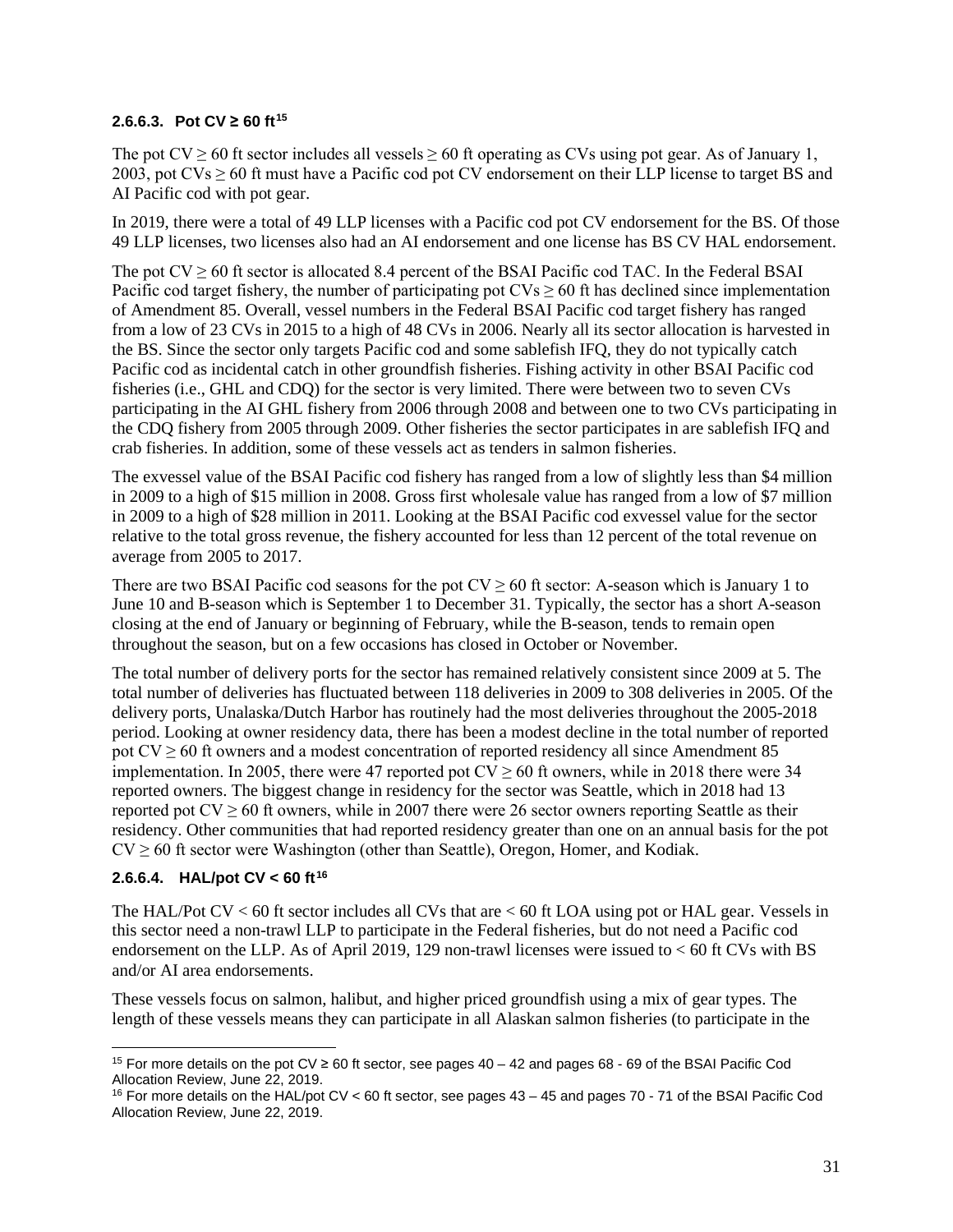Bristol Bay salmon drift gillnet fishery vessels must be 32 ft. or less). In recent years, Pacific cod has been the primary revenue source.

This sector has a 2 percent BSAI Pacific cod allocation since Amendment 85 in 2008. In the Federal BSAI Pacific cod target fishery, the number of participating HAL/Pot CVs < 60 ft has varied only by 11 CVs in the last 14 years, ranging from a low of 20 CVs in 2014 to high of 31 CVs in 2007 and 2008. Some sector vessels participate in the AI Pacific cod fishery, but as a percent of their total BSAI Pacific cod activity, this active is relatively small.

Vessel length for the HAL/Pot CVs < 60 ft has in general ranged from between 28 ft to 58 ft. Based on vessel size data in the BSAI Pacific cod fishery for the HAL/Pot CV < 60 ft sector, the number of participating 58 ft vessels has remained fairly consistent during the 2004 through 2018 period. The number of 58 ft. CVs participating in the target BSAI Pacific cod allocation has ranged from a low 15 CVs in 2005 and 2013 to a high of 25 CVs in 2007 and 2018.

Fishing activity for the sector in other BSAI Pacific cod fisheries (i.e., GHL and CDQ) has increased significantly. In the CDQ fishery, the number of participating sector vessels has increased from a low of three CVs in 2006 to a high of 24 CVs in 2018. The amount of harvested BSAI Pacific cod CDQ has ranged from a low of one mt in 2006 to a high of 2,531 mt in 2013. In the GHL fisheries, there has also been significant increase in the number of active CVs and the amount harvested, most of which is in the DHS GHL fishery for pot CVs which started in 2014. Prior to 2014, the number of participating sector CVs ranged from two to 10 harvesting between 111 mt and 562 mt, all of which was in the AI GHL fishery since that was the only GHL fishery in the BSAI. Starting in 2014 with the implementation of a DHS GHL fishery, the number of sector CVs increased to 18 which harvested 11,401 mt of Pacific cod. In 2018, 37 sector CVs harvested over 17,000 mt of DHS GHL.

The exvessel value of the BSAI Pacific cod fishery has ranged from a low of \$2 million in 2005 to a high of \$8 million in 2014. Gross first wholesale value has ranged from a low of \$6 million in 2005 and 2006 to a high of \$18 million in 2014. Looking at the BSAI Pacific cod exvessel value for the sector relative to the total gross revenue, the fishery accounted for less than 16 percent of the total revenue on average from 2005 to 2017.

The HAL/Pot CV < 60 ft sector does not have seasonal allowances. Nevertheless, there appears to be a gradual shortening of the initial fishing period when the sector harvests its initial allocation. In 2005 and 2006, the sector did not have its first closer before April. Between 2007 and 2011, the sector's first fishery closure occurred in March. Since 2014, the sectors first closure now occurs in early February. Once the sector has harvested its initial allocation, reallocations from other sectors can open the fishery as early as late April or early May. Another typically period of reallocations that can allow the sector to target Pacific cod is mid-August to early September. Typically, the fall reallocation is sufficient to allow the fishery to remain open for the sector during the remainder of the year.

The number of ports the sector has delivered BSAI Pacific cod has ranged from between four and six. The total number of deliveries has fluctuated between 199 deliveries in 2010 to 707 deliveries in 2016. Of the delivery ports, Unalaska/Dutch Harbor has routinely had the most deliveries throughout the 2005-2018 period. Looking at owner residency data, the sector is a highly diversified fleet, but there has been some concentration of reported residency since implementation of Amendment 85. Kodiak has the largest number of HAL/Pot CV < 60 ft vessel owners nine out of 14 years. Other communities include Homer, Washington (other than Seattle), Unalaska, Unalaska/Dutch Harbor, and Seattle.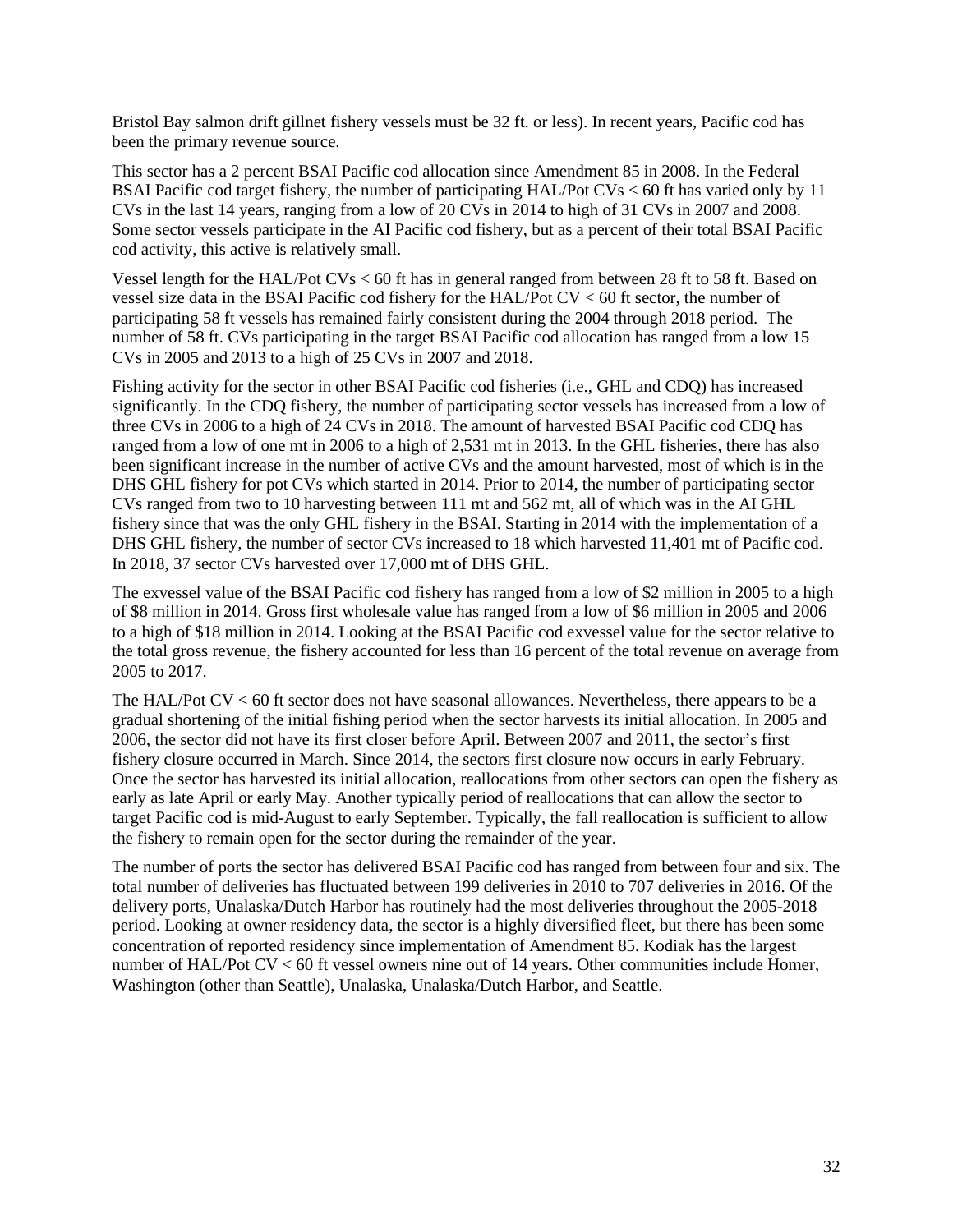### **2.6.6.5. Jig[17](#page-32-0)**

The jig sector includes all vessels (CVs and C/Ps) using jig gear. Vessels in this sector do not need an LLP license in the BSAI if they are  $< 60$  ft LOA and are using no more than five jig machines, one line per machine, and 15 hooks per line. Note that all vessels, ≤ 32 ft LOA operating in the BS and AI are not subject to the LLP requirements.

Vessels using jig gear typically target Pacific cod and rockfish but also catch IFQ halibut and sablefish. Groundfish catches can be important to the financial health of jig vessels, but non-groundfish species such as salmon account for the majority of the total earnings for a large portion of the fleet.

The number of jig vessels participating in the BSAI Pacific cod directed fishery ranged from a low of one in the 2017 and 2018 to a high of 18 vessels in 2005. The jig sector has three season allowances; Jan 1 – Apr 30 (60%); Apr 30 – Aug 31 (20%), and Aug 31 –Dec 31 (20%). The sector has generally remained open throughout the entire year during the 2005 through 2018 period. The sector, in most years, harvested less than five percent of its initial BSAI Pacific cod allocation, and therefore, as required by Amendment 85 regulations, a significant portion of its initial allocation is reallocated to the < 60 ft HAL/pot sector throughout the year.

The exvessel value of the BSAI Pacific cod fishery has ranged from a low of \$9 thousand in 2013 to a high of \$375 thousand in 2011. Gross first wholesale value has ranged from a low of \$14 thousand in 2009 to a high of \$849 thousand in 2011. Looking at the BSAI Pacific cod exvessel value for the sector relative to the total gross revenue, the fishery accounted for between 2 percent and 40 percent of the total revenue on average from 2005 to 2017.

Since 2012, the number of delivery ports and total deliveries has declined. The number of ports the sector has delivered BSAI Pacific cod to has ranged from between one in 2017 and 2018 and five in 2005. The total number of deliveries has fluctuated between 4 deliveries in 2017 to 127 deliveries in 2011. Of the delivery ports, Unalaska/Dutch Harbor has routinely had the most deliveries by the sector throughout the 2005 – 2018 period. Looking at owner residency data, there has been a decline in jig ownership in recent years. In 2005, the number of jig owners reporting their residence was 19, while in 2017 and 2018 the number of jig owners reporting their residence was one. Residency of jig ownership is diverse. Some of the communities that consistently had jig ownership residency included Unalaska/Dutch Harbor, Akutan, Homer, Washington (other than Seattle), Kodiak, Homer, and Port Lions.

### **2.6.6.6. AFA trawl C/P[18](#page-32-1)**

The AFA trawl C/P sector includes 20 vessels listed by name in the AFA as eligible to harvest BSAI pollock in the directed fishery.<sup>[19](#page-32-2)</sup>The Consolidated Appropriations Act of 2005 (Section 219(a)(1)) defines eligibility in the AFA trawl C/P sector as the owners of each C/P listed in paragraphs (1) through (20) of Section 208(e) of the AFA. On January 21, 1999, the formed the Pollock Conservation Cooperative (PCC) to coordinate pollock harvest under the AFA.

These large factory trawlers have the processing equipment to produce surimi and/or fillets from pollock, Pacific cod, and other groundfish. Some of these vessels also have room for equipment to produce fishmeal, minced product, and other product forms. This sector operates in a pollock cooperative under

<span id="page-32-0"></span><sup>17</sup> For more details on the jig sector, see pages 46 – 47 and pages 73 - 74 of the BSAI Pacific Cod Allocation Review, June 22, 2019.

<span id="page-32-1"></span><sup>&</sup>lt;sup>18</sup> For more details on the AFA C/P sector, see pages 48 – 50 and pages 75 - 76 of the BSAI Pacific Cod Allocation Review, June 22, 2019.

<span id="page-32-2"></span><sup>&</sup>lt;sup>19</sup> One additional trawl C/P qualifies under 208(e)(21) of the AFA and is limited to a small percentage of the AFA C/P allocation of pollock and is not sideboarded in other fisheries. However, only the 20 listed AFA C/Ps are considered part of this sector for purposes of this review. The additional trawl C/P that qualifies under 208(e)(21) would be considered part of the Amendment 80 sector for purposes of this review.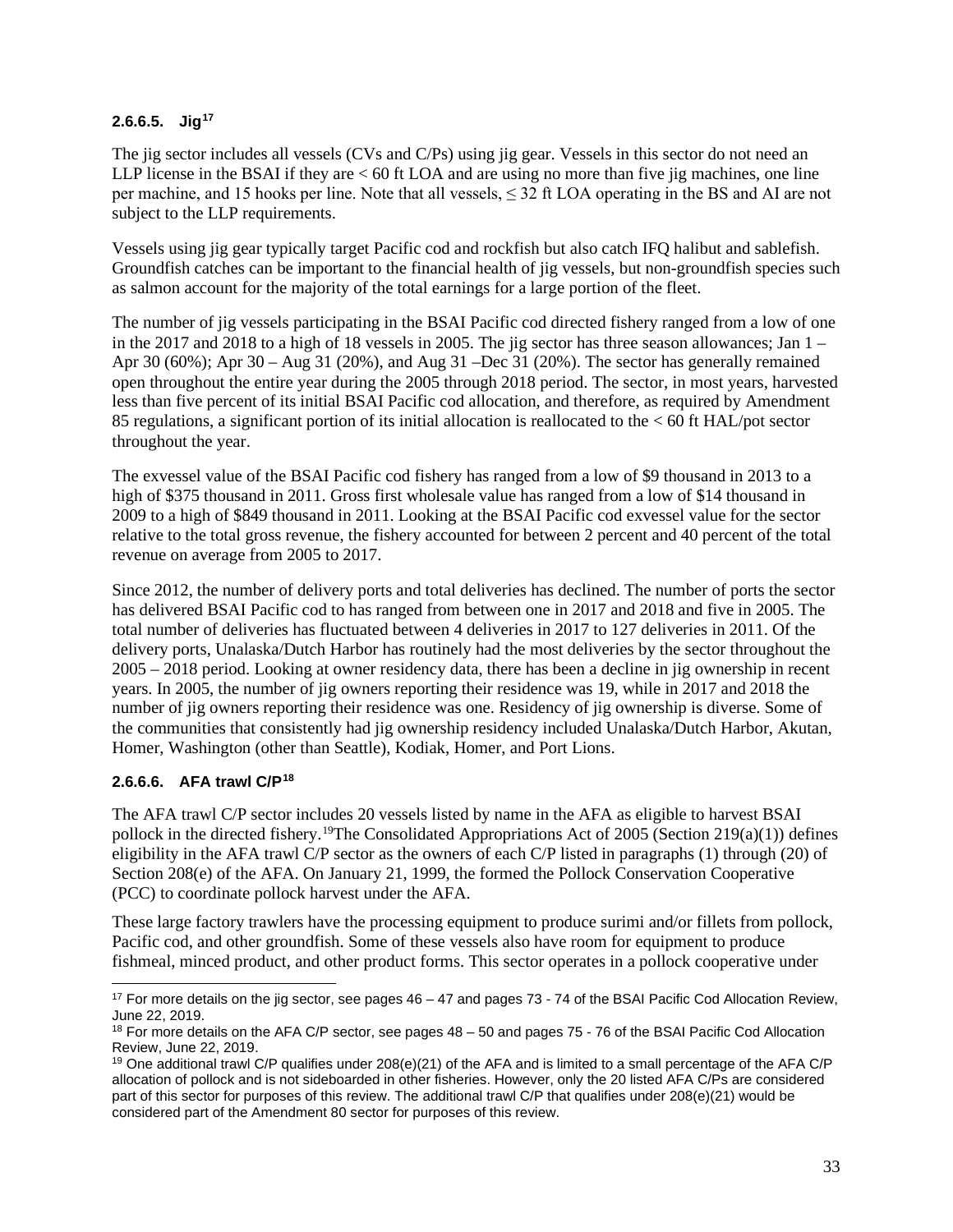AFA, which allows them to modify operations in terms of when they fish and what they process to account for changing weather, markets, and management restrictions. Pollock is the primary species harvested by this sector, but only one vessel specifically targets Pacific cod on a regular basis, while several vessels have targeted yellowfin sole. The Amendment 85 final rule removed the sideboard limit for BSAI Pacific cod for the AFA trawl C/Ps. The establishment of a separate BSAI Pacific cod allocation to this sector negates the need for the BSAI Pacific cod sideboard which protects the historical share of the non-AFA trawl C/P sector from being eroded by the AFA trawl C/P vessels.

In 2019, there were a total of 27 AFA derived LLP licenses with a trawl C/P endorsement for the BS. Of those 27 AFA derived LLP licenses, 25 licenses had an AI endorsement. Prior to the implementation of Amendment 85 in 2008, the AFA C/P sector shared a 23.5 percent BSAI Pacific cod allocation with the Amendment 80 sector, so initial and final allocations and the associated percent of harvested allocation for the AFA C/P sector is not available. Upon implementation of Amendment 85, the PCC coordinate its 2.3 percent allocation of BSAI Pacific cod.

In the Federal BSAI Pacific cod target fishery, the number of AFA C/Ps ranged from a low of two to a high of four. However, from the annual cooperative report, it is generally understood that only one AFA C/Ps routinely target BSAI Pacific cod. Factoring in incidental catch of Pacific cod, the total number of vessels in the sector that harvested any BSAI Pacific cod has ranged from a low 16 to high of 18. Most of the incidental catch of Pacific cod was from AFA C/Ps targeting mostly yellowfin sole. Activity in other BSAI Pacific cod fisheries (i.e., GHL and CDQ) for the sector were minimal in the GHL, while in the CDQ fishery the sector has increased their vessel count and harvest relative to the 2005-2010 period.

The AFA C/P sector is one of the sectors that participates in the AI Pacific cod fishery on an annual basis. As a percent of total non-CDQ BSAI Pacific cod catch for the sector, the AI fishery has declined since its highs in 2004. The number of AFA C/Ps during 2005 through 2018 that participate in the AI Pacific cod fishery has remained relatively constant with one AFA C/P actively targeting AI Pacific cod. Given there is only one AFA C/P actively targeting AI Pacific cod, catch data for that one vessel is confidential and therefore cannot be reported.

Gross first wholesale value for the sector has ranged from a low of \$7 million in 2009 and 2015 to a high of \$14 million in 2006 and 2007. Looking at the value of the BSAI Pacific cod fishery for the AFA C/P sector relative to the total gross revenue, the fishery on average contributed approximately one percent of the total revenue from 2005 to 2017. The largest contributor to the total gross revenue for the sector was the BS pollock fishery.

There are three BSAI Pacific cod seasons for the AFA C/P sector: A-season, which is January 20 to April 1, B-season which is April 1 to June 10, and C-season June 10 – November 1. Since the implementation of Amendment 85 in 2008, the AFA C/P sector allocation of Pacific cod is apportioned only to the A and B seasons and not to the C season. With regards to directed fishing closures for the sector, in general, directed fishing has closed prior to the sector's regulated closure date. For example, during the A-season, the BSAI Pacific cod fishery tended to close between mid-February to mid-March, while the B-season for most the years was only open for one day. Starting in 2014, the fishery for the sector was generally open for the entire regulated period in the BS, while the AI tended closed in February and March for all non-CDQ Pacific cod sectors due to reaching the directed fishing allowance.

AFA C/Ps during a port call conduct crew transfers, purchase provisions and fuel, offload product, and purchase other local goods and services. Most of the port calls over the 2008 through 2018 period were to Unalaska/Dutch Harbor. Looking at ownership residency data, nearly all of the AFA C/P owners report Seattle as their residence. One AFA C/P owner reported Anchorage as their residence between 2011 and 2018, while from 2005 through 2008, an AFA C/P owner reported Washington (other than Seattle) as their residence.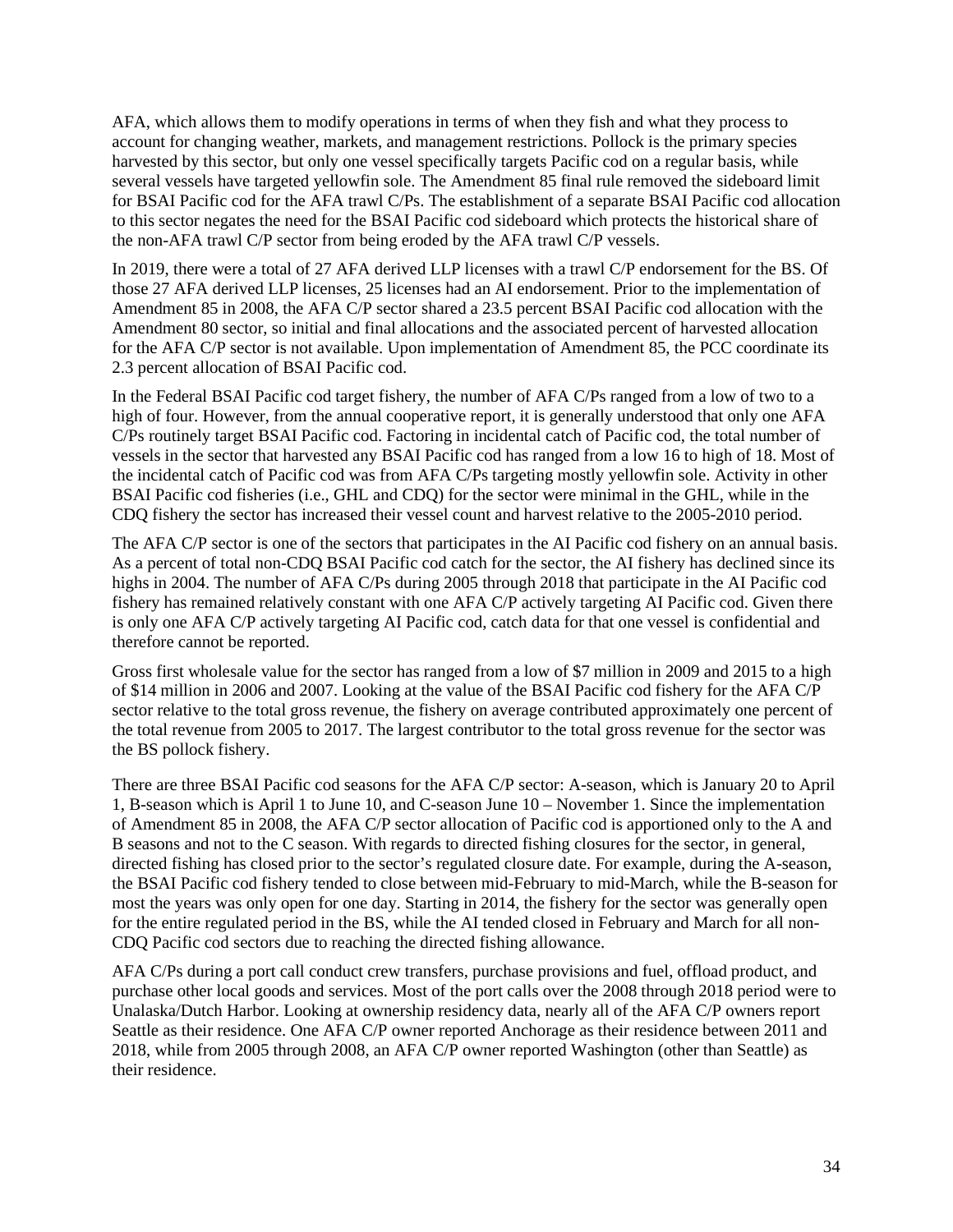### **2.6.6.7. Amendment 80[20](#page-34-0)**

The Amendment 80 Program, implemented in 2008, initial qualified 28 C/Ps. The Amendment 80 Program allocates a portion of the TAC for Pacific ocean perch in the AI, Atka mackerel, yellowfin sole, rock sole, and flathead sole in the BSAI, along with an allowance of PSC quota for halibut and crab to the sector. In addition, Amendment 85 allocated the sector a 13.4 percent allocation of the BSAI Pacific cod.

In 2019, there were a total of 26 LLP licenses with an attached Amendment 80 endorsement. Of those 26 LLP licenses, 19 LLP licenses had an AI endorsement, leaving 7 LLP licenses with a BS only endorsement. From 2008 to 2010, eight of the Amendment 80 endorsed LLP licenses were in the Amendment 80 limited access sector. From 2011 and 2017, the Amendment 80 endorsed LLP licenses were in two cooperatives until, in 2018, when all the Amendment 80 endorsed LLP licenses were in one cooperative.

In the Federal BSAI Pacific cod target fishery, the number of Amendment 80 vessels ranged from a low of 10 in 2017 to a high of 22 in 2007. Factoring in incidental catch of Pacific cod, the total number of vessels in the sector that harvested any BSAI Pacific cod has ranged from a low of 18 to high of 22. Most of the incidental catch of Pacific cod was from Amendment 80 vessels targeting mostly their flatfish allocations. Activity in other BSAI Pacific cod fisheries (i.e., GHL and CDQ) for the sector were limited to mostly the CDQ fishery. On average, six Amendment 80 vessels participated in the CDQ fishery with catch ranging from between 400 mt to 600 mt prior to Amendment 85 to generally over 3,600 mt after 2013.

The Amendment 80 sector also harvests AI Pacific cod on an annual basis. The number of Amendment 80 vessels during 2005 through 2018 that have harvested AI Pacific cod has fluctuated between a low of seven vessels in 2016 to a high of 15 vessels in 2007. As a percent of total non-CDQ BSAI Pacific cod catch for the sector, the AI fishery has declined since in 2008. From 2004 through 2007, on average the AI accounted for 29 percent of the total non-CDQ BSAI Pacific cod catch. Since 2008, the AI on average has accounted for 12 percent of total non-CDQ BSAI Pacific cod catch.

The estimated gross first wholesale value for the sector has declined since implementation of Amendment 85 in 2008. Overall, gross first wholesale value has ranged from a low of \$26 million in 2009 to a high of \$67 million in 2007. Looking at the value of the BSAI Pacific cod fishery for the Amendment 80 sector relative to the total gross revenue, the fishery on average contributed approximately 11 percent of the total revenue from 2008 to 2017, whereas in the three years prior to the implementation of Amendment 85, Pacific cod contributed 21 percent of the total gross revenue for the sector.

There are three BSAI Pacific cod seasons for the Amendment 80 sector: A-season which is January 20 to April 1, B-season which is April 1 to June 10, and C-season June 10 – December 31 (changed from November 1 in 2015). By regulation, the Amendment 80 sector allocation of Pacific cod is apportioned only to the A and B seasons and not to the C season. NMFS does not issue directed fishing closures specific to the Amendment 80 cooperative's allocated species. NMFS directed fishing closures for the overall AI non-CDQ Pacific cod does apply to an Amendment 80 cooperative.

Amendment 80 vessels during a port call conduct crew transfers, purchase provisions and fuel, offload product, and purchase other local goods and services. Most of the port calls over the 2008 through 2018 period were to Unalaska/Dutch Harbor, but other communities for port calls were Adak, St. Paul, Togiak, Sand Point and other unknown communities. Looking at owner residency data, nearly all the Amendment 80 vessel owners report Seattle as their residence. In 2018, two Amendment 80 vessel owners reported their residency as Washington other than Seattle and five owners report other unknown communities as their residence.

<span id="page-34-0"></span> $20$  For more details on the Amendment 80 sector, see pages  $51 - 54$  and pages  $77 - 78$  of the BSAI Pacific Cod Allocation Review, June 22, 2019.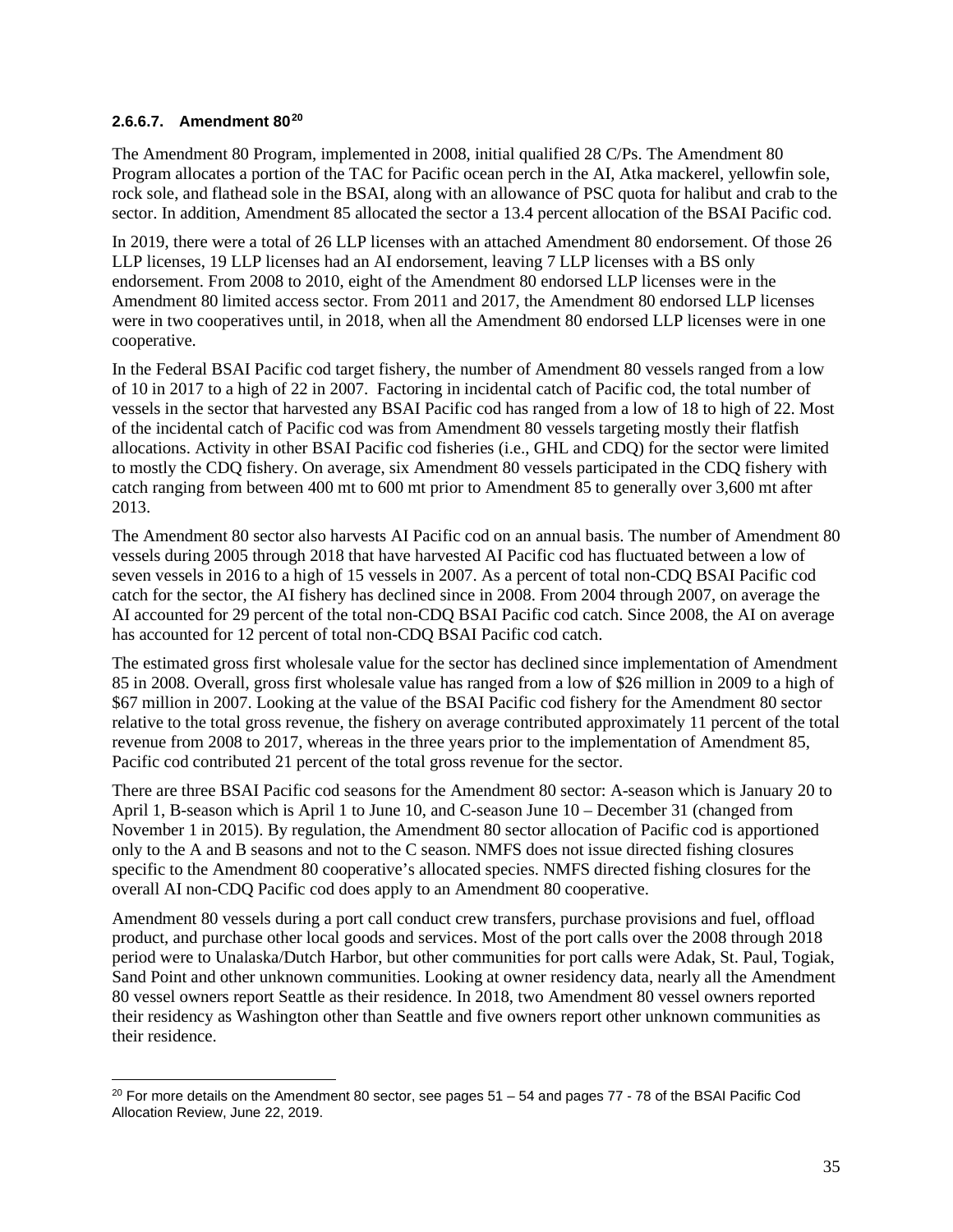### <span id="page-35-0"></span>**2.6.7. Product composition and flow of Pacific cod**

The following information on production composition and flow of Pacific cod originates from the 2013 Economic Status of the Groundfish Fisheries of Alaska (NMFS 2014c).

Product flows for Pacific cod have changed following the decline of Atlantic cod (*G. morhua*) harvests. Buyers from Norway and Portugal began purchasing Pacific cod from Alaska for the first time in the late 2000's. Historically, Pacific cod was considered an inferior product compared to Atlantic cod, but the decline of Atlantic cod has made Pacific cod more acceptable.

Pacific cod are processed as either headed and gutted (H&G), fillet blocks, or individually frozen fillets, which are either individually quick-frozen or processed into shatterpack (layered frozen fillets that separate individually when struck upon a hard surface) or layer pack. The final markets include fine or "white tablecloth" restaurants, institutional food service, quick-service restaurants, retail fish markets, grocery stores, and overseas markets.

Wholesale prices are highest for fillet products, but H&G accounts for the largest share of Alaska Pacific cod production. The H&G production was significant in the mid-90's at roughly 50 percent. Since then H&G's share of production increased, reaching 66 percent in 2003 and climbed further to upwards of 70 percent in recent years. Fillet production since 2009 has ranged between 12 percent and 13 percent.

Production shares of other minimally processed goods have decreased substantially since the mid-90's with salted-and-split (29 percent to less than 1percent) and whole fish (47 percent to 3 percent). Increased exports of H&G product to China where it is filleted and re-exported have surely contributed to the shift.

H&G Pacific cod is frozen after the first processing, and then proceeds to another processor within the U.S., or is exported for secondary processing. Some domestic H&G Pacific cod is sent to the East Coast refresh market, where it is thawed and filleted before being processed further or sold as refreshed. Other U.S. processors may purchase H&G Pacific cod and further process it by cutting it into sticks and portions or breading it for sale in grocery stores or food services. Foreign consumers, especially China, Japan, and Europe, also purchase H&G Pacific cod for further processing, including the production of salt cod. According to industry representatives, large H&G Pacific cod command the highest price, and it is these fish that are processed into salt cod.

The wholesale prices for H&G Pacific cod caught and processed by hook-and-line gear (freezer longline) vessels have been consistently higher than the prices received by trawl vessels. According to an industry representative, this price difference occurs because fish caught by longline gear can be bled while still alive, which results in a better color fish, and there is less skin damage and scale loss than if they are caught in nets. In contrast, shoreplant processors obtain fish from vessels using hook-and-line, pot, jig, and trawl gear, and the fish have been dead for many hours before they are processed (although they are generally kept in refrigerated saltwater holds).

## <span id="page-35-1"></span>**2.7. Analysis of Impacts: Alternative 1, No Action**

Under Alternative 1, the no action alternative, all vessels, except pot and HAL C/Ps that hold an FFP or LLP, could continue to participate in the BSAI Pacific cod parallel state waters fishery without holding an FFP or LLP. In addition, these vessels could continue to fish in the BSAI Pacific cod parallel state waters fishery after their sector's allocation has been fully harvested, as long as another sector that matches their vessel's gear is still open. Finally, there would be no restrictions to prevent surrendering and reapplying for the FFP in the same year.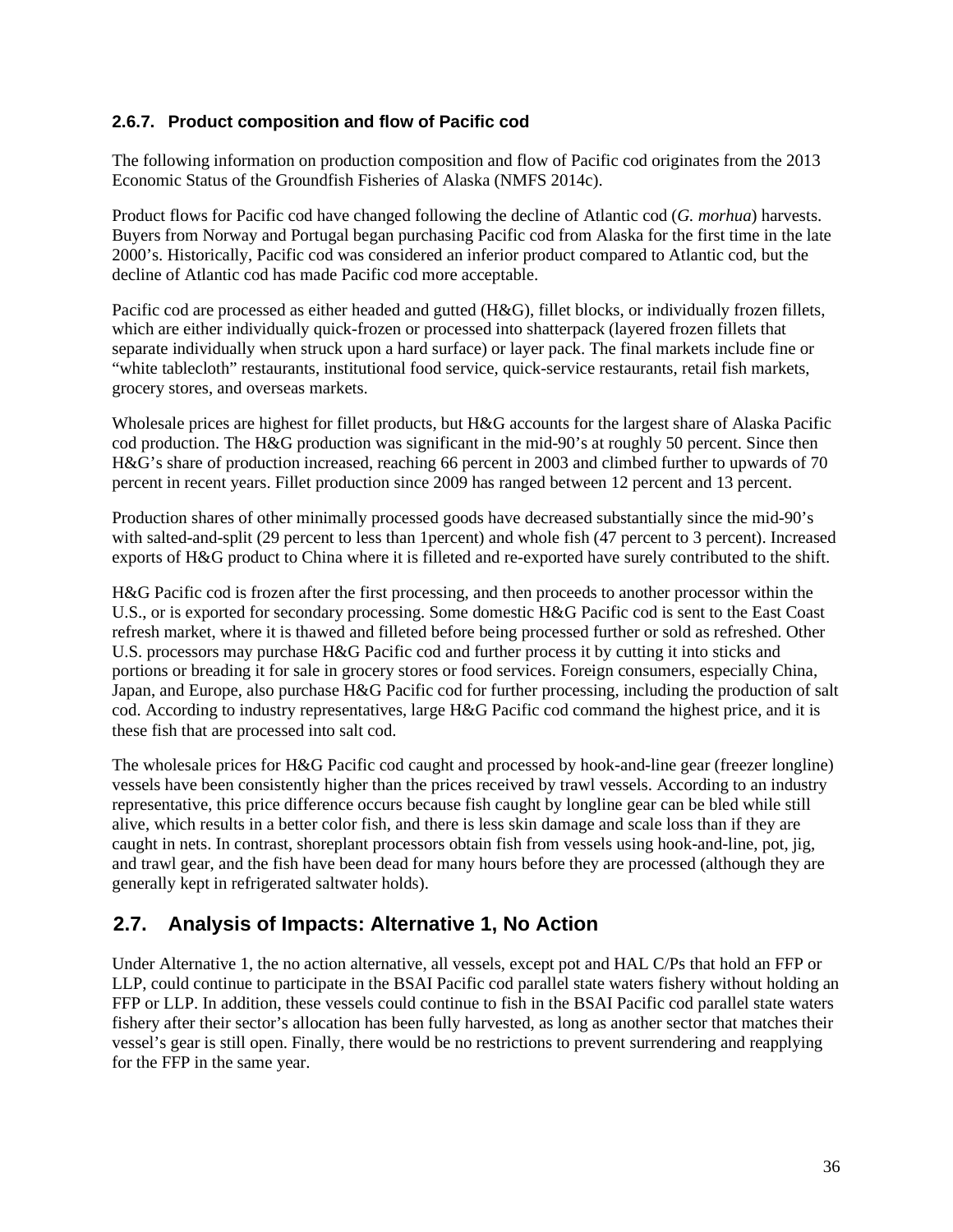[Table 2-6](#page-37-0) and [Table 2-7](#page-37-1) provide the vessel count and Pacific cod target catch in the parallel fishery along with total BSAI Pacific cod target catch and the percent of total from parallel catch for sectors active in the parallel fishery (not included HAL and pot CP sectors) from 2010 through 2019. Overall, there were 160 vessels that participated in the parallel fishery from 2010 through 2019. On an annual basis, parallel fishery activity ranged from a low 13 vessels in 2014 to high of 39 vessels in 2010 with a range of harvest between 1,438 mt in 2013 and 4,438 mt in 2014. As an average percent of total BSAI target Pacific cod catch, the parallel fishery was 4 percent from 2010 through 2019. Of the sectors that participated in the parallel fishery, the HAL/pot < 60 ft sector routinely had the largest number of vessels and largest amount of catch from the parallel fishery followed by the trawl CV sector. On average, 27 percent of the total BSAI target Pacific cod catch for the HAL/pot < 60 ft sector was harvested from the parallel fishery.

In total, there were 30 Federal vessels that had either no LLP license, an incorrect LLP license endorsement, no designated FFP, or they continued to fish in the parallel fishery after their sector closed to fishing in Federal waters. It is likely some of these 30 vessels with an FFP or LLP would continue to fish in the parallel fishery under Alternative 1.

Amongst these 30 vessels are 15 HAL/pot CVs < 60 ft that participated in the parallel fishery after their sector closed to fishing in the Federal waters since 2010. If these vessels continue to fish in the parallel fishery after the sector closes in the Federal waters, Pacific cod reallocations will continue to first cover any overages harvested in the parallel fishery by these HAL CVs < 60 ft before a consideration can be made to re-open the entire Federal waters BSAI HAL/pot CVs < 60 ft sector to fishing.

In addition to the HAL CVs < 60 ft that would likely continue to fish in the parallel fishery after their sector closes in the Federal waters, under Alternative 1, the trawl CV sector could also fish in the parallel fishery after their sector closes in Federal waters since the Amendment 80 sector remains open yearround. Currently, the Amendment 80 sector is managed as a cooperative, so NMFS does not issue directed fishing closures specific to the Amendment 80 allocated species, which includes BSAI Pacific cod. Since 2010, no trawl CVs have fish in the parallel fishery after the sector closed to fishing in Federal waters. If under Alternative 1, trawl CVs utilize the opportunity to continue fishing in the parallel fishery after the sector closes to fishing, depending the level of effort, there is the potential that the trawl CV B and C seasons allocation could be utilized to cover any overages in the parallel fishery. This could further negatively impact reallocations from the trawl CV sector to the HAL/pot CVs < 60 ft and other sectors in the fall fishery.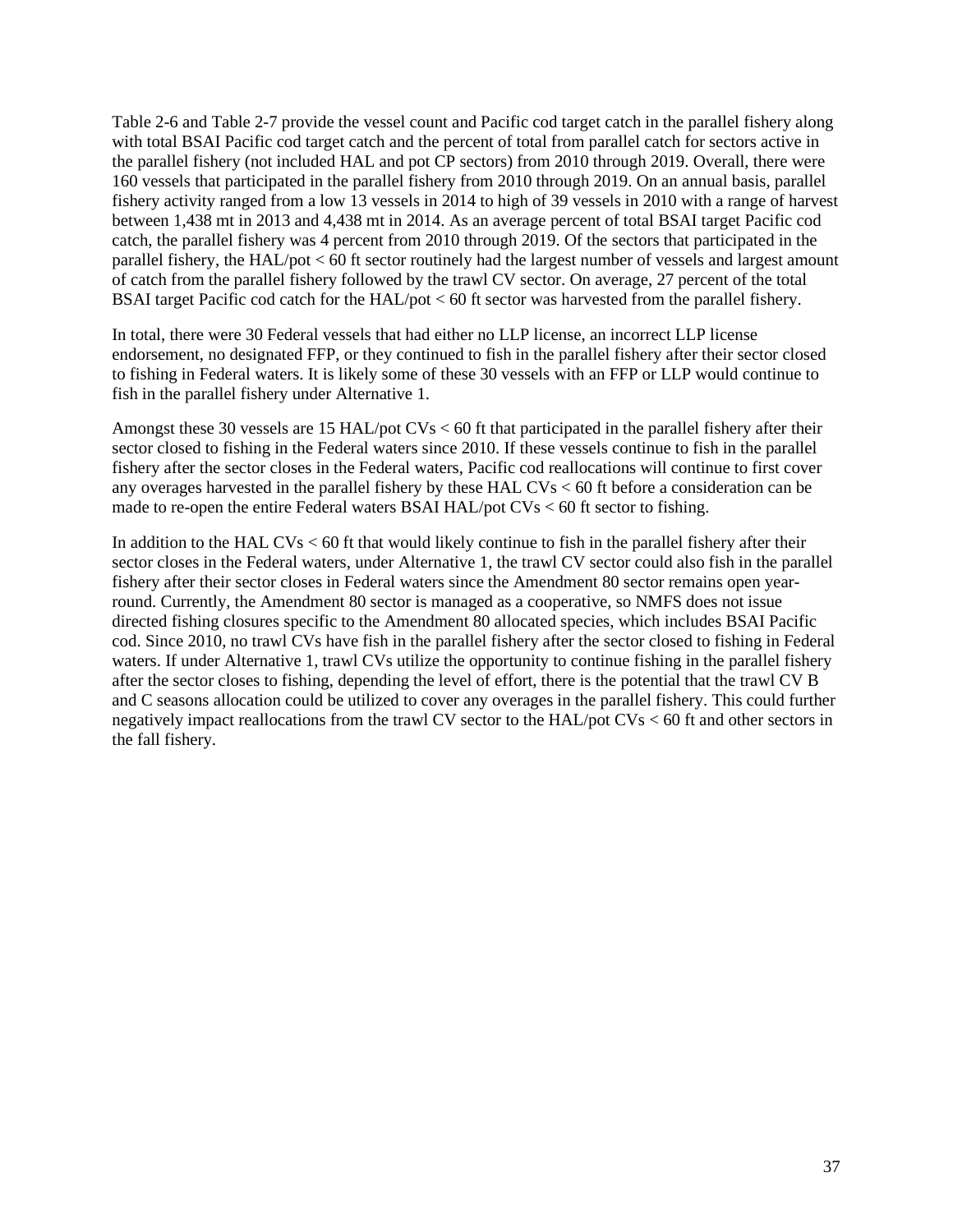#### **Table 2-6 Vessel count and catch of BSAI targeted Pacific cod in the parallel fishery in addition to the sector's total catch of BSAI targeted Pacific cod and the percent of total catch from parallel catch for sectors active in the parallel fishery (not including HAL and pot CP sectors) from 2010 through 2018**

|        |                                     |                                                   | <b>Trawl CV</b>                              |                                                                  |                                               |                                                          | Pot $CV \ge 60$ ft                                        |                                                                  | $HAL/pot < 60$ ft                             |                                                          |                                                     |                                                                  |  |
|--------|-------------------------------------|---------------------------------------------------|----------------------------------------------|------------------------------------------------------------------|-----------------------------------------------|----------------------------------------------------------|-----------------------------------------------------------|------------------------------------------------------------------|-----------------------------------------------|----------------------------------------------------------|-----------------------------------------------------|------------------------------------------------------------------|--|
| Year   | Parallel<br>fishery<br>vessel count | Parallel<br>fisherv<br>catch<br>(m <sub>t</sub> ) | Total cod<br>catch for<br>the sector<br>(mt) | Parallel catch<br>as a % of total<br>cod catch for<br>the sector | <b>Parallel</b><br>fishery<br>vessel<br>count | <b>Parallel</b><br>fisherv<br>catch<br>(m <sub>t</sub> ) | Total cod<br>catch for<br>the sector<br>(m <sub>t</sub> ) | Parallel catch as<br>a % of total cod<br>catch for the<br>sector | <b>Parallel</b><br>fisherv<br>vessel<br>count | <b>Parallel</b><br>fishery<br>catch<br>(m <sub>t</sub> ) | <b>Total cod</b><br>catch for<br>the sector<br>(mt) | Parallel catch as<br>a % of total cod<br>catch for the<br>sector |  |
| 2010   | 15                                  | 1,009                                             | 25,178                                       | 4%                                                               | 3                                             |                                                          | 11,572                                                    | $\boldsymbol{\Phi}$                                              | 13                                            | 1,145                                                    | 5,511                                               | 21%                                                              |  |
| 2011   |                                     | 153                                               | 34,545                                       | 0%                                                               | 2                                             |                                                          | 16,378                                                    |                                                                  | 12                                            | 2,820                                                    | 8,014                                               | 35%                                                              |  |
| 2012   | 0                                   | 0                                                 | 39,870                                       | 0%                                                               | $\sim$                                        |                                                          | 12,709                                                    |                                                                  | 14                                            | 1,634                                                    | 8,871                                               | 18%                                                              |  |
| 2013   | 2                                   |                                                   | 38,792                                       | $\star$                                                          | 2                                             |                                                          | 12.411                                                    |                                                                  | 10                                            | 1,264                                                    | 9,432                                               | 13%                                                              |  |
| 2014   |                                     |                                                   | 38,727                                       | $\star$                                                          | 2                                             |                                                          | 11.123                                                    |                                                                  | 9                                             | 4,288                                                    | 12,411                                              | 35%                                                              |  |
| 2015   | 11                                  | 970                                               | 31,561                                       | 3%                                                               | 2                                             |                                                          | 10,385                                                    |                                                                  | 12                                            | 2,632                                                    | 10,016                                              | 26%                                                              |  |
| 2016   | 10                                  | 900                                               | 40,807                                       | 2%                                                               |                                               | $\Omega$                                                 | 11,018                                                    | 0%                                                               | 13                                            | 2,482                                                    | 10,296                                              | 24%                                                              |  |
| 2017   | 2                                   |                                                   | 37,449                                       | $\star$                                                          | 4                                             | 765                                                      | 13.720                                                    | 6%                                                               | 10                                            | 1,985                                                    | 9,945                                               | 20%                                                              |  |
| 2018   | 2                                   |                                                   | 33,675                                       | $\star$                                                          | 4                                             | 426                                                      | 15,223                                                    | 3%                                                               | 17                                            | 2.916                                                    | 8,552                                               | 34%                                                              |  |
| 2019** | 3                                   |                                                   | 25,911                                       | $\star$                                                          | 3                                             | 253                                                      | 6,360                                                     | 4%                                                               | 18                                            | 1.528                                                    | 3,565                                               | 43%                                                              |  |

<span id="page-37-0"></span>Source: AKFIN, Aug 2019; parallel\_fshy\_participation(8-1-19) and totals are from Sector\_Landings (8-21-19)

\* Denotes confidential data

\*\*Current through August 1, 2019 for parallel fishery data and August 21, 2019 for total catch data

#### **Table 2-7 Vessel count and catch of BSAI targeted Pacific cod in the parallel fishery in addition to the sector's total catch of BSAI targeted Pacific cod and the percent of total catch from parallel catch for sectors active in the parallel fishery (not including HAL and pot CP sectors) from 2010 through 2018 – continued**

|      |                                            |                                                   | A80                                                       |                                                                     | HAL CV $\geq 60$ ft                    |                                                          |                                                                  |                                                                  |                                               | Jig                                               |                                                                  |                                                                  |                                               | <b>Total</b>                                      |                                                        |                                                                    |  |
|------|--------------------------------------------|---------------------------------------------------|-----------------------------------------------------------|---------------------------------------------------------------------|----------------------------------------|----------------------------------------------------------|------------------------------------------------------------------|------------------------------------------------------------------|-----------------------------------------------|---------------------------------------------------|------------------------------------------------------------------|------------------------------------------------------------------|-----------------------------------------------|---------------------------------------------------|--------------------------------------------------------|--------------------------------------------------------------------|--|
| Year | <b>Parallel</b><br>fishery<br>vessel count | Parallel<br>fishery<br>catch<br>(m <sub>t</sub> ) | Total cod<br>catch for<br>the sector<br>(m <sub>t</sub> ) | Parallel catch I<br>as a %of total I<br>cod catch for<br>the sector | Parallel<br>fishery<br>vessel<br>count | <b>Parallel</b><br>fishery<br>catch<br>(m <sub>t</sub> ) | <b>Total cod</b><br>catch for<br>the sector<br>(m <sub>t</sub> ) | Parallel catch as<br>a % of total cod<br>catch for the<br>sector | <b>Parallel</b><br>fishery<br>vessel<br>count | Parallel<br>fishery<br>catch<br>(m <sub>t</sub> ) | <b>Total cod</b><br>catch for<br>the sector<br>(m <sub>t</sub> ) | Parallel catch as<br>a % of total cod<br>catch for the<br>sector | <b>Parallel</b><br>fishery<br>vessel<br>count | Parallel<br>fishery<br>catch<br>(m <sub>t</sub> ) | <b>Total cod</b><br>catch for<br>these<br>sectors (mt) | Parallel catch<br>as a % of total<br>cod catch for<br>these sector |  |
| 2010 |                                            |                                                   | 3,459                                                     |                                                                     |                                        |                                                          | 31                                                               | 0%                                                               |                                               | 334                                               | 344                                                              | 97%                                                              | 39                                            | 3,001                                             | 67,326                                                 | 4%                                                                 |  |
| 2011 |                                            |                                                   | 1,433                                                     | 0%                                                                  |                                        |                                                          | 31                                                               |                                                                  | 11                                            | 429                                               | 505                                                              | 85%                                                              | 33                                            | 3,457                                             | 87,686                                                 | 4%                                                                 |  |
| 2012 |                                            |                                                   | 2,607                                                     | $\star$                                                             |                                        |                                                          | 22                                                               | 0%                                                               | 5                                             | 85                                                | 85                                                               | 99%                                                              | 22                                            | 2,020                                             | 94,501                                                 | 2%                                                                 |  |
| 2013 |                                            |                                                   | 3,317                                                     | 0%                                                                  |                                        |                                                          | 13                                                               | $0\%$                                                            | $\sim$                                        |                                                   | 15                                                               | $\star$                                                          | 16                                            | 1,438                                             | 94,789                                                 | 2%                                                                 |  |
| 2014 |                                            |                                                   | 2,193                                                     | 0%                                                                  |                                        |                                                          |                                                                  | 0%                                                               |                                               |                                                   |                                                                  |                                                                  | 13                                            | 4,438                                             | 91,339                                                 | 5%                                                                 |  |
| 2015 |                                            |                                                   | 2,453                                                     | 0%                                                                  |                                        |                                                          | 11                                                               | 0%                                                               |                                               |                                                   | 28                                                               |                                                                  | 29                                            | 3,690                                             | 83,679                                                 | 4%                                                                 |  |
| 2016 |                                            |                                                   | 3,644                                                     | $\star$                                                             |                                        |                                                          | 12                                                               | 0%                                                               | $\sim$                                        |                                                   | 47                                                               |                                                                  | 26                                            | 3,413                                             | 93,244                                                 | 4%                                                                 |  |
| 2017 |                                            |                                                   | 544                                                       | 0%                                                                  |                                        |                                                          | 11                                                               | 0%                                                               |                                               |                                                   | 13                                                               |                                                                  | 17                                            | 2,874                                             | 88,827                                                 | 3%                                                                 |  |
| 2018 |                                            |                                                   | 3.458                                                     | 0%                                                                  |                                        |                                                          |                                                                  | 0%                                                               |                                               |                                                   | 56                                                               |                                                                  | 24                                            | 3,609                                             | 82,768                                                 | 4%                                                                 |  |
| 2019 |                                            |                                                   | 1,321                                                     | 0%                                                                  |                                        |                                                          |                                                                  | 0%                                                               |                                               |                                                   | 135                                                              |                                                                  | 26                                            | 1,863                                             | 37,292                                                 | 5%                                                                 |  |

<span id="page-37-1"></span>Source: AKFIN, Aug 2019; parallel\_fshy\_participation(8-1-19) and totals are from Sector\_Landings (4-16-19)-1

\* Denotes confidential data

\*\*Current through August 1, 2019 for parallel fishery data and August 21, 2019 for total catch data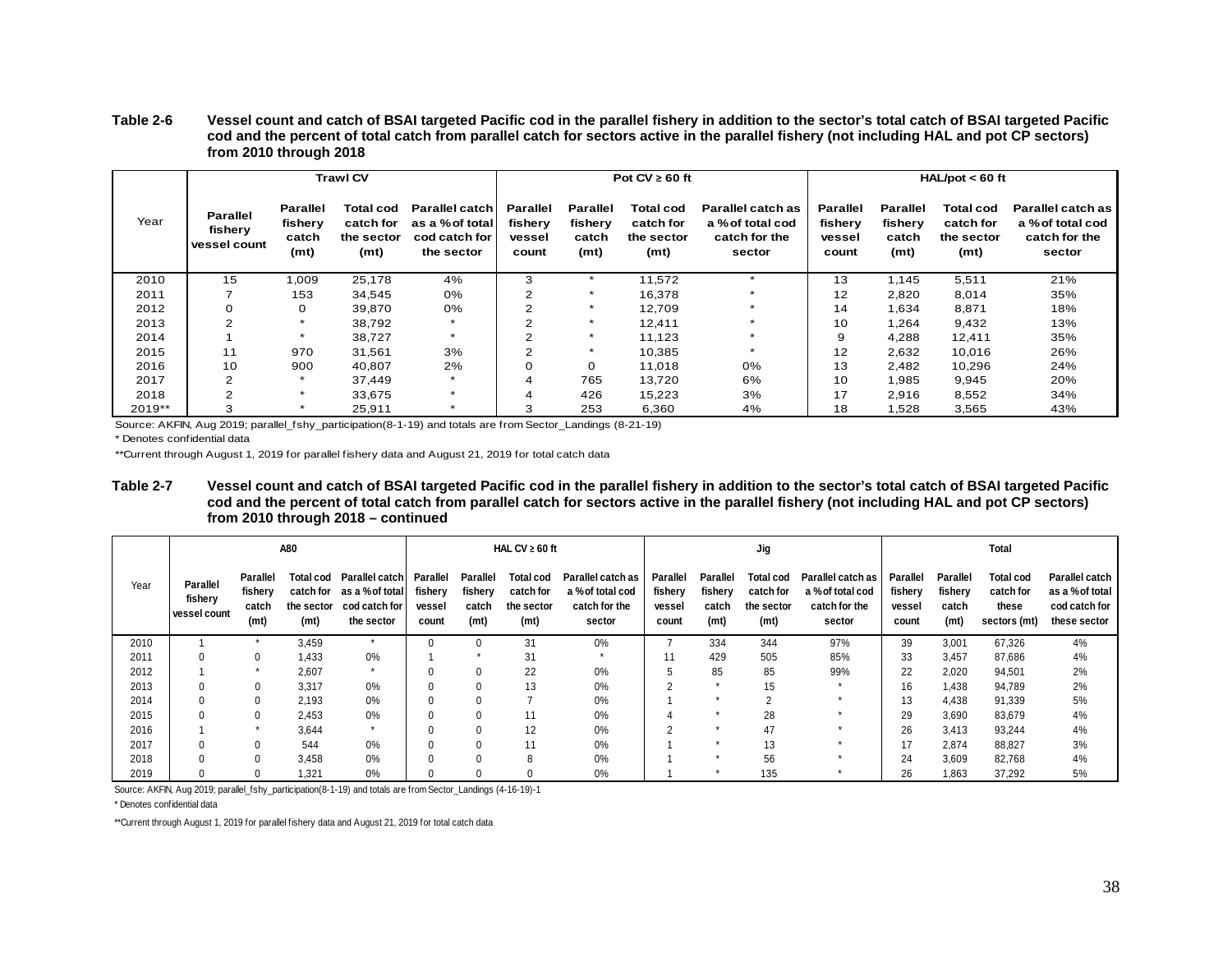### <span id="page-38-0"></span>**2.8. Analysis of Impacts: Alternative 2 – (Preliminary Preferred Alternative) BSAI Pacific cod Parallel Fishery Limitation**

Alternative 2 requires vessels with an FFP or LLP license to have the appropriate Pacific cod and area endorsements on the LLP license and the appropriate designations on the FFP to participate in the BSAI Pacific cod parallel fishery. [Figure 2-3](#page-39-1) depicts the different combinations of an LLP license and FFP designated on all of the vessels that participated in the BSAI Pacific cod parallel fishery from 2010 through 2018 and whether they will be directly impacted under Alternative 2. Vessel numbers included in [Figure 2-3](#page-39-1) are not additive since a vessel can have an LLP license and/or an FFP at any one point in time from 2010 through 2018, so a vessel can be included in more than one group.

Overall, there were 138 vessels that participated in the parallel fishery from 2010 through 2018. Of those 138 vessels, 121 had an LLP license assigned to the vessel and 17 vessels did not have an LLP license. Of those 121 vessels with an LLP license, 111 had an FFP designated on the vessel, while five vessels did not have an FFP designated on the vessel. Of these vessels 111 vessels with both an LLP license and FFP designated on the vessel, 24 were HAL and pot CPs that already require an LLP license with the correct endorsements and an FFP to participate in the parallel fishery. The remaining 91 vessels that were not HAL or pot CPs with an LLP license and FFP would be required to maintain an LLP license and FFP on the vessel to continue to participate in the parallel fishery under Alternative 2. In addition to these 91 vessels, there are an additional 30 vessels in four different groups that participated in the parallel fishery from 2010 through 2018 that either did not have an LLP license or lacked the correct endorsement or did not have an FFP or were fishing in the parallel fishery after their sector closed in Federal waters. Under Alternative 2, these 30 vessels would have been out of compliance. The following sections provide a description of these four different groups of vessels that participate in the parallel fishery, their revenue at risk under Alternative 2, and the likely outcome of this action on these vessels, the broader sector as a result of Alternative 2, and finally the community and processor impacts from Alternative 2.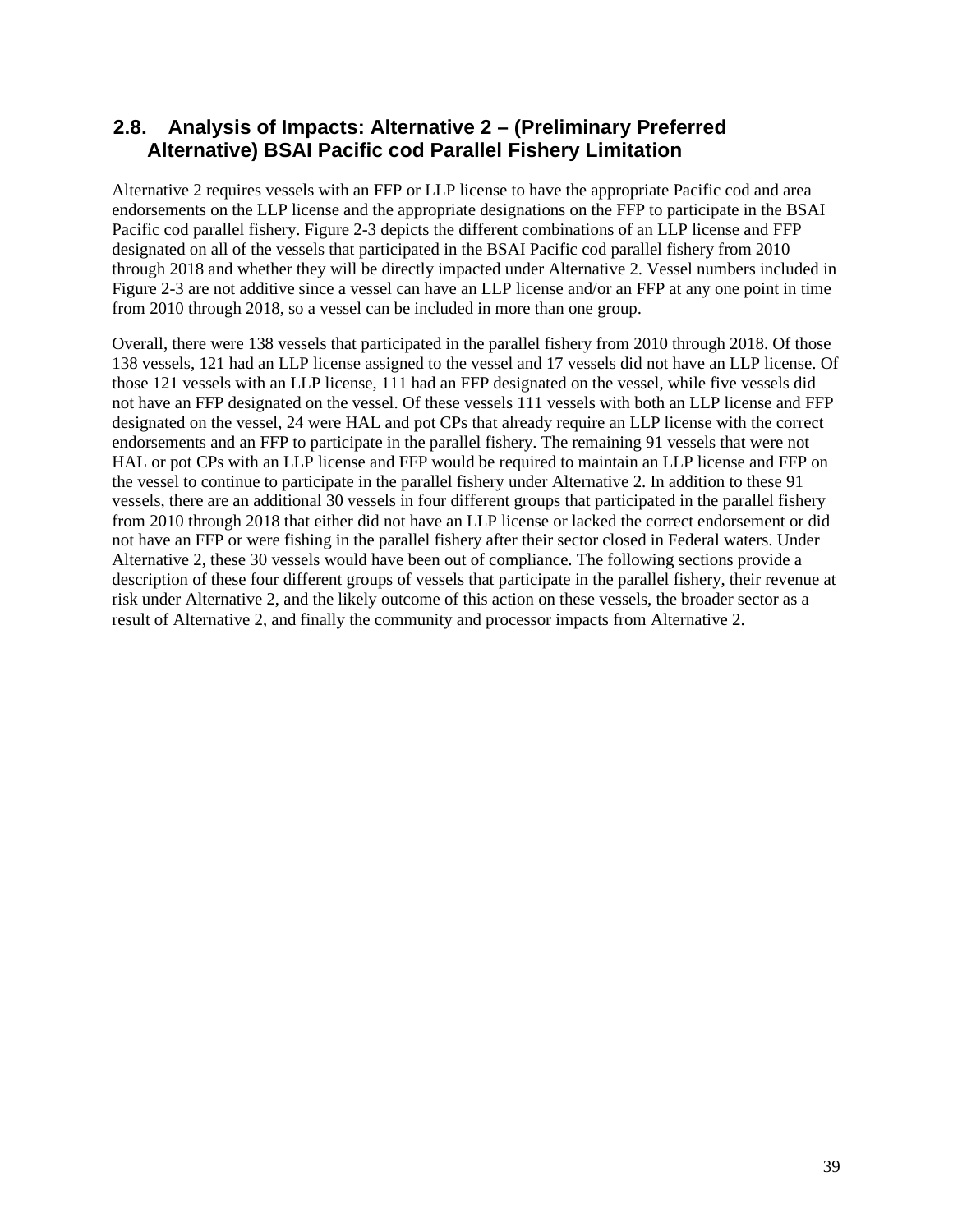<span id="page-39-1"></span>

<span id="page-39-0"></span>

Note: Vessel numbers included in the figure are not additive since a vessel can have an LLP license and/or FFP at any one point in time from 2010-2018, so a vessel can be included in more than one group.

### **2.8.1. Vessels with an LLP license**

[Table 2-8](#page-40-0) shows the number of vessels with an assigned LLP license that fished in the parallel fishery from 2010 through 2018 by sector. Of the 138 vessels that participated in the parallel fishery from 2010 through 2018, 121 vessels had an LLP license. Of those 121 vessels, 111 vessels also had a designated FFP on the vessel. Of those 111 vessels, 24 were HAL and pot CP vessels, which already require both an LLP license with the correct endorsements and a designated FFP to participate in the parallel fishery. The remaining 91 vessels had both an LLP license and designated FFP and will have to continue to have an LLP license with the correct endorsements and a designated FFP to continue fishing in the parallel fishery under Alternative 2. It is likely these vessels, like in the GOA when a similar restriction was implemented in 2012, will continue to participate in the parallel fishery. In the GOA Pacific cod parallel fishery, the additional restrictions in the parallel fishery for Federal vessels does not appear to have had a dramatic effect on the number of participating vessels or their associated effort in the parallel fishery.

As noted in [Table 2-8,](#page-40-0) most of the LLP licensed vessels participating in the parallel fishery were pot/HAL  $CVs < 60$  ft, but other vessels were trawl CVs, pot CVs  $\geq 60$  ft, jig, and Amendment 80 vessels. Fishing activity by the LLP licensed vessels in the parallel fishery ranged from a low of nine vessels 2014 harvesting 3,769 mt of Pacific cod to a high of 35 in 2010 harvesting 2,717 mt of Pacific cod. The pot/HAL CV < 60 ft sector had the largest number of vessels participating in the parallel fishery, which ranged from 7 to 14 vessels. The range of harvest by these vessels was slightly less than 1,000 mt in 2013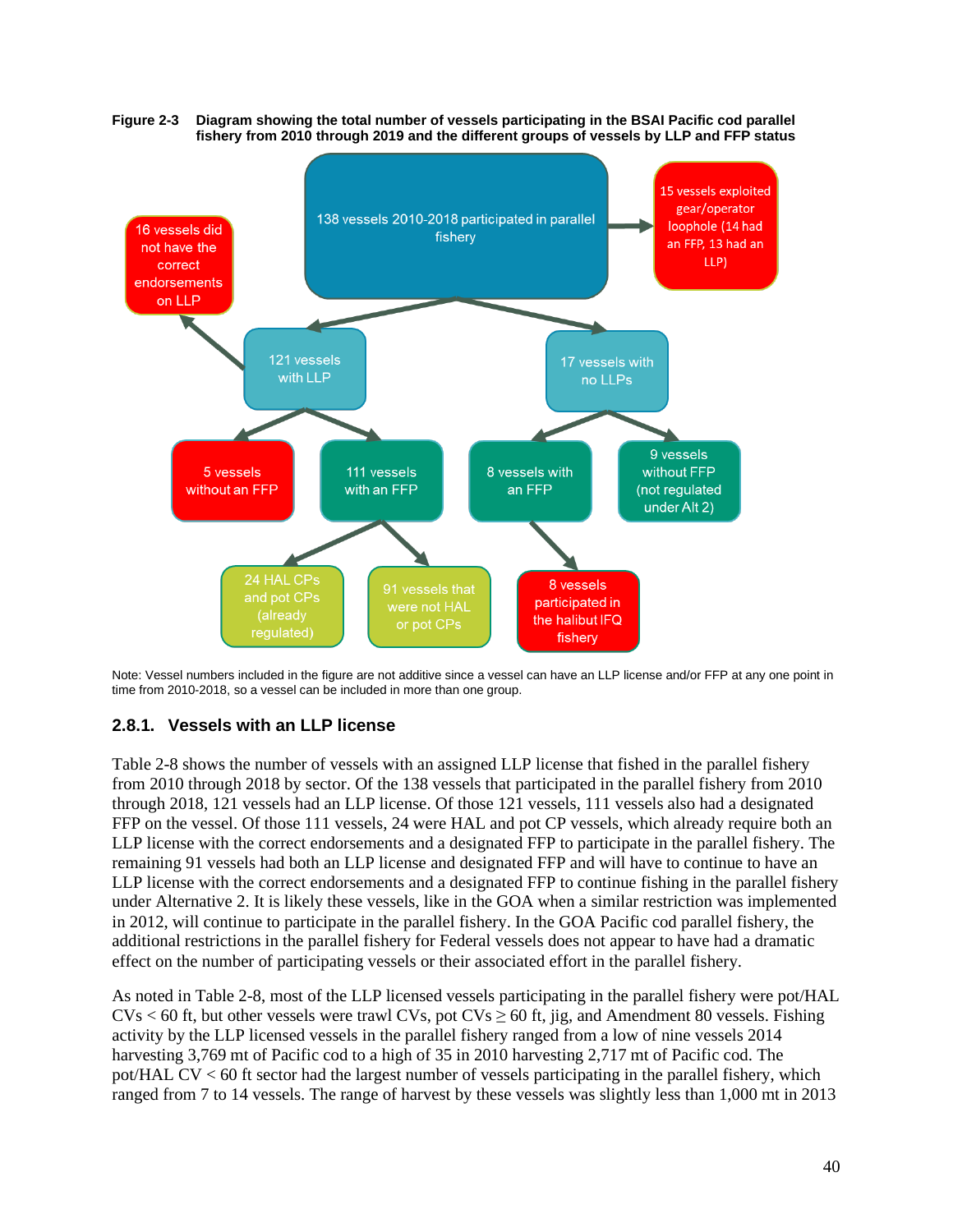to slightly over 3,700 mt in 2014. As noted in [Table 2-9,](#page-40-1) the parallel fishery catch by pot/HAL CV < 60 ft vessels amounted between 10 percent and 32 percent of the final BSAI Pacific cod allocated to the sector.

<span id="page-40-0"></span>

| Table 2-8 | Number of vessels with an assigned LLP license and catch (mt) that fished in the BSAI Pacific |
|-----------|-----------------------------------------------------------------------------------------------|
|           | cod parallel fishery from 2010 through 2018                                                   |

|      |                          | <b>AM80</b> | Jig            |            |                | Pot CV≥60  |       | Pot/HAL CV<60 |                | <b>Trawl CV</b> |       | Total      |
|------|--------------------------|-------------|----------------|------------|----------------|------------|-------|---------------|----------------|-----------------|-------|------------|
| Year | Count                    | Catch (mt)  | Count          | Catch (mt) | Count          | Catch (mt) | Count | Catch (mt)    | Count          | Catch (mt)      | Count | Catch (mt) |
| 2010 |                          | $\star$     | 3              | $\star$    | 3              | 304        | 13    | 1,145         | 15             | 1,009           | 35    | 2,717      |
| 2011 |                          |             | 5              | 145        | $\overline{2}$ | $\star$    | 12    | 2,820         | 7              | 153             | 26    | 3,167      |
| 2012 | $\overline{\phantom{a}}$ | $\star$     | $\overline{2}$ | $\star$    | $\overline{2}$ | $\star$    | 12    | 1,517         |                |                 | 17    | 1,862      |
| 2013 |                          |             |                |            |                | $\star$    | 8     | 962           | $\overline{2}$ | $\star$         | 11    | 1,089      |
| 2014 |                          |             |                |            |                | $\star$    |       | 3,723         |                | $\star$         | 9     | 3,769      |
| 2015 |                          |             |                |            | $\overline{2}$ | $\star$    | 8     | 2,248         | 11             | $\star$         | 21    | 3,278      |
| 2016 | 1                        | $\star$     |                |            |                |            | 12    | 2,343         | 10             | $\star$         | 23    | 3,245      |
| 2017 |                          |             |                |            | 4              | 765        | 8     | 1,828         | $\overline{2}$ | $\star$         | 14    | 2,712      |
| 2018 |                          |             |                |            | 4              | 426        | 14    | 2,799         | $\overline{2}$ | $\star$         | 20    | 3,448      |

Source: AKFIN, Aug 2019; parallel\_fshy\_participation(8-1-19)

\* Denotes confidential data

<span id="page-40-1"></span>**Table 2-9 Catch, initial and final allocation, and parallel fishery catch as a percent of final allocation for the pot/HAL CVs < 60 ft with had an assigned LLP license from 2010 through 2018**

| Year | Initial allocation (mt) |        | Final allocation (mt) Parallel fishery catch (mt) $\%$ of final allocation |     |
|------|-------------------------|--------|----------------------------------------------------------------------------|-----|
| 2010 | 2,998                   | 5,509  | 1.145                                                                      | 21% |
| 2011 | 4,055                   | 9.005  | 2,820                                                                      | 31% |
| 2012 | 4,645                   | 8,880  | 1.517                                                                      | 17% |
| 2013 | 4,627                   | 9,177  | 962                                                                        | 10% |
| 2014 | 4.518                   | 12,018 | 3,723                                                                      | 31% |
| 2015 | 4,438                   | 10,630 | 2,248                                                                      | 21% |
| 2016 | 4.476                   | 10.674 | 2,343                                                                      | 22% |
| 2017 | 4.259                   | 9.271  | 1,828                                                                      | 20% |
| 2018 | 3,627                   | 8,748  | 2,799                                                                      | 32% |

Source: AKFIN, Aug 2019; parallel\_fshy\_participation(8-1-19)

#### **2.8.1.1. Vessels with an LLP license but no FFP**

Under Alternative 2, those vessels with LLP licenses that are fishing in the parallel fishery will be required to also have a designated FFP. Of the 138 total vessels participating the parallel fishery from 2010 through 2018 that had an LLP license, five vessels did not have a designated FFP. Of those five vessels, three were HAL/pot CVs < 60 ft, one was a trawl CV, and one was a pot CV  $\geq$  60 ft. Since vessels that hold an FFP must comply with groundfish observer program regulations and NMFS recordkeeping and reporting requirements, these five vessels will be required to comply with these Federal regulations. All vessels that participate in federally managed or parallel groundfish and halibut fisheries off Alaska (except catcher vessels delivering unsorted codends to a mothership) are assigned to one of two observer categories: 1) the full coverage category, or 2) the partial coverage category. CVs are typically in the partial coverage category observer or electronic monitoring (EM) trip selection pools. In 2019, the observer and EM selection rates were set at 30 percent for vessels using HAL or pot gear in the EM selection pool, and 18 percent and 15 percent for HAL and pot vessels in the observer trip selection pool, and 24 percent for vessels using trawl gear. Since all five vessels will be in the partial coverage category, each vessel would be required to pay an observer fee of 1.25 percent of their exvessel revenue split between the harvester and processor. In addition, vessels that hold an FFP must carry a Vessel Monitoring System (VMS) if they participate in the Atka mackerel, Pacific cod, or pollock directed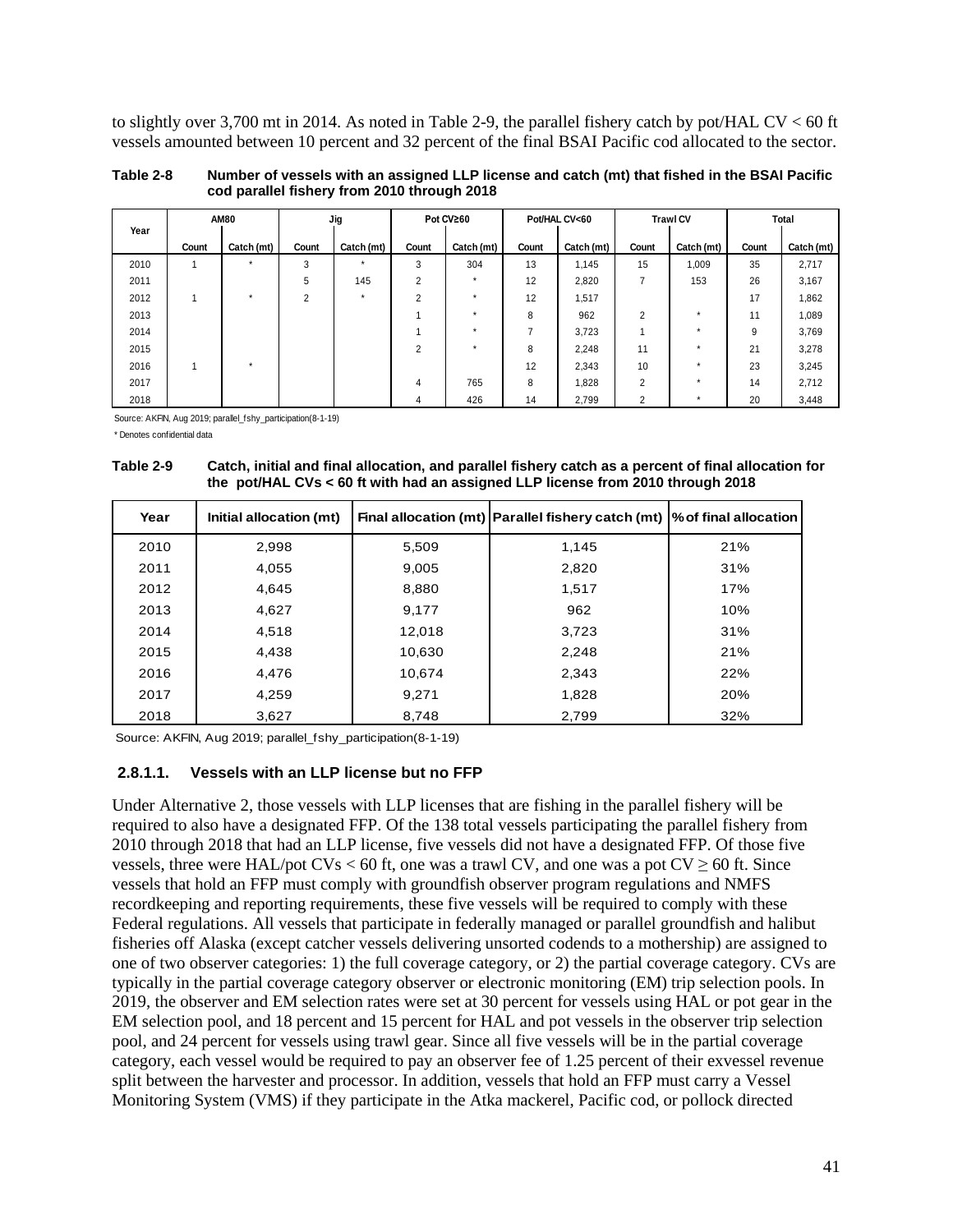fisheries in Federal waters of the BSAI or GOA. Vessels that participate in these directed fisheries must also have an endorsement on their FFP that indicates the use of pot, trawl, or HAL gear in these fisheries. Vessels using jig gear are not required to obtain this endorsement on their FFPs, and as a result, are exempt from the VMS requirement except in the AI.

Overall, the average annual exvessel gross revenue (2010 through 2018) from the BSAI Pacific cod parallel fishery that is at risk for all five vessels without an FFP was estimated at \$93,000, which is 6 percent of total average annual exvessel gross revenue for this group of vessels. Other fisheries for these vessels include BS and AI Pacific cod GHL, halibut and sablefish IFQ, and Pacific cod fisheries once the vessel has a designated FFP. Under this alternative, there is some likelihood that some or all the vessel owners for these five vessels will apply for an FFP to continue to participate in the parallel fishery since the annual cost associated with an FFP, which include observer fees and recordkeeping and reporting requirements, is likely less than annual exvessel net revenue. In general, vessel owners will apply for an FFP if they perceive the benefits of continuing to participate in the parallel fishery as a Federal vessel is greater than the cost associated with an FFP, which includes costs associated with meeting the observer requirements and meeting the recordkeeping and reporting requirements. If any of the vessel owners do not apply for an FFP, there is a strong likelihood that any LLP licenses assigned to these vessels will be removed and the vessel will participate in the parallel fishery as State vessel. This shift from a Federal vessel participating in the parallel fishery to a State vessel participating in the parallel fishery will reduce any beneficial shift in available Pacific cod for sector vessels participating in Federal waters. These vessels could also mitigate some of their economic loss from the parallel fishery by continuing to participate in the BS and the AI GHL Pacific cod fisheries.

### **2.8.1.2. Vessels with an LLP license but incorrect endorsements**

Amongst the vessels with LLP licenses participating in the parallel fishery from 2010 through 2018, there are 16 vessels that do not have the correct LLP license endorsements to continue participating in the parallel fishery under Alternative 2. Of the 16 vessels with incorrect endorsements from 2010 through 2018, all were HAL/pot < 60 ft vessels.

Overall, the average annual exvessel gross revenue (2010 through 2018) of the parallel fishery at risk for all 16 vessels with incorrect LLP endorsements was estimated at \$498,000, which is 14 percent of total average annual exvessel gross revenue for this group of vessels. Other fisheries for these vessels include Pacific cod GHL fishery, Pacific cod fisheries that align with area endorsement on the LLP license, and halibut and sablefish IFQ fisheries. In general, vessel owners will purchase an LLP license with the appropriate area endorsement to continue fishing in the parallel fishery if the owner perceives the benefits from the parallel fishery are greater than the cost of the LLP license. Based on the limited number of LLP licenses that have sold over the last 19 years, which averages nine LLP licenses per year, and the cost of an LLP license over same time period, which has ranged from \$20,000 to over \$60,000, relative to the average annual exvessel gross revenue earned in the parallel fishery, it is likely many of the 16 vessels currently fishing in the parallel fishery without the correct LLP license endorsements will likely exit the fishery. Since these vessels will likely continue to participate in the Pacific cod fishery that applies to the area endorsement on their LLP license, vessel owners would likely not remove the LLP license from the vessel and forfeit their FFP to participate in the parallel fishery as a State vessel. As a result, Pacific cod normally harvested by these vessels in the parallel fishery would instead be harvested by other vessels in the applicable sector, which in terms of average annual gross exvessel revenue is equivalent to the at-risk estimate of \$498,000.

### <span id="page-41-0"></span>**2.8.2. Vessels without an LLP license**

Amongst the 138 vessels participating in the parallel fishery, there were 17 vessels that participated in the parallel fishery from 2010 through 2018 without an LLP license. Of those 17 vessels, eight vessels had a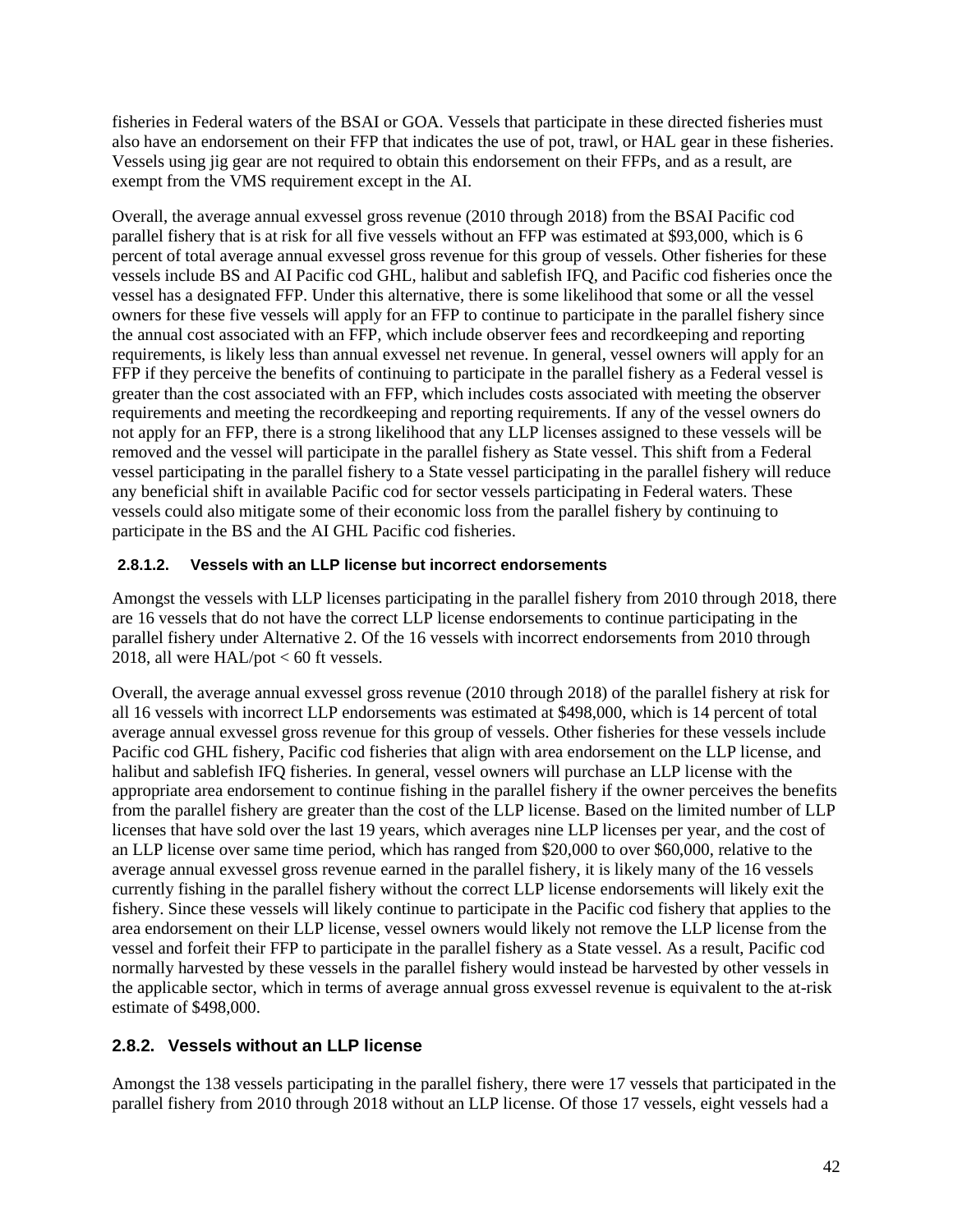designated FFP and would be affected by Alternative 2. The remaining nine vessels would not be affected by Alternative 2 since they did not have a designated FFP or were jig vessels which do not require an LLP license. Of the eight vessels without an LLP license but with a designated FFP, six were pot/HAL  $CVs < 60$  ft that participated in the halibut IFQ fishery and two vessels were pot  $CVs \ge 60$  ft. The six pot/HAL CVs < 60 ft would need to retain their FFP to continue participating in the IFQ halibut fishery. As noted in Section [2.6.3,](#page-21-0) all vessels fishing for groundfish in Federal waters of the BS, AI, or GOA are required to hold an FFP. In addition, any vessel fishing in Federal waters of the BSAI or GOA for any non-groundfish species (e.g. IFQ halibut) and retains incidental groundfish are required to have an FFP.

To comply with Alternative 2, the eight vessels would be required to designate an LLP license with the appropriate endorsements on the vessel to continue fishing in the parallel fishery. Other options for the eight vessels include surrendering their FFP to continue fishing in the parallel fishery as a State vessel, or no longer participate in the parallel fishery if they retain their FFP. The average annual exvessel gross revenue (2010 – 2018) of the parallel fishery for these eight vessels was estimated at \$200,000, which is 17 percent of total average annual exvessel gross revenue for this group of vessels. In either case, these eight vessels will continue to participate in those other fisheries, which in the case of the BS Pacific cod GHL and the AI Pacific cod GHL, which are open access fisheries, could generate exvessel revenue

In general, vessel owners of the eight vessels would likely purchase an LLP license with the appropriate endorsements to continue fishing in the parallel fishery if the owner perceives the benefits from the parallel fishery are greater than the cost of the LLP license. Based on the limited number of LLP licenses that have sold over the last 19 years, which averages nine LLP licenses per year, and the cost of an LLP license over same time period, which has ranged from \$6,200 to over \$60,000, relative to the average annual exvessel gross revenue earned in the parallel fishery, it is likely many of the eight vessels currently fishing in the parallel fishery without an LLP license will exit the parallel fishery. Since these vessels will likely continue to participate in the halibut IFQ fishery, vessel owners would likely continue to maintain their FFP on the vessel rather than forfeit their FFP to fish in the parallel fishery as a State vessel. As a result, Pacific cod normally harvested by these vessels in the parallel fishery would instead be harvested by other vessels in the applicable sector, which in terms of average annual gross exvessel revenue is equivalent to the at-risk estimate of \$200,000.

### <span id="page-42-0"></span>**2.8.3. Vessels circumventing the seasonal sector closure**

Under this alternative, vessels with an FFP or LLP would be required to adhere to seasonal closures of the respective BSAI Pacific cod sectors, even while fishing in the parallel waters. The rationale for including this alternative is to prevent vessels from circumventing the seasonal sector closures by fishing in the parallel fishery. [Table 2-10](#page-43-1) shows the number of vessels with and without an FFP license that continued to fish in the parallel fishery after their sector is closed to directed fishing in Federal waters from 2010 through 2018. Overall, there are a total of 15 vessels that circumvented the seasonal sector closures from 2010 through 2018. Except for one vessel in 2015 and 2016, all the vessels that continued to fish in the parallel fishery after their sector closed to fishing in Federal waters had an FFP designated on the vessel. Of these 15 vessels, 13 had an LLP license. Looking at annual activity, in 2018, four vessels continued to fish in the parallel fishery after their sector closed to fishing in Federal waters had an FFP designated on the vessel. These vessels harvest 759 mt of BSAI Pacific cod in the parallel waters after their sector closed to directed fishing in the Federal waters, which was deducted from the 5,121 mt of BSAI Pacific cod that was reallocated from other sectors later in the fishing year. Since all these vessels have an FFP, they would be directly affected by the proposed Alternative 2 since they could no longer continue to fish in the parallel fishery once their sector closed to fishing in Federal waters.

Overall, the average annual exvessel gross revenue (2010 through 2018) of the parallel fishery at risk for those vessels circumventing the seasonal sector closures was estimated at \$663,000, which is 16 percent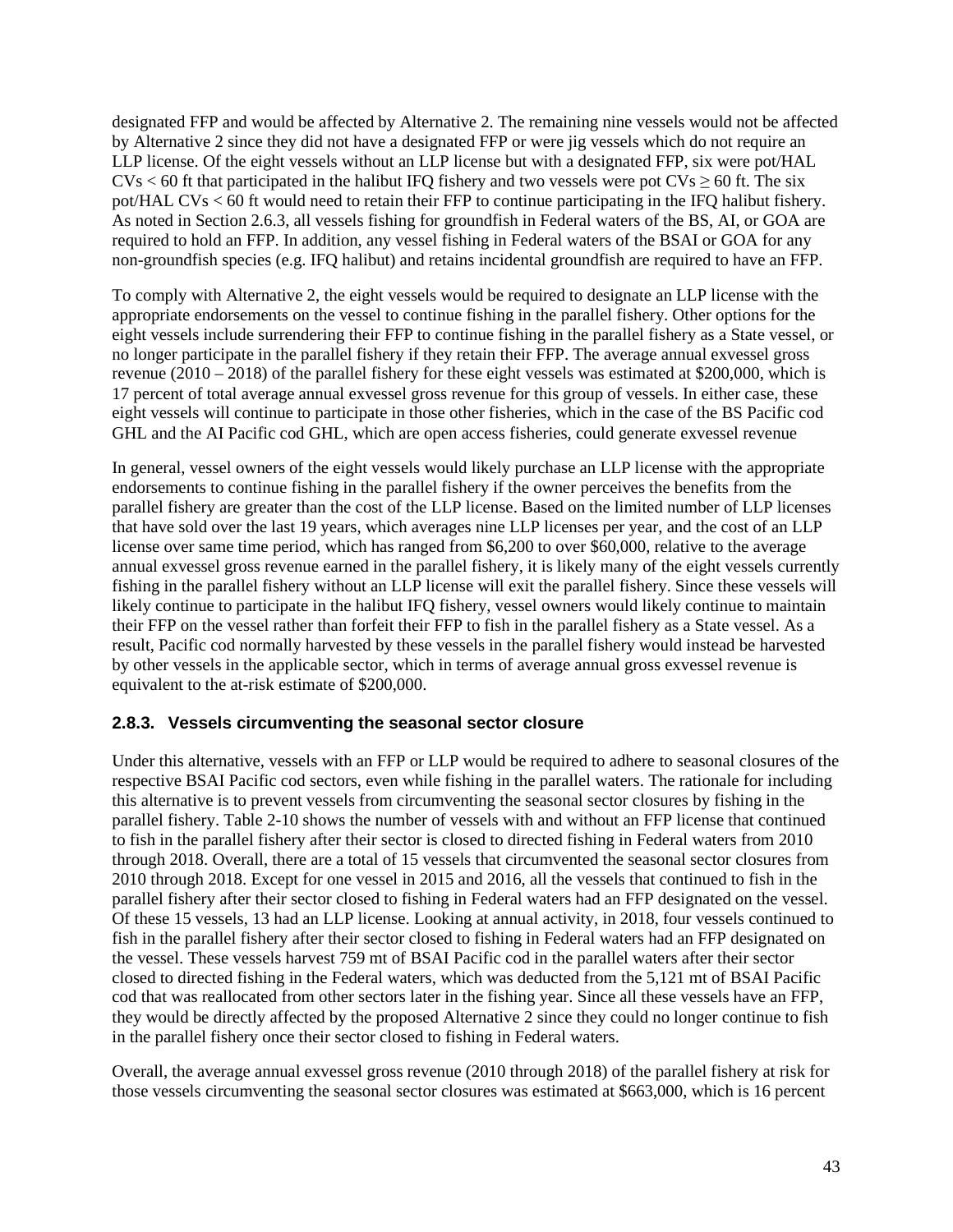of total gross exvessel revenue for this group of vessels. Under this alternative, there is some likelihood that some or all the vessel owners for these 15 vessels will continue to maintain their FFP and LLP license to participate in the parallel fishery. In general, these vessel owners will continue to maintain their FFP and their LLP license on the vessel if they perceive the benefits of continuing to participate in the parallel fishery as a Federal vessel is greater than the perceived loss of revenue from continuing to circumvent the seasonal sector closure as a State vessel. For vessels that maintain their FFP and LLP license, the Pacific cod harvested while circumventing the sector seasonal closure would likely be harvested by sector as reallocations in the fall. The value of the reallocated Pacific cod that would be harvested by the greater sector is likely equivalent to the average annual gross exvessel revenue at risk, which was \$663,000 from 2010 through 2018. Note that if any vessel owners forfeit their FFP and remove their LLP license from their vessel, there is some likelihood these vessels will continue to circumvent the seasonal sector closure as a State vessel, which reduces any beneficial shift in available Pacific cod for the greater sector during the fall reallocation fishery.

<span id="page-43-1"></span>**Table 2-10 Number of vessels and their catch (mt) that fished in the BSAI Pacific cod parallel fishery after the HAL/pot < 60 ft CV sector closed to fishing from 2010 through 2018** 

| Vessel count and mt harvested in BSAI parallel Pacific cod<br>fishery after HAL/pot < 60 ft CV sector closed | 2018 | 2017 | 2016 | 2015 | 2014  | 2013 | 2012 | 2011 | 2010 |
|--------------------------------------------------------------------------------------------------------------|------|------|------|------|-------|------|------|------|------|
| Number of vessels with an FFP                                                                                |      |      |      |      |       |      |      |      |      |
| Pacific cod harvested (mt)                                                                                   | 759  |      |      | 362  | 1.114 | 678  |      |      |      |
| Number of vessels without an FFP                                                                             |      |      |      |      |       |      |      |      |      |
| Pacific cod harvested (mt)                                                                                   |      |      |      |      |       |      |      |      |      |

Source: NMFS, August 2019; Source HAL\_loophole vessels\_FFPs

<span id="page-43-0"></span>\* denotes confidential information

### **2.8.4. Summary of Impacts to Harvesters**

Currently management allows fishing in the BSAI parallel waters off a federal Pacific cod TAC even when a sector's federal Pacific cod allocation has been achieved. Alternative 2 would provide protection for those Federal vessels that do not circumvent the seasonal sector closure from Federal vessels that do circumvent the seasonal sector closure. For example, except for one vessel in 2015 and 2016, all the vessels that continued to fish in the parallel fishery after their sector closed to fishing in Federal waters had an FFP designated on the vessel. If these vessels continue to have a designated FFP under Alternative 2, these vessels would no longer be allowed to circumvent the seasonal sector closure, which would reduce management impacts from Alternative 1 and would likely reduce overages harvested in the parallel fishery which are accounted for during reallocations of Pacific cod.

Alternative 2 would also provide protection for vessels that hold a non-trawl Pacific cod endorsement on their LLP license by preventing the erosion of catch via the entry of Federal vessels into the BSAI Pacific cod parallel fishery. The Council established Pacific cod endorsements to limit access to the pot and HAL allocations to those participants who had catch history in the BSAI Pacific cod fishery. Parallel waters participants by pot and HAL CVs that do not hold LLP licenses with Pacific cod endorsements reduces the amount of TAC available to participants who hold endorsed licenses. The proposed action would extend the Pacific cod endorsement on the LLP license requirement to the parallel fishery for pot and HAL CVs that hold an FFP or LLP but would not preclude vessels that do not hold an FFP or LLP from entering the parallel fishery.

Alternative 2 would negatively impact Federal vessels (vessels that had either an LLP license or an FFP) that need an LLP license with the correct endorsements and/or a designated FFP with the correct endorsements. Since 2010, there has been 30 Federal vessels in four different groups, based on the different combination of required LLP licenses and designated FFP, that participated in the parallel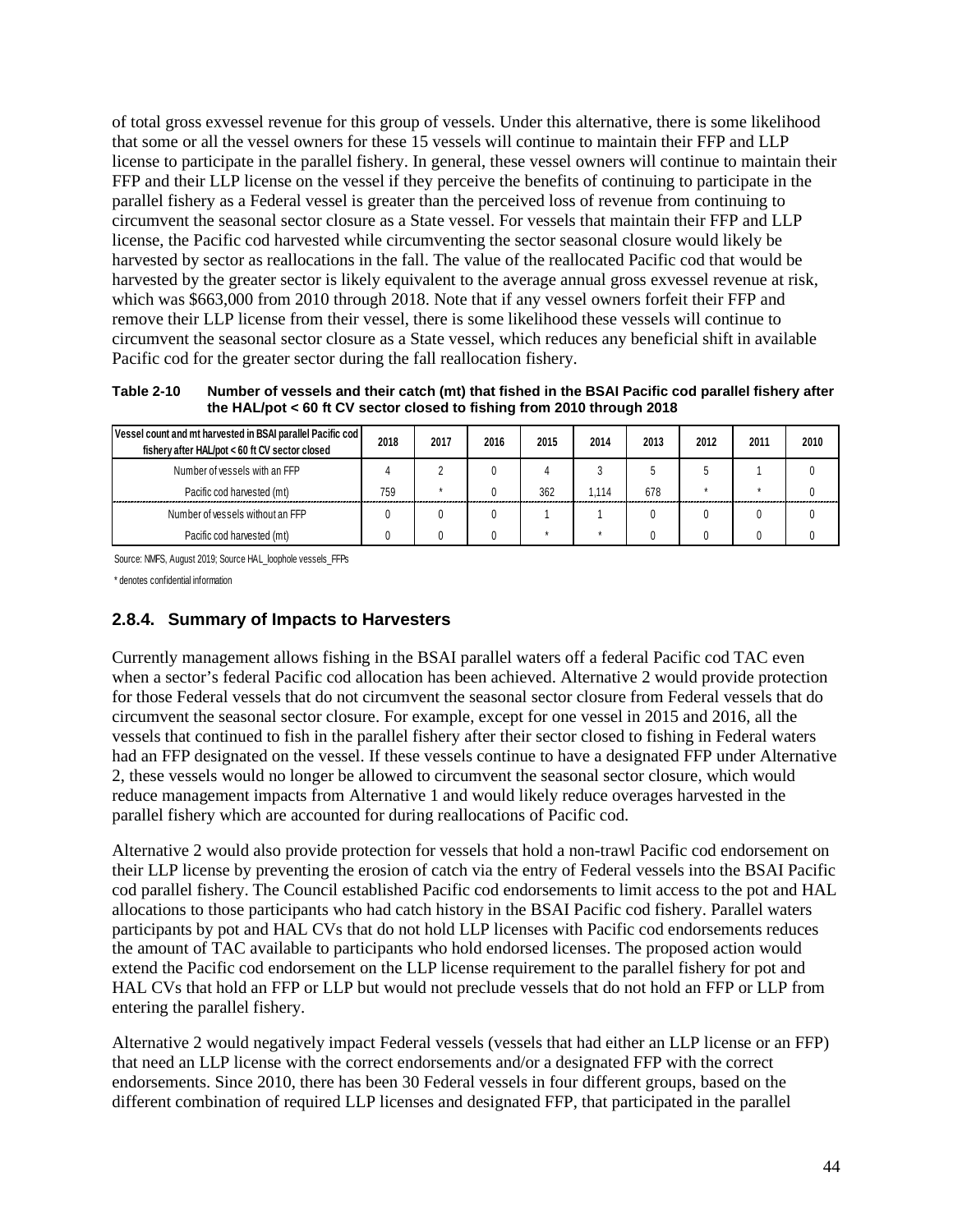fishery that would be out of compliance under Alternative 2 [\(Table 2-11\)](#page-45-0). Overall, the average annual gross exvessel revenue at risk for these vessels is \$863,000, which is 12 percent of the group's average annual total exvessel gross revenue. Given that three of the four groups of vessels that would be out of compliance under Alternative 2 would likely exit the parallel fishery or stop circumventing seasonal sector closures, there would likely be additional Pacific cod available for harvest, most of which would occur in the HAL/pot CV < 60 ft sector. The estimated average annual exvessel gross value of the Pacific cod shifting from exiting vessels as a result of Alternative 2 for harvest by the sectors would be \$791,000 thousand annually.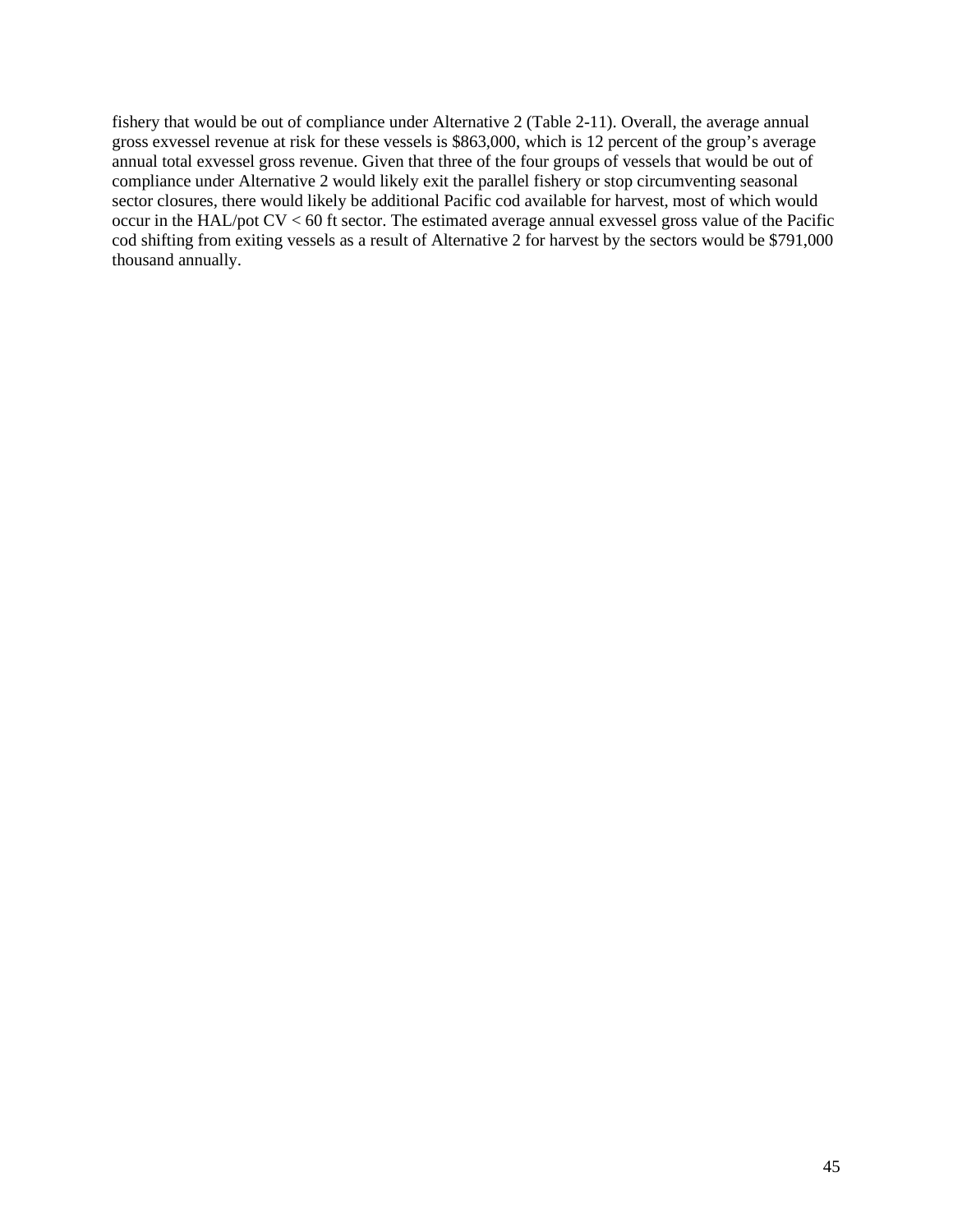| <b>Vessel group</b>                                                                                                   | <b>Number</b><br>οf<br>vessels | <b>Sectors</b>                                                       | <b>Revenue at risk</b><br>$(2010 - 2018)^{21}$                                                                                        | <b>Likely Impact</b>                                                                                                                                                                                                                                                                                                                                                                                                       |
|-----------------------------------------------------------------------------------------------------------------------|--------------------------------|----------------------------------------------------------------------|---------------------------------------------------------------------------------------------------------------------------------------|----------------------------------------------------------------------------------------------------------------------------------------------------------------------------------------------------------------------------------------------------------------------------------------------------------------------------------------------------------------------------------------------------------------------------|
| Vessels with an LLP<br>license but no FFP                                                                             | 5                              | $3 - HAL/pot CVs < 60'$<br>$1 -$ trawl CV<br>$1 -$ pot CV $\geq 60'$ | Average annual<br>gross exvessel<br>revenue is \$93,000;<br>6% of this group's<br>average annual total<br>exvessel gross<br>revenue   | Some or all of these vessels will<br>likely apply for an FFP since the<br>observer requirements and<br>recordkeeping and reporting<br>requirements associated with an<br>FFP are likely less than the<br>exvessel revenue received from<br>the parallel fishery.                                                                                                                                                           |
| Vessels with an LLP<br>but incorrect<br>endorsement                                                                   | 16                             | $13 - HAL/pot CVs < 60'$                                             | Average annual<br>gross exvessel<br>revenue is \$498,000;<br>14% of this group's<br>average annual total<br>exvessel gross<br>revenue | Likely these vessels will not<br>participate in the parallel fishery<br>since the cost of an LLP license<br>with the correct endorsements is<br>likely greater than the revenue<br>received from participating in the<br>parallel fishery therefore the<br>Pacific cod harvested by these<br>vessels will be harvested by other<br>sector vessels for equivalent<br>average annual exvessel gross<br>revenue of \$498,000. |
| Vessels without an<br>LLP license but had a<br>designated FFP for<br>participate in the<br>halibut IFQ fishery        | 8                              | $6 - HAL/pot CVs < 60'$<br>$2 - pot CV \ge 60'$                      | Average annual<br>gross exvessel<br>revenue is \$200,000;<br>17% of this group's<br>average annual total<br>exvessel gross<br>revenue | Likely these vessels will not<br>participate in the parallel fishery<br>since the cost of an LLP license<br>with the correct endorsements is<br>likely greater than the revenue<br>received from participating in the<br>parallel fishery therefore the<br>Pacific cod harvested by these<br>vessels will be harvested by other<br>sector vessels for equivalent<br>average annual exvessel gross<br>revenue of \$200,000. |
| Vessels circumventing<br>the seasonal sector<br>closure                                                               | 15<br>15 - $HAL/pot CVs < 60'$ |                                                                      | Average annual<br>gross exvessel<br>revenue is \$663,000;<br>16% of this group's<br>average annual total<br>exvessel gross<br>revenue | These vessels will likely no longer<br>circumvent the seasonal closure<br>for the sector since the benefits of<br>continuing to participate in the<br>parallel fishery as Federal vessel<br>is greater than circumventing the<br>seasonal sector closure as State<br>vessel.                                                                                                                                               |
| Total of all vessels<br>that would have been<br>out of compliance<br>under Alternative 2<br>from 2010 through<br>2019 | 30                             | 26- HAL/pot CVs < 60'<br>1 - trawl CV<br>$3 - pot CV \ge 60'$        | Average annual<br>gross exvessel<br>revenue is \$863,000;<br>12% of this group's<br>average annual total<br>exvessel gross<br>revenue | In aggregate, would likely result in<br>a shift in harvested Pacific cod<br>with an average annual gross<br>exvessel revenue of \$791,000<br>from vessels exiting the parallel<br>fishery under Alternative 2 to<br>greater sector participants that<br>would benefit from Alternative 2.                                                                                                                                  |

<span id="page-45-0"></span>

| Table 2-11 |  | Summary of harvester impacts from Alternative 2 at the vessel group level |  |
|------------|--|---------------------------------------------------------------------------|--|
|------------|--|---------------------------------------------------------------------------|--|

<span id="page-45-1"></span><sup>21</sup> Revenue data is available only through 2018.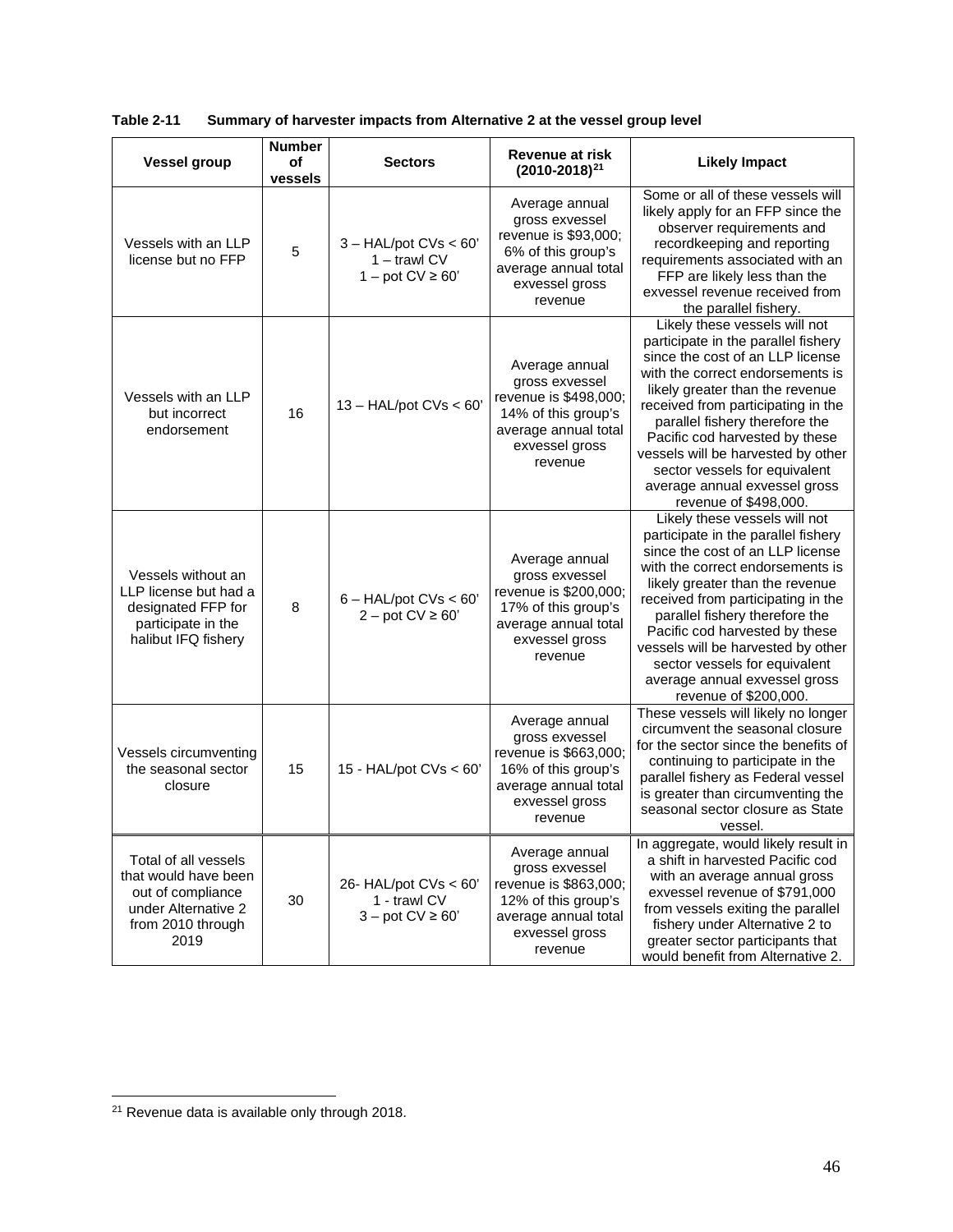### <span id="page-46-0"></span>**2.8.5. Community and Processor Impacts**

To provide an assessment of the impacts of the proposed action on communities and processors, the following section presents information showing parallel fishery vessel activity and vessel dependence , broken out by vessel owner residence for those Federal vessels (had an LLP license and/or a designated FFP) from 2010 through 2018 that would be negatively impacted under Alternative 2. In total, there were 30 Federal vessels that had either no LLP license, an incorrect LLP license endorsement, no designated FFP, or they continued to fish in the parallel fishery after their sector closed to fishing in Federal waters. Under Alternative 2, to continue fishing in the parallel fishery as a Federal vessel, these 30 vessel owners will have to designate an LLP license with the appropriate endorsements on their vessel and will have to designate an FFP on their vessel. In addition, these vessels will have to stop directed fishing in the parallel fishery once their sector closes to fishing in Federal waters.

Of the 30 vessels historically from 2010 through 2018 that would be out of compliance in the parallel fishery under Alternative 2, [Table 2-12](#page-47-0) shows that Unalaska/Dutch Harbor had the largest number of reported vessel owners at eight, followed by Homer at three reported vessel owners. In general, the largest component of the 30 vessels directly impacted by Alternative 2 during any given year is typically Alaska, followed by Washington, Oregon, and finally all other states combined. The average annual exvessel gross revenue from the BSAI Pacific cod parallel fishery for 2010 through 2018 by owner residence was \$0.54 million for Alaska communities and \$0.46 million for all other States combined [\(Table 2-13\)](#page-47-1).

[Table 2-14](#page-47-2) provides information on the exvessel gross revenue diversification by community of the vessel's historical ownership address from 2010 through 2018 for the 30 vessels that would be out of compliance in the parallel fishery under Alternative 2. This information shows the relative dependency of these 30 vessels on the BSAI Pacific cod parallel fishery compared to all other areas, gear types, and fisheries pursued by those same vessels, as measured in the proportion of total exvessel gross revenues on an annual average basis. As shown in the table, exvessel gross revenues from the parallel fishery is roughly 18 percent of all exvessel gross revenues for vessels owners that report Unalaska/Dutch Harbor as their address. As also shown in the table, relative dependency is nearly identical for vessels with Alaska ownership addresses as those vessels with Washington and Oregon ownership addresses combined.

[Table 2-15](#page-48-0) provides information on the exvessel gross revenue diversification by community of the vessel's historical ownership address from 2010 through 2018 for the 30 vessels that would be out of compliance in the parallel fishery under Alternative 2 relative to total exvessel gross revenue from all areas, gears, and fisheries for those same communities. As shown in the table, the parallel fishery for reported vessel owner residency in Unalaska/Dutch Harbor accounted for about eight percent of total exvessel gross revenues for all vessel owner residency in Unalaska/Dutch Harbor. At the state level, the parallel fishery accounted for 0.26 percent of the total exvessel gross revenues for all vessel owner residency in Alaska and 0.10 percent of the total exvessel gross revenues for all owner residency in Washington and Oregon combined.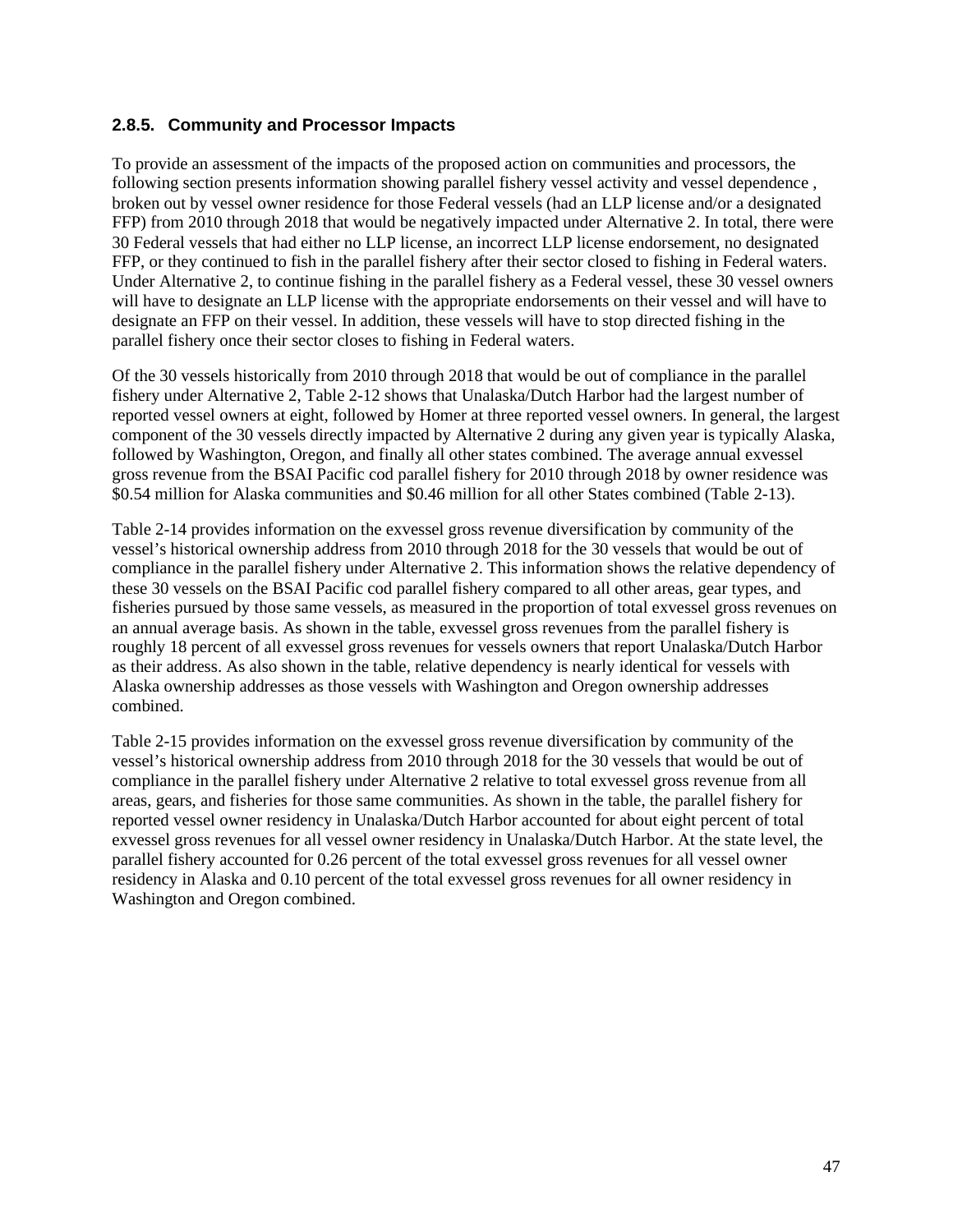| Geography               | 2010           | 2011           | 2012         | 2013         | 2014           | 2015           | 2016           | 2017           | 2018           | Annual<br>Average<br>2010-2018<br>(number) | Annual<br>Average<br>2010-2018<br>(percent) | Total<br>Unique CVs<br>2010-2018<br>(number) |
|-------------------------|----------------|----------------|--------------|--------------|----------------|----------------|----------------|----------------|----------------|--------------------------------------------|---------------------------------------------|----------------------------------------------|
| Adak                    | $\overline{0}$ | 1              | $\theta$     | $\mathbf{0}$ | $\theta$       | $\theta$       | $\overline{0}$ | $\theta$       | $\theta$       | 0.1                                        | 1.30%                                       | $\mathbf{1}$                                 |
| Homer                   | $\mathbf{0}$   | 0              | $\theta$     | 0            | 0              | 0              |                | 1              | 1              | 0.3                                        | 3.90%                                       | 3                                            |
| Juneau/Douglas          |                | $\theta$       | $\theta$     | $\mathbf{0}$ | $\mathbf{0}$   | $\mathbf{1}$   | $\overline{0}$ | $\theta$       | $\mathbf{1}$   | 0.3                                        | 3.90%                                       | $\overline{2}$                               |
| Klawock                 | 0              | $\mathbf 0$    | $\mathbf{0}$ | 0            | 0              | 1              | 0              | 0              | $\mathbf{0}$   | 0.1                                        | 1.30%                                       |                                              |
| Kodiak                  |                | 1              | $\theta$     | $\mathbf 0$  |                | $\theta$       | $\mathbf 0$    | $\mathbf 0$    | $\overline{2}$ | 0.6                                        | 6.49%                                       | $\overline{2}$                               |
| Sitka                   | $\mathbf{0}$   | 0              | 0            |              | 0              | 0              | 0              | $\pmb{0}$      | $\pmb{0}$      | 0.1                                        | 1.30%                                       |                                              |
| Unalaska/Dutch Harbor   | 5              | 5              | 5            | 4            | $\overline{4}$ | $\overline{3}$ | 3              | $\mathbf{1}$   | $\overline{2}$ | 3.6                                        | 41.56%                                      | $\, 8$                                       |
| Alaska Total            | $\overline{1}$ | $\overline{1}$ | 5            | 5            | 5              | 5              | 4              | $\overline{2}$ | 6              | 5.1                                        | 59.74%                                      | 18                                           |
| <b>Beaverton</b>        | $\overline{0}$ | $\pmb{0}$      | $\theta$     | $\mathbf{0}$ |                | $\theta$       | $\overline{0}$ | $\mathbf{0}$   | $\theta$       | 0.1                                        | 1.30%                                       |                                              |
| Reedsport               | 0              | 0              | 0            |              |                | 0              | 0              | 1              | $\overline{1}$ | 0.4                                        | 5.19%                                       |                                              |
| Oregon Total            | $\overline{0}$ | $\bf{0}$       | $\theta$     |              | $\overline{2}$ | $\theta$       | $\overline{0}$ | 1              | $\mathbf{1}$   | 0.6                                        | 6.49%                                       | $\overline{2}$                               |
| Dear Park               | 0              | $\mathbf 0$    | $\mathbf{0}$ | 0            | 0              | 0              | 0              | 0              | $\mathbf{1}$   | 0.1                                        | 1.30%                                       |                                              |
| Mount Vernon            | $\theta$       | $\theta$       | 1            | $\theta$     | $\theta$       | $\theta$       | $\overline{0}$ | $\theta$       | $\theta$       | 0.1                                        | 1.30%                                       | $\mathbf{1}$                                 |
| Seattle                 | 2              | $\overline{2}$ | 2            |              | 2              | 2              | 2              | 3              | $\overline{2}$ | 2.0                                        | 23.38%                                      | 11                                           |
| <b>Washington Total</b> | $\overline{2}$ | $\overline{2}$ | 3            |              | $\overline{2}$ | $\overline{2}$ | $\overline{2}$ | $\overline{3}$ | $\overline{3}$ | 2.2                                        | 25.97%                                      | 11                                           |
| <b>Other States</b>     | 0              | 0              | 1            |              | 1              | $\overline{2}$ | 0              | 0              | $\overline{1}$ | 0.7                                        | 7.79%                                       | 4                                            |
| <b>Grand Total</b>      | 9              | 9              | 9            | 8            | 10             | 9              | 6              | 6              | 11             | 8.6                                        | 100.00%                                     | 30                                           |

#### <span id="page-47-0"></span>**Table 2-12 Annual number of Federal vessels participating in the BSAI parallel fishery by reported vessel owner residence from 2010 through 2018 that would be out of compliance under Alternative 2**

\*Seattle MSA includes all communities in King, Pierce, and Snohomish counties.

Note: Due to ownerhship movement between communities over the years shown, total unique vessels per community may not sum to state or grand totals.

Source: ADFG/CFEC Fish Tickets, data compiled by AKFIN in Comprehensive\_FT

#### <span id="page-47-1"></span>**Table 2-13 Annual gross exvessel revenue of Federal vessels participating in the BSAI parallel fishery by reported vessel owner residence from 2010 through 2018 that would be out of compliance under Alternative 2**

|                          |                  |        |        |        |        |        |         |        |        | Annual        | Annual    |
|--------------------------|------------------|--------|--------|--------|--------|--------|---------|--------|--------|---------------|-----------|
|                          |                  |        |        |        |        |        |         |        |        | Average       | Average   |
|                          |                  |        |        |        |        |        |         |        |        | 2010-2018     | 2010-2018 |
| Geography                | 2010             | 2011   | 2012   | 2013   | 2014   | 2015   | 2016    | 2017   | 2018   | (\$ millions) | (percent) |
| Alaska Total             | ٠                |        | \$0.39 | \$0.56 | \$1.07 | \$0.46 | $\star$ | \$0.12 | \$0.68 | \$0.54        | 63.09%    |
| WA, OR, and Other States | $\ddot{\bullet}$ |        | \$0.30 | \$0.20 | \$0.67 | \$0.42 | $\star$ | \$0.52 | \$0.64 | \$0.46        | 52.97%    |
| <b>Grand Total</b>       | \$0.23           | \$0.91 | \$0.69 | \$0.75 | \$1.73 | \$0.88 | \$0.62  | \$0.64 | \$1.32 | \$0.86        | 100.00%   |

Source: ADFG/CFEC Fish Tickets, data compiled by AKFIN in Comprehensive\_FT

#### <span id="page-47-2"></span>**Table 2-14 Federal vessels participating in the BSAI parallel fishery that would be out of compliance under Alternative 2 exvessel gross revenue diversification by community of vessel historic ownership address, all communities, 2010-2018 (millions of dollars)**

| Geography                      | Annual Average Number<br>of Vessels | Annual Average Ex-Vessel<br><b>Gross Revenues</b> | Annual Average Total Ex-<br><b>Vessel Gross Revenues</b> | Ex-Vessel Value as a<br>Percentage of Total Ex-Vessel<br><b>Gross Revenue</b> |
|--------------------------------|-------------------------------------|---------------------------------------------------|----------------------------------------------------------|-------------------------------------------------------------------------------|
| Unalaska/Dutch Harbor          | 3.6                                 | \$0.39                                            | \$2.19                                                   | 17.87%                                                                        |
| Other Alaska                   | 1.6                                 | \$0.11                                            | \$1.29                                                   | 8.58%                                                                         |
| Alaska Total                   | 5.1                                 | \$0.50                                            | \$3.48                                                   | 14.43%                                                                        |
| WA, OR, and Other States Total | 3.5                                 | \$0.36                                            | \$3.80                                                   | 9.48%                                                                         |
| <b>Grand Total</b>             | 8.6                                 | \$0.86                                            | \$7.28                                                   | 11.85%                                                                        |

Source: ADFG/CFEC Fish Tickets, data compiled by AKFIN in Comprehensive\_FT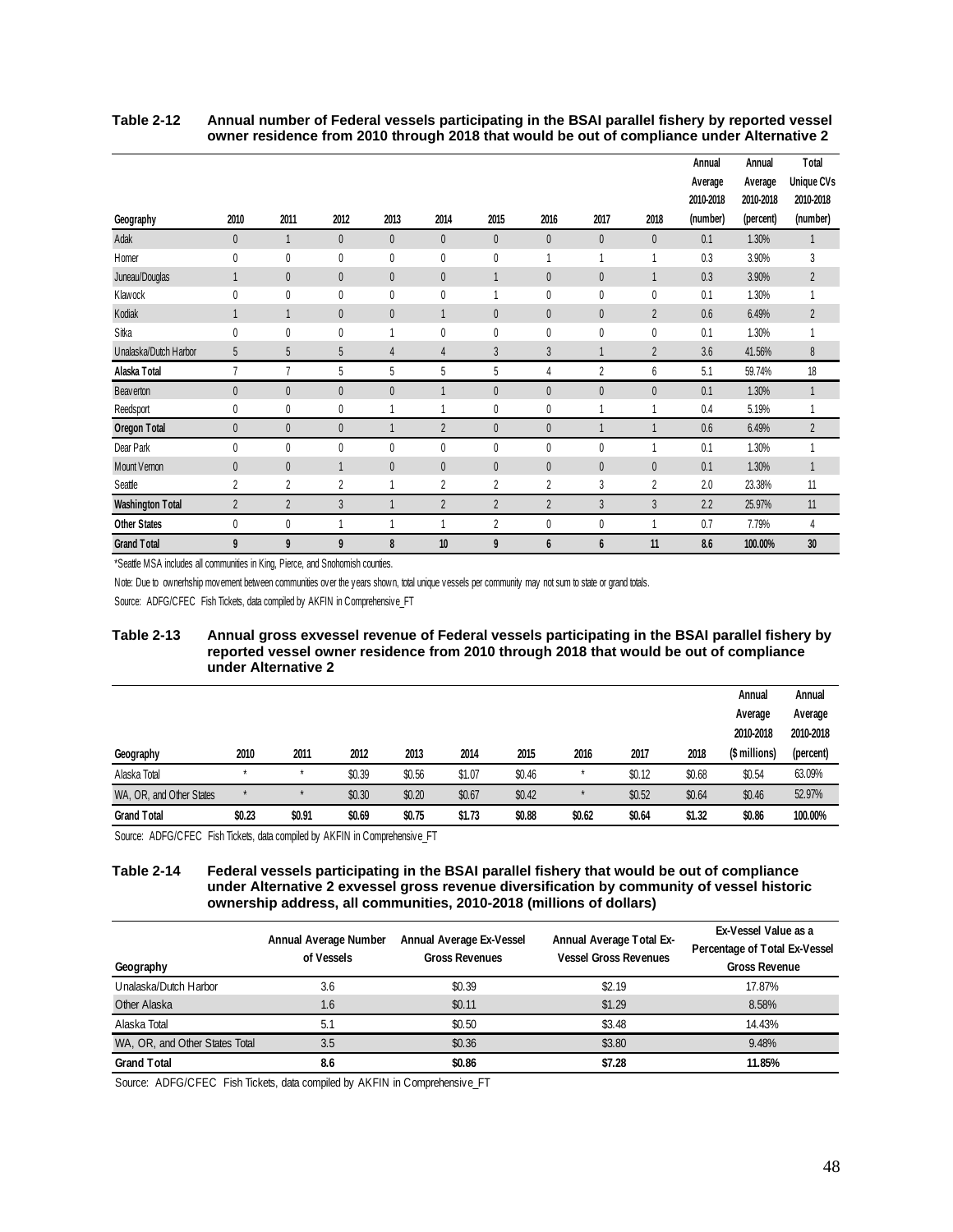#### <span id="page-48-0"></span>**Table 2-15 Federal vessels participating in the BSAI parallel fishery that would be out of compliance under Alternative 2 and all commercial fishing CVs exvessel gross revenue diversification by community of vessel historical ownership address, all communities, 2010-2018 (millions of dollars)**

| Geography                      | Annual Average Number<br>of Vessels | Annual Average Number of<br>Commercial Fishing CVs in<br>those Same Communities | Annual Average Ex-Vessel<br><b>Gross Revenues from Parallel</b><br>Fishery without LLP/FFP | Annual Average Total Ex-<br><b>Vessel Gross Revenues from</b><br>All Areas, Gears, and Species<br><b>Fisheries by Community</b> | Annual Average Parrallel<br>Fishery without LLP/FFP Ex-<br>Vessel Gross Revenue as a<br>Percentage of Total Ex-Vessel<br><b>Gross Revenue</b> |
|--------------------------------|-------------------------------------|---------------------------------------------------------------------------------|--------------------------------------------------------------------------------------------|---------------------------------------------------------------------------------------------------------------------------------|-----------------------------------------------------------------------------------------------------------------------------------------------|
| Unalaska/Dutch Harbor          | 3.6                                 | 15.2                                                                            | \$0.39                                                                                     | \$4.88                                                                                                                          | 8.04%                                                                                                                                         |
| Other Alaska                   | 1.6                                 | 1.060.1                                                                         | \$0.11                                                                                     | \$191.85                                                                                                                        | 0.06%                                                                                                                                         |
| Alaska Total                   | 5.1                                 | 1.075.3                                                                         | \$0.50                                                                                     | \$196.73                                                                                                                        | 0.26%                                                                                                                                         |
| WA, OR, and Other States Total | 3.5                                 | 289.1                                                                           | \$0.36                                                                                     | \$665.58                                                                                                                        | 0.05%                                                                                                                                         |
| <b>Grand Total</b>             | 8.6                                 | 1.364.4                                                                         | \$0.86                                                                                     | \$862.31                                                                                                                        | 0.10%                                                                                                                                         |

Source: ADFG/CFEC Fish Tickets, data compiled by AKFIN in Comprehensive\_FT

The next series of tables provide information on the shorebased and floating processors impacts from Alternative 2 at the community level. [Table 2-16](#page-48-1) shows that Unalaska/Dutch Harbor had an annual average of 2.6 shorebased processors that received 68 percent of the parallel fishery deliveries from Federal vessels during 2010 through 2018 that would be out of compliance under Alternative 2. Other Alaska communities with shorebased processors that accepted parallel fishery deliveries from these Federal vessels were Adak, Akutan, and King Cove. [Table 2-17](#page-49-1) shows there approximately 76 percent of all the parallel fishery delivered to floating processors were to floaters with an owner address of Seattle, while the remaining 24 percent of the deliveries were to floaters with an owner address of Anchorage. Finally[, Table 2-18](#page-49-2) shows that the floating and shorebased processors average annual exvessel value paid to Federal vessels that would be out of compliance under Alternative 2 during the 2010 through 2018 for parallel fishery catch was \$0.86 million dollars which was 0.32 percent of the total exvessel value paid by those same processors. From the perspective of community dependence of all shorebased and floating processors located in communities with processors that received parallel deliveries from the Federal vessels that would be out of compliance under Alternative 2, the parallel fishery contributed 0.10 percent processing dependence in those communities from 2010 through 2018.

#### <span id="page-48-1"></span>**Table 2-16 Shorebased processors by Alaska community accepting BSAI parallel fishery deliveries by vessels that would be out of compliance under Alternative 2, 2010-2018 (number of processors)**

| Geography             | 2010 | 2011 | 2012 | 2013     | 2014 | 2015           | 2016 | 2017     | 2018 | Annual<br>Average<br>2010-2018<br>(number) | Annual<br>Average 2010-<br>2018 (percent) | Total<br><b>Unique SBPRs</b><br>2010-2018<br>(number) |
|-----------------------|------|------|------|----------|------|----------------|------|----------|------|--------------------------------------------|-------------------------------------------|-------------------------------------------------------|
| Adak                  | 0    |      | 0    | 0        | 0    | 0              | 0    | 0        |      | 0.2                                        | 5.88%                                     | າ                                                     |
| Akutan                |      |      |      | $\theta$ |      |                |      |          |      | 0.9                                        | 23.53%                                    |                                                       |
| King Cove             | 0    | 0    | 0    | 0        | 0    | 0              | 0    |          | 0    | 0.1                                        | 2.94%                                     |                                                       |
| Unalaska/Dutch Harbor |      |      | 3    | 3        | 3    | $\overline{4}$ | 3    | $\gamma$ | 3    | 2.6                                        | 67.65%                                    | 4                                                     |
| Total                 | ኅ    |      | 4    |          | 4    | 5              |      | 4        | b    | 3.8                                        | 100.00%                                   | 8                                                     |

Source: ADFG/CFEC Fish Tickets, data compiled by AKFIN in Comprehensive\_FT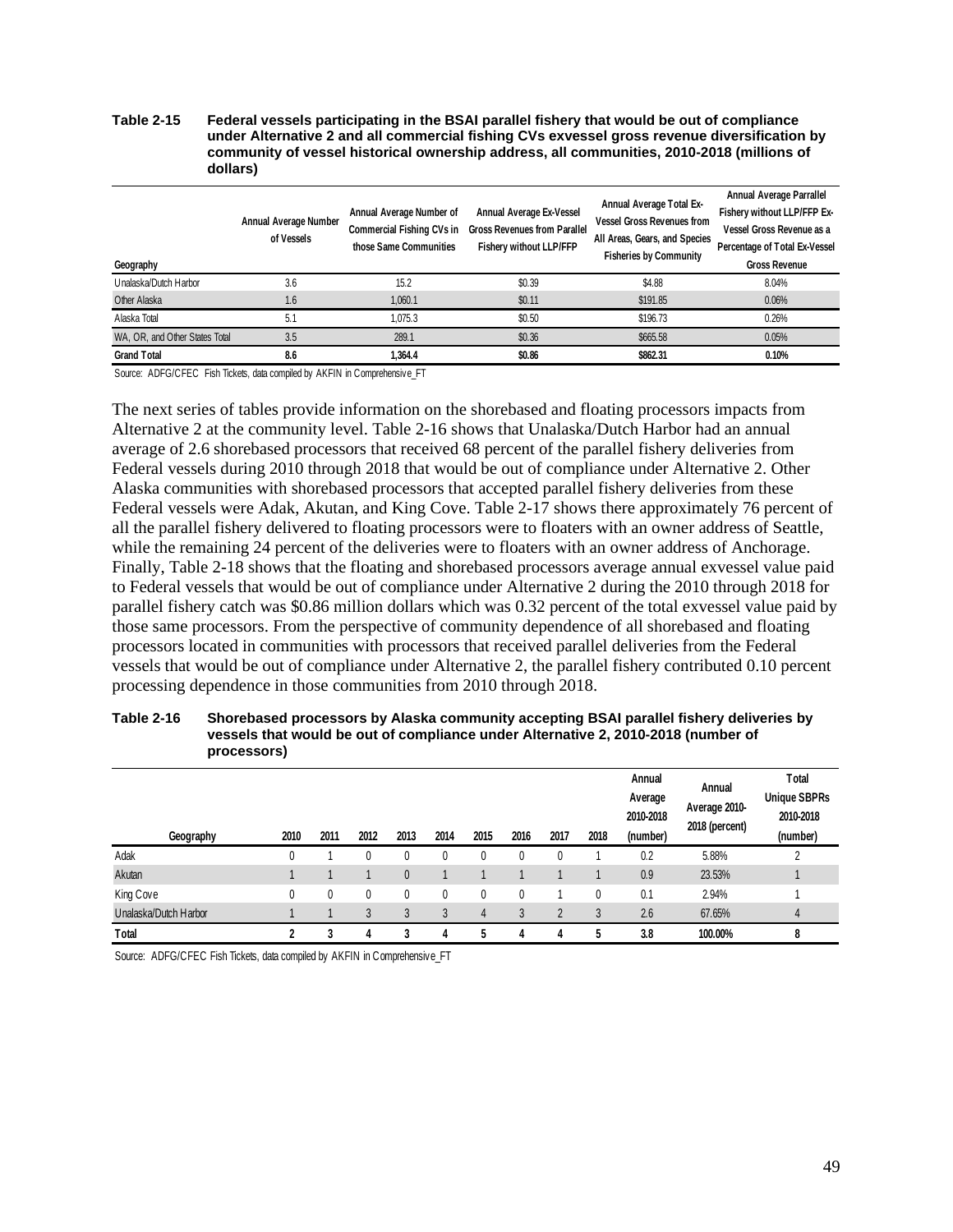#### <span id="page-49-1"></span>**Table 2-17 Floating processors by community accepting BSAI parallel fishery deliveries by vessels that would be out of compliance under Alternative 2, 2010-2018 (number of processors)**

| Geography | 2010 | 2011 | 2012 | 2013 | 2014 | 2015 | 2016 | 2017 | 2018 | Annual<br>Average<br>2010-2018<br>(number) | Annual<br>Average 2010-<br>2018 (percent) | Total<br><b>Unique SBPRs</b><br>2010-2018<br>(number) |
|-----------|------|------|------|------|------|------|------|------|------|--------------------------------------------|-------------------------------------------|-------------------------------------------------------|
| Anchorage | 0    |      |      |      |      |      |      |      |      | 0.6                                        | 23.81%                                    |                                                       |
| Seattle   |      |      |      |      |      |      |      |      |      | 1.8                                        | 76.19%                                    |                                                       |
| Total     |      |      |      |      |      |      |      |      |      | 2.3                                        | 100.00%                                   |                                                       |

Note: For this table "groundfish deliveries" are defined as catcher vessel (or catcher/processor) class vessel deliveries, excluding halibut and sablefish, to floating processors

(as identified by F\_ID and FLPR codes in AKFIN data)

Source: ADFG/CFEC Fish Tickets, data compiled by AKFIN in Comprehensive\_FT

#### <span id="page-49-2"></span>**Table 2-18 Exvessel value paid by processors to vessels participating in the BSAI parallel fishery that would be out of compliance under Alternative 2, 2010-2018 (millions of 2018 real dollars)**

|                                     | 2010   | 2011   | 2012   | 2013   | 2014   | 2015   | 2016   | 2017   | 2018   | Annual<br>Average<br>2010-2018 (\$<br>millions) | Processor<br>Dependence 2010-<br>2018 (percent) | Communtiy<br>Processing<br>Dependence 2010-<br>2018 (percent) |
|-------------------------------------|--------|--------|--------|--------|--------|--------|--------|--------|--------|-------------------------------------------------|-------------------------------------------------|---------------------------------------------------------------|
| Floating and Shore-Based Processors | \$0.23 | \$0.91 | \$0.69 | \$0.75 | \$1.73 | \$0.88 | \$0.62 | \$0.64 | \$1.32 | \$0.86                                          | 0.32%                                           | 0.10%                                                         |

Note: Does not include Catcher Sellers, Catcher Processors and Direct Marketers

Source: ADFG/CFEC Fish Tickets, data compiled by AKFIN in Comprehensive\_FT

In summary, CV landings from the BSAI Pacific cod parallel fishery are primarily delivered to shoreside processors in Unalaska/Dutch Harbor and other Alaska communities. The proposed action is not expected to directly impact the distribution of CV landings from the parallel fishery among shoreside processing communities. It is possible that fewer Federal vessels will participate in the parallel fishery, but that would likely not necessarily result in fewer onshore fleet support services being needed in the Alaska communities since these vessels could continue to fish in the parallel fishery as a state water only vessel or continue to fish in other fisheries as a Federal vessel. Those vessels that remain eligible to participate in the parallel fishery could experience a slight increase in fishing opportunities.

### <span id="page-49-0"></span>**2.8.6. Effects on Management**

Alternative 2 would provide stability in the fisheries by reducing the uncertainty for how a sector's allocation is accounted for under the TAC. That accounting would more closely align with the Council's intent when sector allocations were developed under Amendment 85. Moreover, Alternative 2 would reduce the opportunities for some classes of vessels to exploit slight differences between state and federal rules. Reallocations from one sector to another will still occur, but the recipients of the reallocations will hold equivalent LLPs and FFPs with the proper endorsements, and vessels will be able to fish seamlessly across state and federal waters.

Overall, this action would not affect the status of Pacific cod stocks in the BSAI or GOA. The acceptable biological catch and TAC for managed species would continue to be established through the annual harvest specifications process. The processes by which NMFS manages the catch to stay within its TAC would not change under the alternatives considered for this action.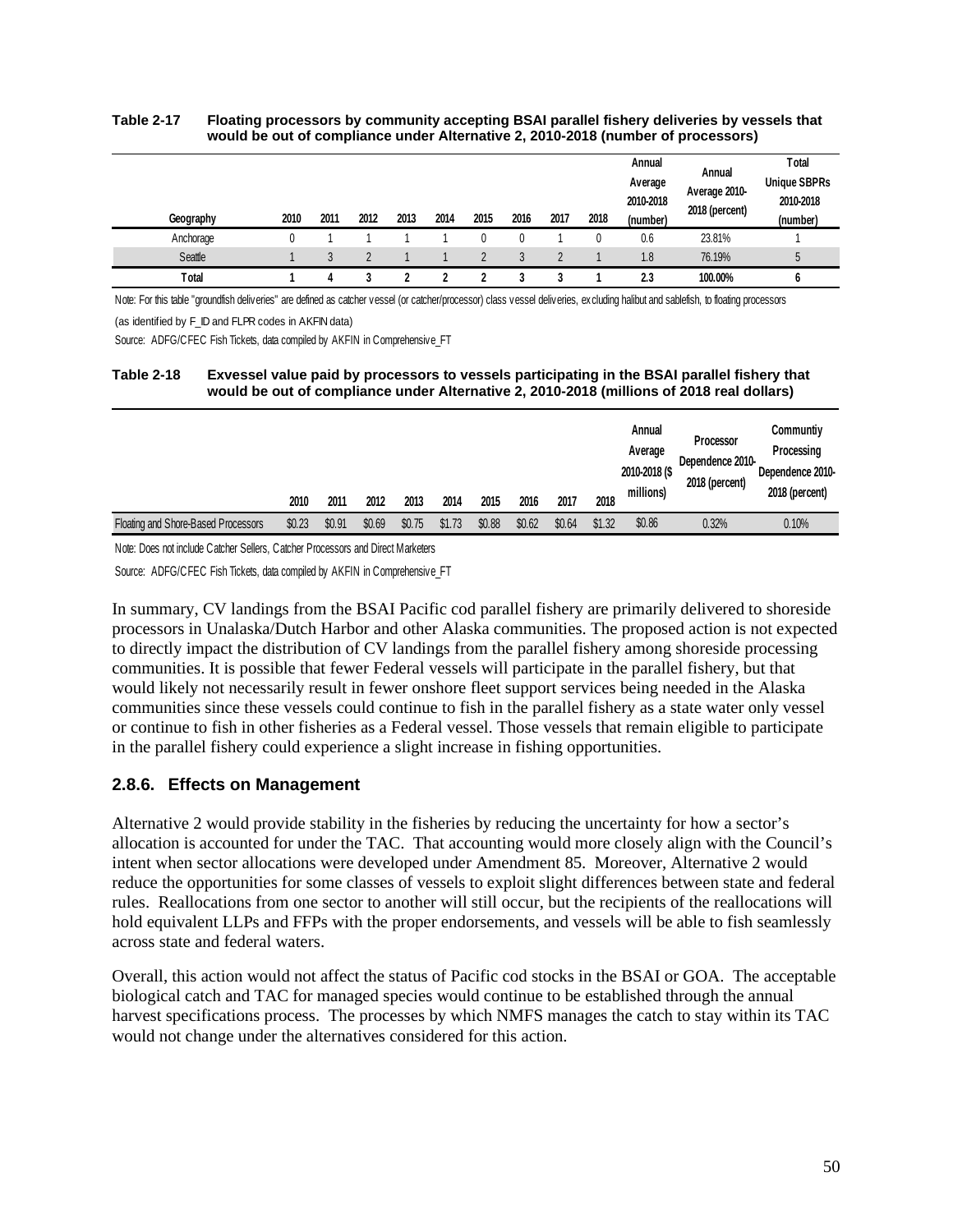### <span id="page-50-0"></span>**2.8.7. Federal Fisheries Permit restrictions**

It is important to note that Alternative 2 only applies to vessels with an FFP or LLP. Vessels without an FFP or LLP could continue to fish in the parallel fishery after directed fishing for the respective sector allocations close, as long as the season is still open in Federal waters for a sector with the same gear and any other State regulations that apply like vessel length. In 2015 and 2016, one vessel that did not have an FFP or LLP license continued to fish in the parallel fishery after their sector closed to fishing. In effect, the proposed alternative would partially address the management and allocation issue caused when vessels fish past the end of the sector's closures. Vessels without an FFP or LLP license could continue to circumvent the closures.

Currently, apart from the pot or HAL C/Ps, a vessel operator designation on the FFP may be amended at any time and the vessel operator may surrender the FFP and later reapply for the FFP at any time. Vessels that surrender their FFPs do not have to comply with Federal observer coverage rules, VMS requirements, or NMFS recordkeeping and reporting requirements while fishing in the parallel fisheries. Under Alternative 2, the management measures that limit entry to the parallel fishery apply to vessels that hold an FFP or LLP. However, if a vessel operator may surrender the FFP at any time, without any restrictions on when they may reapply for the FFP, any parallel fishery measures the Council adopts could be easily circumvented by vessels that only have FFPs and do not have LLPs. Those vessels could simply surrender the FFP to participate in the BSAI Pacific cod parallel fishery, then later reapply for the FFP to participate in other Federal waters fisheries.

Alternative 2 would preclude vessel operators from removing BS or AI area, gear, and operation type designations from the FFP and would only allow operators to surrender and reactive their FFP once every three years. Since 2012, three vessel operators have surrendered and reinstated their FFP in a three-year time period. Under Alternative 2, these vessels would no longer be able to surrender and later reinstate their FFP shorter than a 3-year time period, these vessels must comply with groundfish observer program regulations and NMFS recordkeeping and reporting requirements. In addition, these vessels that hold an FFP must carry a VMS if they participate in the Atka mackerel, Pacific cod, or pollock directed fisheries in Federal waters of the BSAI or GOA.

### <span id="page-50-1"></span>**2.8.8. Safety at Sea**

The proposed action could promote safety at sea by increasing the number of vessels that have USCG safety inspections. All commercial fishing vessels must comply with USCG safety regulations and carry specific safety equipment, but the safety inspections ensure that vessels are in compliance. Currently, the USCG safety inspections are voluntary. However, vessels that participate in the Federal Observer program is required to have a biennial safety inspection and carry a USCG decal. The proposed action would preclude Federally permitted C/Ps from surrendering and reactivating the FFP on an unlimited basis, making it more likely that these vessels will continually hold FFPs, participate in the Observer program and have a biennial safety inspection. Vessels that hold an FFP are also required to carry a VMS, and this geographic location data is available to USCG search and rescue personnel. The VMS data provides search and rescue personnel with real-time vessel location data, and may be used in addition to data from emergency locator devices to conduct searches for vessels in distress.

## <span id="page-50-2"></span>**2.9. Affected Small Entities (Regulatory Flexibility Act Considerations)**

The Regulatory Flexibility Act (RFA), first enacted in 1980 and amended by the Small Business Regulatory Enforcement Fairness Act of 1996 (5 U.S.C. 601-612), is designed to place the burden on the government to review all regulations to ensure that, while accomplishing their intended purposes, they do not unduly inhibit the ability of small entities to compete. The RFA recognizes that the size of a business,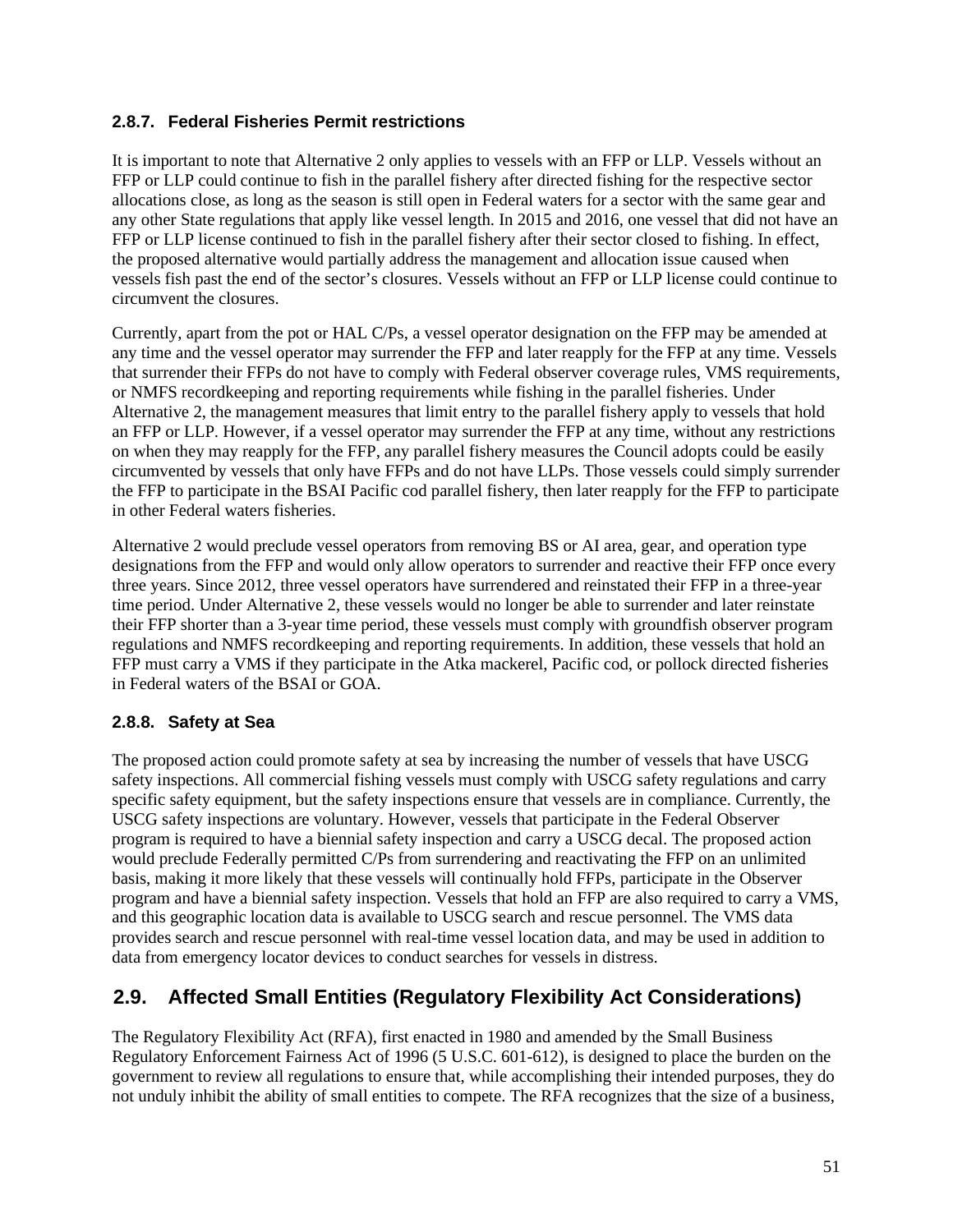unit of government, or nonprofit organization frequently has a bearing on its ability to comply with a Federal regulation. Major goals of the RFA are 1) to increase agency awareness and understanding of the impact of their regulations on small business, 2) to require that agencies communicate and explain their findings to the public, and 3) to encourage agencies to use flexibility and to provide regulatory relief to small entities.

The RFA emphasizes predicting significant adverse economic impacts on small entities as a group distinct from other entities, and on the consideration of alternatives that may minimize adverse economic impacts, while still achieving the stated objective of the action. When an agency publishes a proposed rule, it must either 'certify' that the action will not have a significant adverse economic impact on a substantial number of small entities, and support that certification with the 'factual basis' upon which the decision is based; or it must prepare and make available for public review an Initial Regulatory Flexibility Analysis (IRFA). Under section 603 of the RFA, an IRFA "shall describe the impact of the proposed rule on small entities."

Under 5 U.S.C., section 603(b) of the RFA, each IRFA is required to contain:

- A description of the reasons why action by the agency is being considered;
- A succinct statement of the objectives of, and the legal basis for, the proposed rule;
- A description of and, where feasible, an estimate of the number of small entities to which the proposed rule will apply (including a profile of the industry divided into industry segments, if appropriate);
- A description of the projected reporting, record keeping, and other compliance requirements of the proposed rule, including an estimate of the classes of small entities that will be subject to the requirement and the type of professional skills necessary for preparation of the report or record;
- An identification, to the extent practicable, of all relevant Federal rules that may duplicate, overlap, or conflict with the proposed rule;
- A description of any significant alternatives to the proposed rule that accomplish the stated objectives of the proposed action, consistent with applicable statutes, and that would minimize any significant economic impact of the proposed rule on small entities. Consistent with the stated objectives of applicable statutes, the analysis shall discuss significant alternatives, such as:
	- 1. The establishment of differing compliance or reporting requirements or timetables that take into account the resources available to small entities;
	- 2. The clarification, consolidation, or simplification of compliance and reporting requirements under the rule for such small entities;
	- 3. The use of performance rather than design standards;
	- 4. An exemption from coverage of the rule, or any part thereof, for such small entities.

When an agency publishes a final rule, it must prepare a Final Regulatory Flexibility Analysis, unless, based on public comment, it chooses to certify the action.

As of January 2017, NMFS Alaska Region prepares the IRFA for a proposed action in the Classification section of the proposed rule. Therefore, the preparation of a complete IRFA is not necessary for Council final action on this issue. This section of the RIR provides information about the small entities that may be directly regulatory by the alternatives and the general nature of those effects. This information is useful for the Council to consider in selecting among the alternatives analyzed in this EA/RIR and for NMFS to use to prepare the IRFA for the proposed rule, should the Council recommend implementation of one of the action alternatives. Specifically, this section provides a description and estimate of the number of small entities that may be directly regulated by the action alternatives, noting if the categories or numbers of directly regulated small entities differs among the action alternatives. This section also identifies the general nature of the potential economic impacts on directly regulated small entities, specifically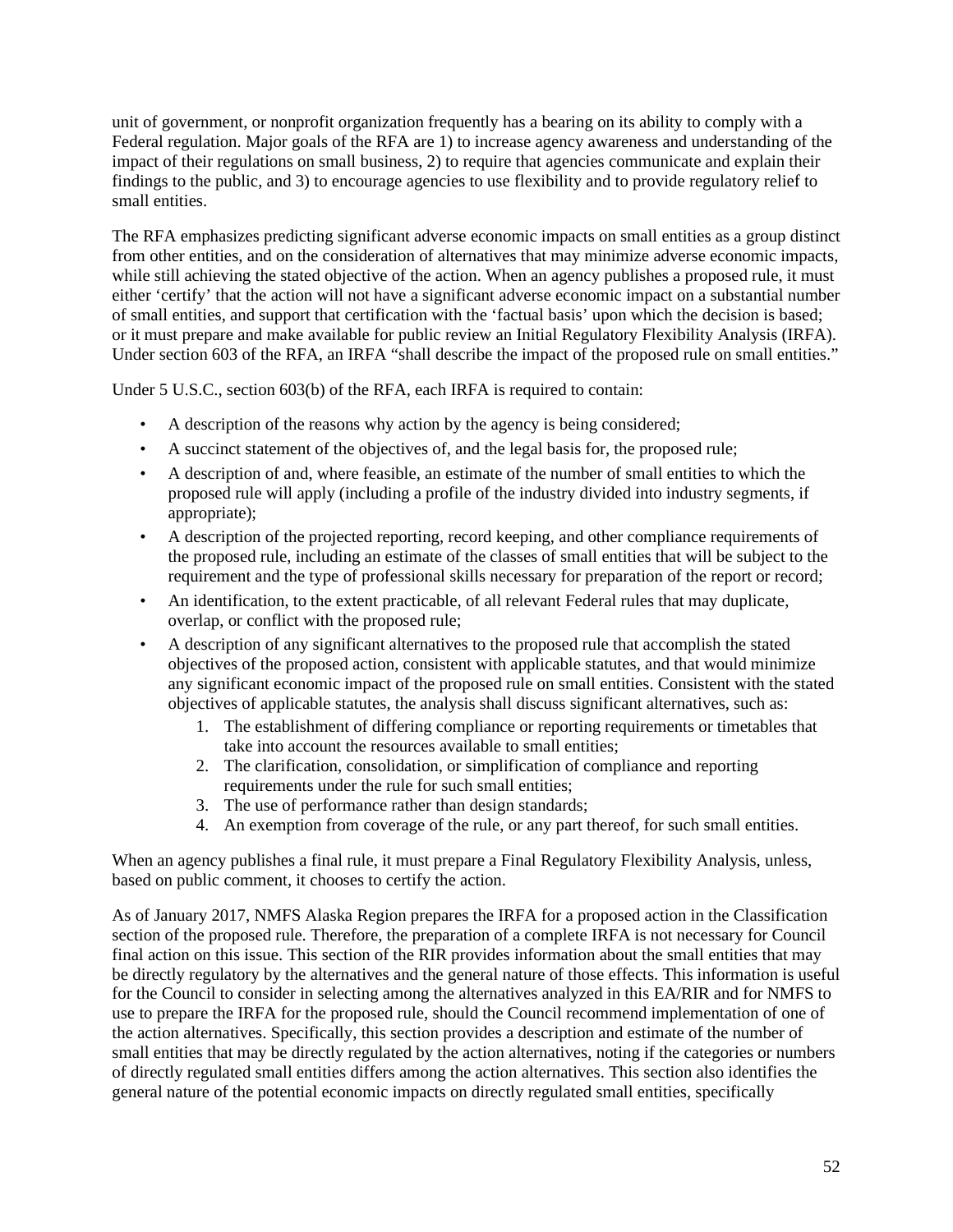addressing whether the impacts may be adverse or beneficial. The exact nature of the costs and benefits of each of the alternatives is addressed in the impact analysis sections of the RIR and is not repeated in this section, unless the costs and benefits described elsewhere in the RIR differs between small and large entities.

Alternative 2 would prohibit vessels with an FFP or LLP license from participating in the BSAI Pacific cod parallel fishery if they do have the appropriate LLP Pacific cod and area endorsements. The amendment would also require the above Federally permitted or licensed vessels that fish in parallel fishery to adhere to gear/operator seasonal closures of the BSAI Pacific cod Federal water fishery and would restrict those vessels from surrendering their FFP and later reapplying for it within a three-year time period.

The RFA recognizes and defines three kinds of small entities: 1) small businesses, 2) small non-profit organizations, and 3) small government jurisdictions.

Small businesses. Section 601(3) of the RFA defines a 'small business' as having the same meaning as 'small business concern', which is defined under section 3 of the Small Business Act (SBA). 'Small business' or 'small business concern' includes any firm that is independently owned and operated and not dominant in its field of operation. The SBA has further defined a "small business concern" as one "organized for profit, with a place of business located in the United States, and which operates primarily within the United States or which makes a significant contribution to the U.S. economy through payment of taxes or use of American products, materials or labor…A small business concern may be in the legal form of an individual proprietorship, partnership, limited liability company, corporation, joint venture, association, trust or cooperative, except that where the firm is a joint venture there can be no more than 49 percent participation by foreign business entities in the joint venture."

The thresholds applied to determine if an entity or group of entities is a small business under the RFA depend on the industry classification for the entity or entities. Businesses classified as primarily engaged in commercial fishing are considered small entities if they have combined annual gross receipts not in excess of \$11.0 million for all affiliated operations worldwide (81 FR 4469; January 26, 2016). Businesses classified as primarily engaged in fish processing are considered small entities if they employ 750 or fewer persons on a full-time, part-time, temporary, or other basis, at all affiliated operations worldwide. Since at least 1993, NMFS has considered CPs to be predominantly engaged in fish harvesting rather than fish processing. Under this classification, the threshold of \$11.0 million in annual gross receipts is appropriate.

Of the 160 vessels that participated in the BSAI Pacific cod parallel fishery, 75 are considered small entities as of 2018. Of the 30 vessels that would be out of compliance under Alternative 2, 29 are consider small entities.

### <span id="page-52-0"></span>**2.10. Summation of the Alternatives with Respect to Net Benefit to the Nation**

Overall, this action is likely to have a limited effect on net benefits to the Nation. Under the status quo (Alternative 1), vessels that do not currently hold an LLP license or the appropriate endorsements or an FFP would continue to have the potential to enter the BSAI Pacific cod parallel fishery, increasing overall effort in the fishery. This increase in effort could contribute to losses of production efficiency. The increase in effort could contribute to more aggressive fishing and processing practices, both of which contribute to lower quality and less value-added production. The extent of these potential effects is difficult to predict and depends on several factors, including future TAC levels, market conditions, and operating costs.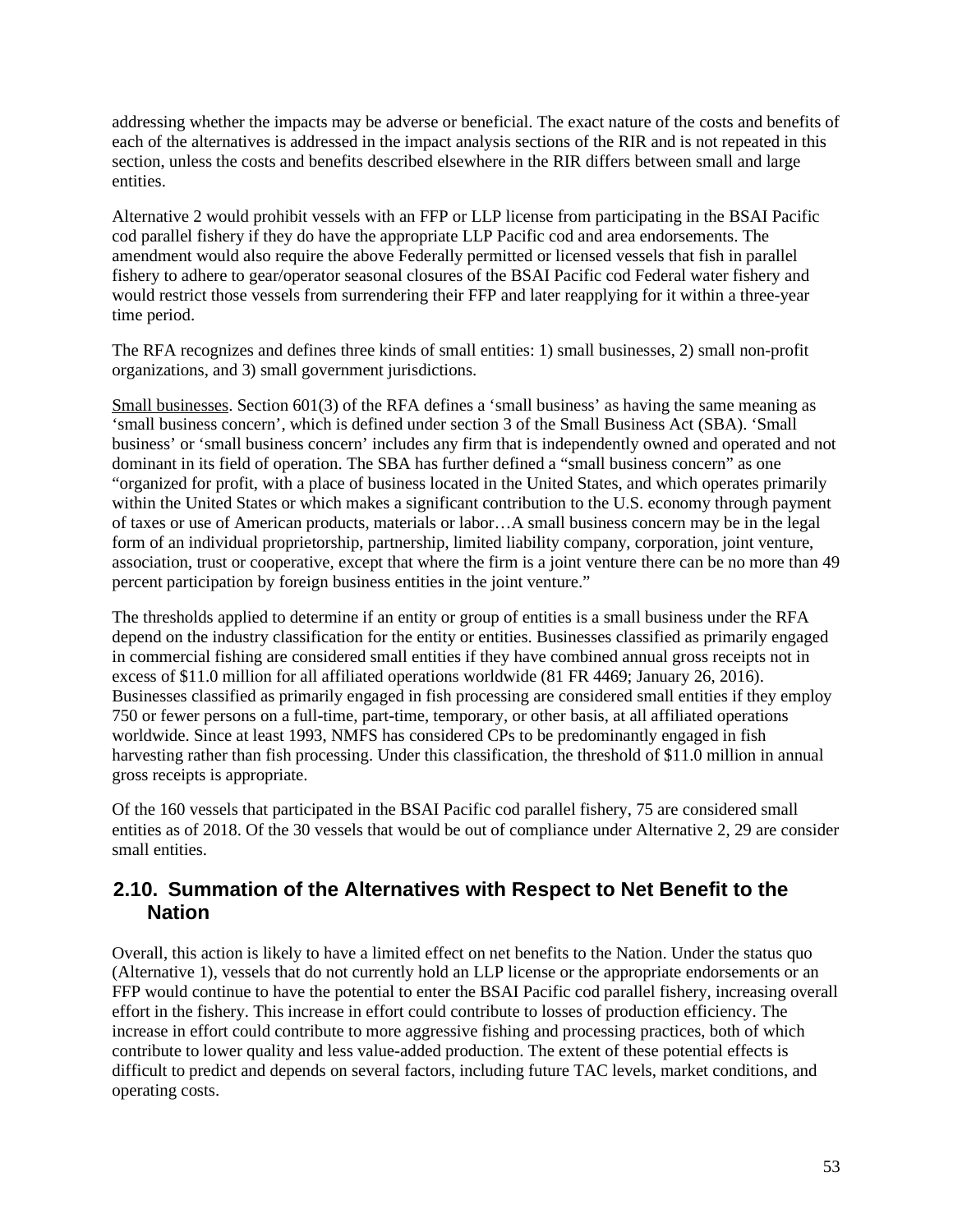Under Alternative 2, vessels that hold an FFP or LLP license could not enter the BSAI Pacific cod parallel fishery unless the license is appropriately endorsed. Vessels that do not hold any Federal permits or license could continue to access the fishery. The proposed action may reduce the potential for an influx of vessels into the parallel fishery. Limiting the number of participants in the fishery could contribute to slowing down the fishery, less aggressive fishing practices, and a shift of available Pacific cod to sector vessels that comply with Alternative 2 requirements, which is mostly the HAL/pot CV < 60 ft sector.

Implementation of the action alternative would require NOAA fisheries to track FFPs and possibly other endorsements participating in the BSAI Pacific cod parallel fishery. These FFPs could no longer be surrendered and reissued without restrictions. These costs would not be incurred under Alternative 1. The main economic benefit from the proposed action is that it will prevent the expansion of effort by Federally permitted vessels that do not hold the correct LLP license endorsements into the BSAI Pacific cod parallel fishery, but it will not preclude an increase in effort by non-Federally permitted vessels. Therefore, the action has the potential to benefit license holders who are economically dependent on the BSAI Pacific cod fishery, but this benefit may not be realized if there is a significant increase in effort by non-Federally permitted vessels. The costs of Alternative 2 will be incurred by those vessel operators who will forgo the opportunity to participate in the BSAI parallel fishery.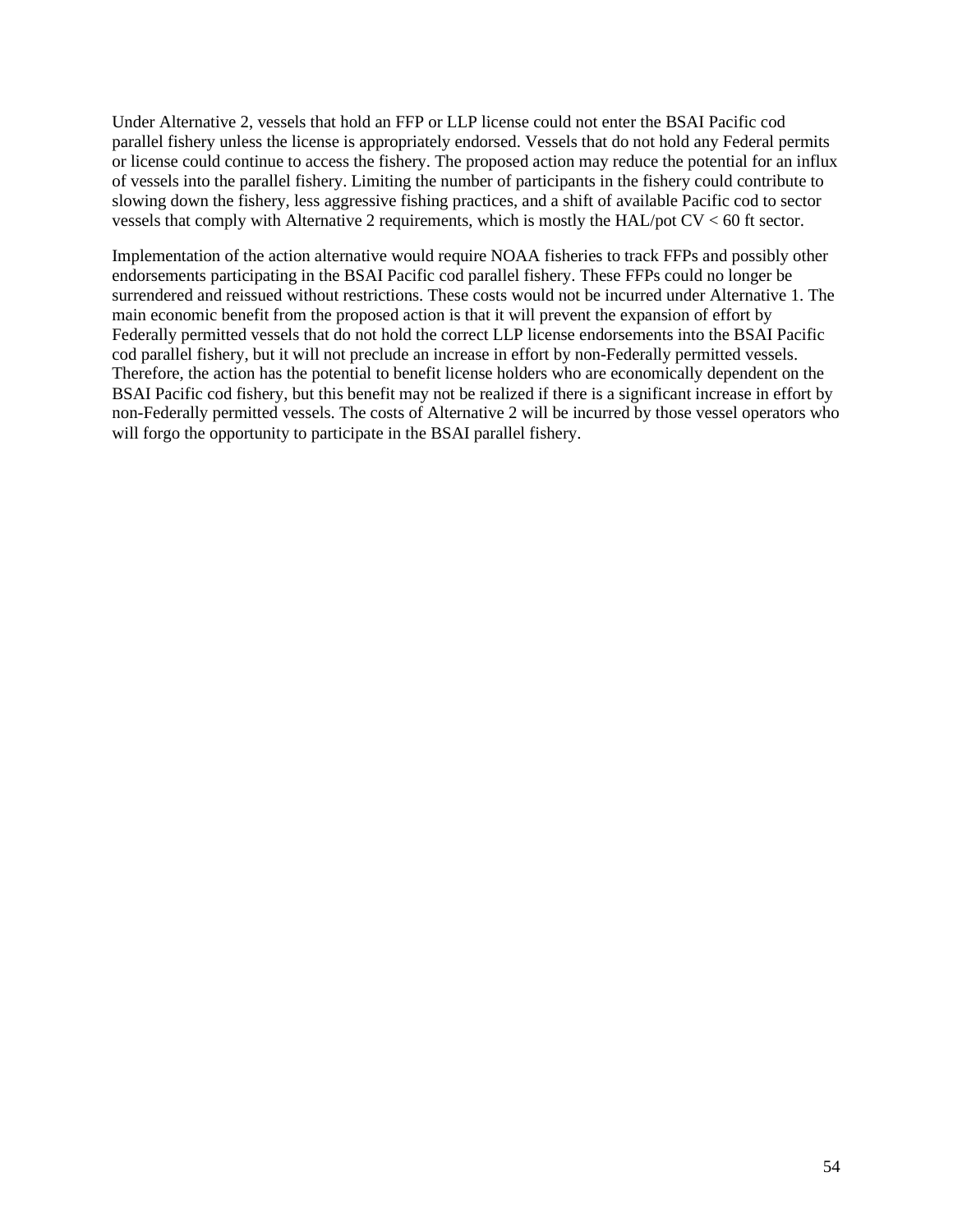# <span id="page-54-0"></span>**3. Magnuson-Stevens Act and FMP Considerations**

## <span id="page-54-1"></span>**3.1. Magnuson-Stevens Act National Standards**

Below are the 10 National Standards as contained in the Magnuson-Stevens Fishery Conservation and Management Act (Magnuson-Stevens Act), and a brief discussion of how each alternative is consistent with the National Standards, where applicable. In recommending a preferred alternative, the Council must consider how to balance the national standards.

**National Standard 1** — Conservation and management measures shall prevent overfishing while achieving, on a continuing basis, the optimum yield from each fishery for the United States fishing industry.

None of the alternatives considered in this action would result in overfishing of groundfish in the BSAI or GOA. The alternatives would also not impact, on a continuing basis, the ability to achieve the optimum yield from each groundfish fishery.

National Standard 2 — Conservation and management measures shall be based upon the best scientific information available.

The analysis for this amendment is based upon the best and most recent scientific information available.

**National Standard 3 — To the extent practicable, an individual stock of fish shall be managed as a unit** throughout its range, and interrelated stocks of fish shall be managed as a unit or in close coordination.

The proposed action is consistent with the management of individual stocks as a unit or interrelated stocks as a unit or in close coordination.

**National Standard 4 —** Conservation and management measures shall not discriminate between residents of different states. If it becomes necessary to allocate or assign fishing privileges among various United States fishermen, such allocation shall be; (A) fair and equitable to all such fishermen, (B) reasonably calculated to promote conservation, and (C) carried out in such a manner that no particular individual, corporation, or other entity acquires an excessive share of such privileges.

The proposed alternatives treat all vessels the same. The proposed alternative would be implemented

without discrimination among participants and is intended to promote conservation of the Pacific cod

resource in the BSAI by providing stability in the fisheries by reducing the uncertainty for how a sector's allocation is accounted for under the TAC. That accounting would more closely align with the Council's intent when sector allocations were developed under Amendment 85. The proposed action would also reduce the opportunities for some classes of vessels to exploit slight differences between State of Alaska and Federal fishery management regulations.

National Standard 5 — Conservation and management measures shall, where practicable, consider efficiency in the utilization of fishery resources, except that no such measure shall have economic allocation as its sole purpose.

This action will potentially improve efficiency in utilization of the Pacific cod resource in the BSAI by

preventing future increased crowding in the fishery through entry of vessels that do not have LLP licenses

with BS or AI area endorsements and a fixed-gear Pacific cod endorsement.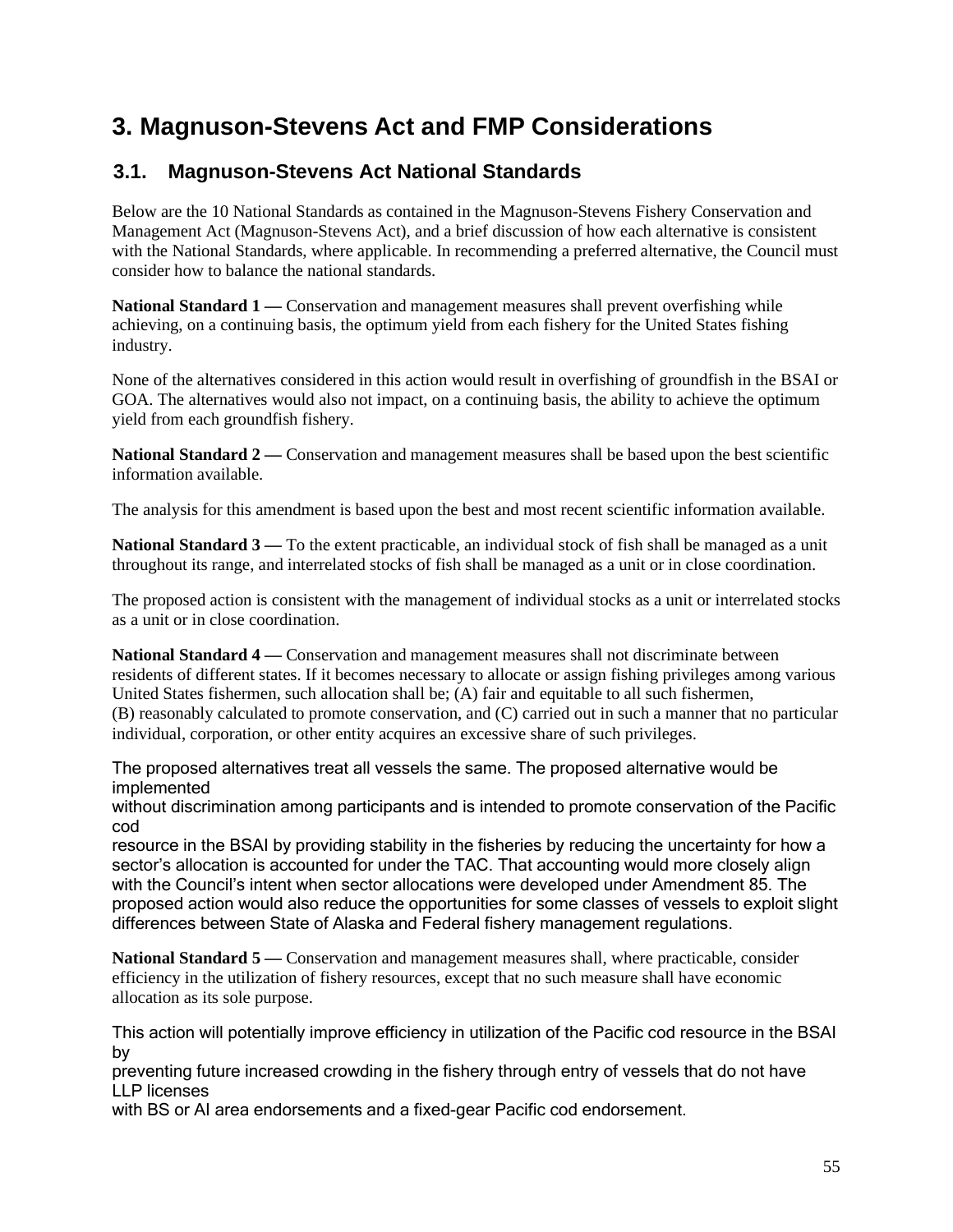**National Standard 6 —** Conservation and management measures shall take into account and allow for variations among, and contingencies in, fisheries, fishery resources, and catches.

The proposed alternative is expected to affect the availability of and variability in the groundfish resources in the BSAI and GOA in future years. The BSAI Pacific cod harvest would be managed to and limited by the TACs for each species, regardless of the proposed action considered in this amendment.

**National Standard 7** — Conservation and management measures shall, where practicable, minimize costs and avoid unnecessary duplication.

This action does not duplicate any other management action.

**National Standard 8** — Conservation and management measures shall, consistent with the conservation requirements of this Act (including the prevention of overfishing and rebuilding of overfished stocks), take into account the importance of fishery resources to fishing communities by utilizing economic and social data that meet the requirements of National Standard 2, in order to (A) provide for the sustained participation of such communities, and (B) to the extent practicable, minimize adverse economic impacts on such communities.

Under this proposed action, CV landings from the BSAI Pacific cod parallel fishery are primarily delivered to shoreside processors in Unalaska/Dutch Harbor and other Alaska communities. The proposed action is not expected to directly impact the distribution of CV landings from the parallel fishery among shoreside processing communities. It is possible that fewer Federal vessels will participate in the parallel fishery, but that would likely not necessarily result in fewer onshore fleet support services being needed in the Alaska communities since these vessels could continue to fish in the parallel fishery as a State vessel or continue to fish in other fisheries as a Federal vessel. Those vessels that remain eligible to participate in the parallel fishery could experience a slight increase in fishing opportunities.

**National Standard 9** — Conservation and management measures shall, to the extent practicable, (A) minimize bycatch, and (B) to the extent bycatch cannot be avoided, minimize the mortality of such bycatch.

By preventing future crowding in the BSAI Pacific cod parallel fishery, the proposed amendment could help to minimize bycatch and bycatch mortality by preventing any exacerbation of the race for fish.

**National Standard 10 —** Conservation and management measures shall, to the extent practicable, promote the safety of human life at sea.

The proposed action could promote safety at sea by increasing the number of vessels that have USCG safety inspections. All commercial fishing vessels must comply with USCG safety regulations and carry specific safety equipment, but the safety inspections ensure that vessels are in compliance. Currently, the USCG safety inspections are voluntary. However, vessels that participate in the Federal Observer program is required to have a biennial safety inspection and carry a USCG decal. The proposed action would preclude Federally permitted catcher processors from surrendering and reactivating the FFP on an unlimited basis, making it more likely that these vessels will continually hold Federal fisheries permits, participate in the Observer program and have a biennial safety inspection. Vessels that hold an FFP are also required to carry a VMS, and this geographic location data is available to USCG search and rescue personnel. The VMS data provides search and rescue personnel with real-time vessel location data, and may be used in addition to data from emergency locator devices to conduct searches for vessels in distress.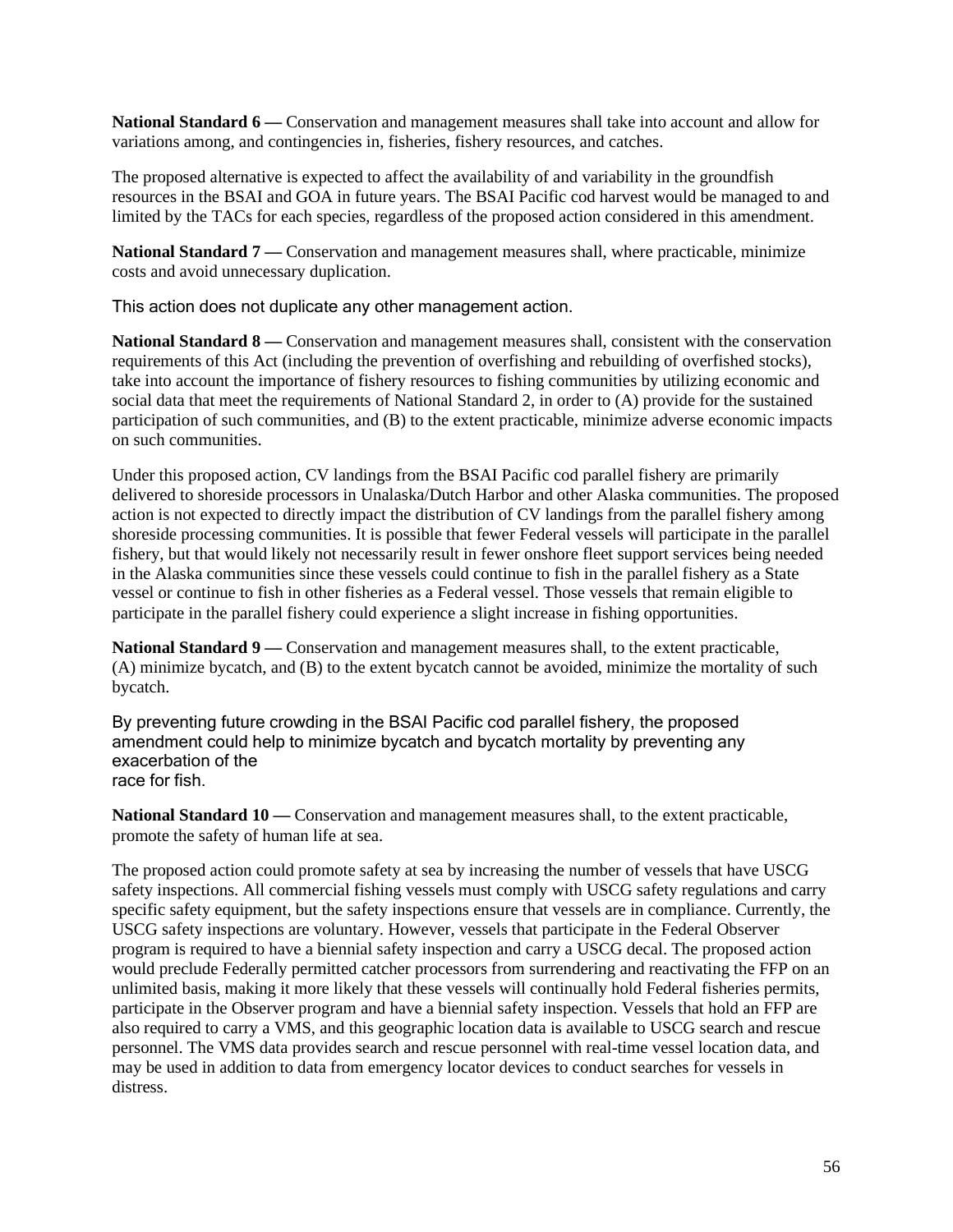## <span id="page-56-0"></span>**3.2. Section 303(a)(9) Fisheries Impact Statement**

Section 303(a)(9) of the Magnuson-Stevens Act requires that a fishery impact statement be prepared for each FMP or FMP amendment. A fishery impact statement is required to assess, specify, and analyze the likely effects, if any, including the cumulative conservation, economic, and social impacts, of the conservation and management measures on, and possible mitigation measures for (a) participants in the fisheries and fishing communities affected by the plan amendment; (b) participants in the fisheries conducted in adjacent areas under the authority of another Council; and (c) the safety of human life at sea, including whether and to what extent such measures may affect the safety of participants in the fishery.

The EA/RIR prepared for this plan amendment constitutes the fishery impact statement. The likely effects of the proposed action are analyzed and described throughout the RIR. The effects on participants in the fisheries and fishing communities are analyzed in the RIR chapter of the analysis (Chapters [2\)](#page-11-0). The effects of the proposed action on safety of human life at sea are evaluated in Section [2.8.8,](#page-50-1) and above under National Standard 10, in Section [3.1](#page-54-1)*.* Based on the information reported in this section, there is no need to update the Fishery Impact Statement included in the FMP.

The proposed action affects the groundfish fisheries in the EEZ off Alaska, which are under the jurisdiction of the North Pacific Fishery Management Council. Impacts on participants in fisheries conducted in adjacent areas under the jurisdiction of other Councils are not anticipated as a result of this action.

## <span id="page-56-1"></span>**3.3. Council's Ecosystem Vision Statement**

In February 2014, the Council adopted, as Council policy, the following:

### **Ecosystem Approach for the North Pacific Fishery Management Council**

### *Value Statement*

The Gulf of Alaska, Bering Sea, and Aleutian Islands are some of the most biologically productive and unique marine ecosystems in the world, supporting globally significant populations of marine mammals, seabirds, fish, and shellfish. This region produces over half the nation's seafood and supports robust fishing communities, recreational fisheries, and a subsistence way of life. The Arctic ecosystem is a dynamic environment that is experiencing an unprecedented rate of loss of sea ice and other effects of climate change, resulting in elevated levels of risk and uncertainty. The North Pacific Fishery Management Council has an important stewardship responsibility for these resources, their productivity, and their sustainability for future generations.

### *Vision Statement*

The Council envisions sustainable fisheries that provide benefits for harvesters, processors, recreational and subsistence users, and fishing communities, which (1) are maintained by healthy, productive, biodiverse, resilient marine ecosystems that support a range of services; (2) support robust populations of marine species at all trophic levels, including marine mammals and seabirds; and (3) are managed using a precautionary, transparent, and inclusive process that allows for analyses of tradeoffs, accounts for changing conditions, and mitigates threats.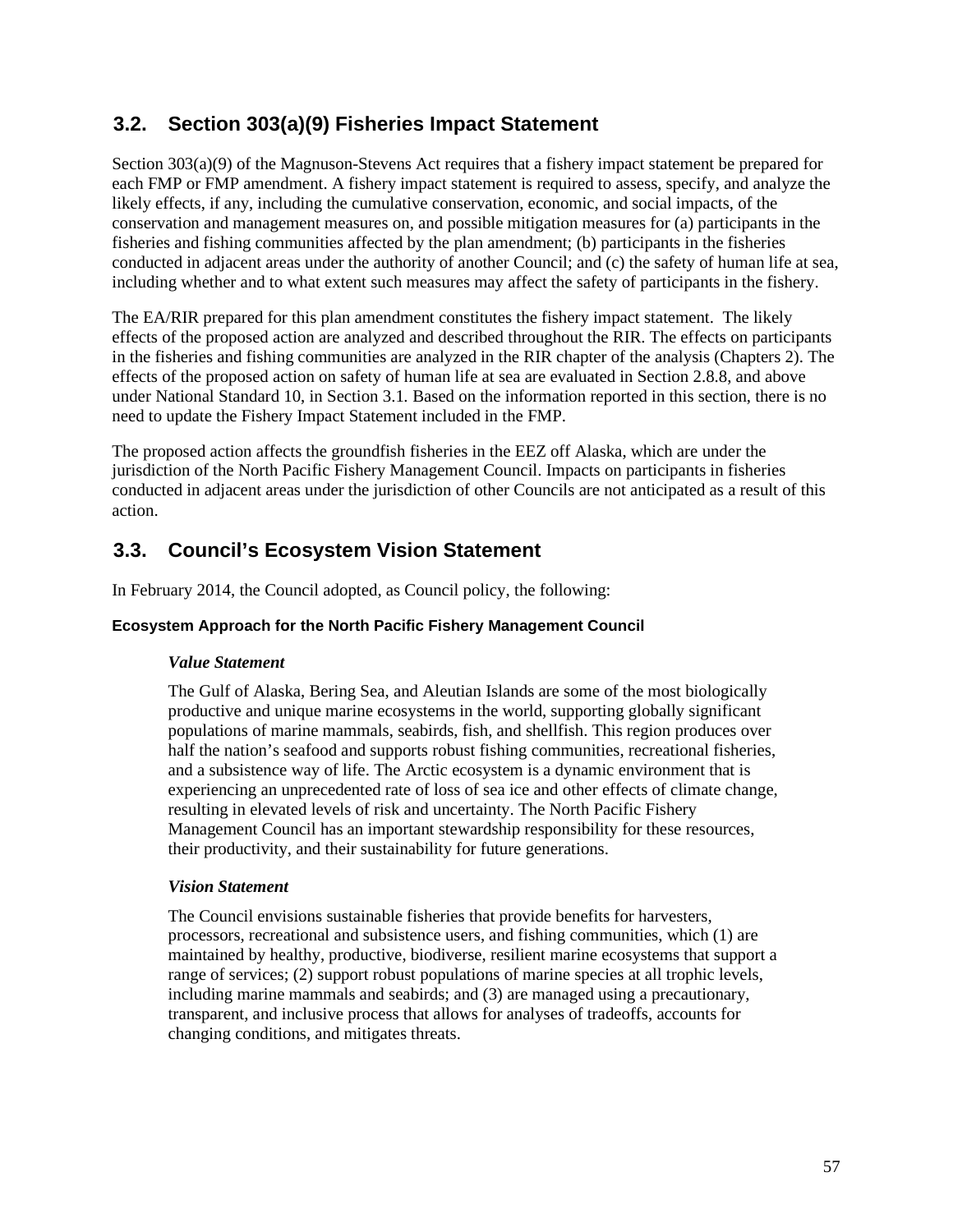#### *Implementation Strategy*

The Council intends that fishery management explicitly take into account environmental variability and uncertainty, changes and trends in climate and oceanographic conditions, fluctuations in productivity for managed species and associated ecosystem components, such as habitats and non-managed species, and relationships between marine species. Implementation will be responsive to changes in the ecosystem and our understanding of those dynamics, incorporate the best available science (including local and traditional knowledge), and engage scientists, managers, and the public.

The vision statement shall be given effect through all of the Council's work, including long-term planning initiatives, fishery management actions, and science planning to support ecosystem-based fishery management.

In considering this action, the Council is being consistent with its ecosystem approach policy. The proposed amendment would preclude fixed gear and trawl gear vessels from participating in the BS and AI Pacific cod parallel fishery if they do have an LLP license with the correct LLP endorsements. The amendment would also require the above Federally permitted or licensed vessels that fish in parallel fishery to adhere to gear/operator seasonal BSAI Pacific cod closures and would restrict those vessels from surrendering and later reapplying for the FFP within a specified time period. The proposed amendment would prevent all fixed and trawl gear vessels from circumventing the intent of previous Council decisions regarding license limitation, sector allocations, and catch reporting while participating in the BS and AI Pacific cod parallel fishery.

In considering this action, the Council is being consistent with its ecosystem approach policy. This action expands the tools available for appropriate and conservative monitoring of fishing activities, especially species caught incidentally and discarded at sea. This is directly supportive of the Council's intention to provide best data possible for scientists, managers, and the public in order to ensure sustainable fisheries for managed species and their effects on associated ecosystem components.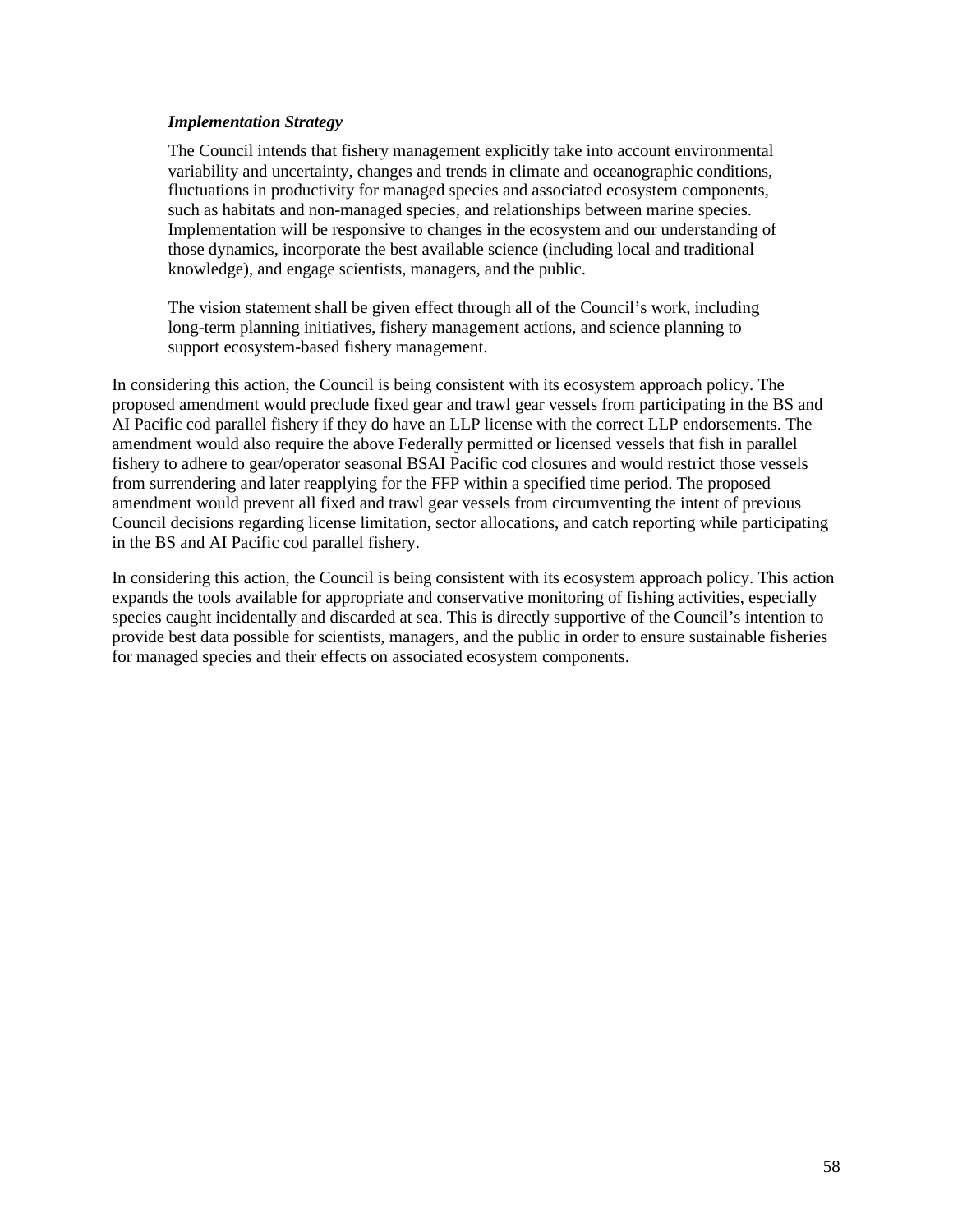# <span id="page-58-0"></span>**4. Preparers and Persons Consulted**

### **Preparers**

Jon McCracken, NPFMC Mike Fey, AKFIN Kurt Iverson, NMFS Krista Milani, NMFS

### **Persons (and Agencies) Consulted**

Mary Furuness, NMFS Josh Keaton, NMFS Diana Evans, NPFMC